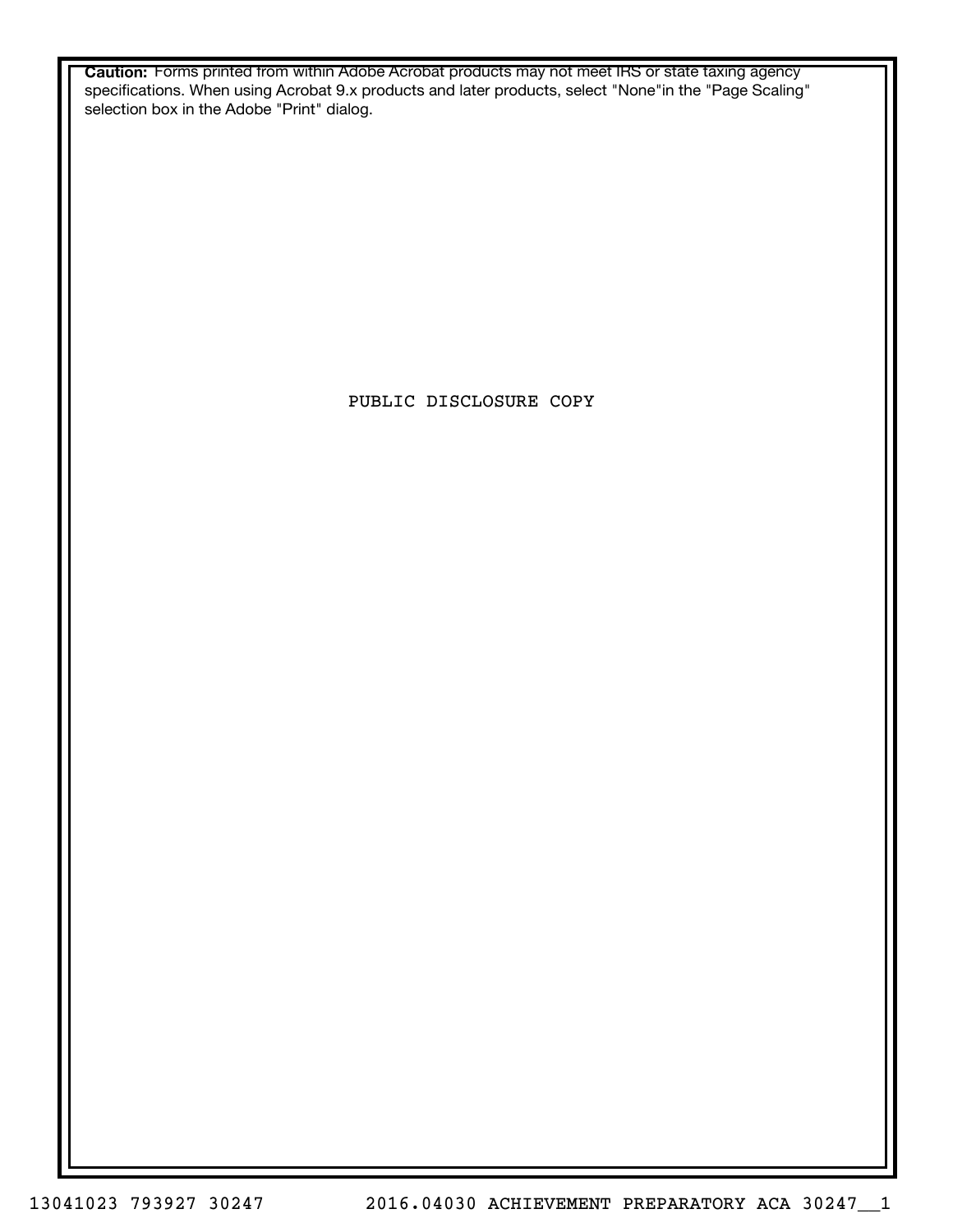|                         |                               |                                                                   |                                                                            |            |                                   | ** PUBLIC DISCLOSURE COPY **                                                         |               |     |                                                                                                                                             |                |                                                                                                                                                                            |
|-------------------------|-------------------------------|-------------------------------------------------------------------|----------------------------------------------------------------------------|------------|-----------------------------------|--------------------------------------------------------------------------------------|---------------|-----|---------------------------------------------------------------------------------------------------------------------------------------------|----------------|----------------------------------------------------------------------------------------------------------------------------------------------------------------------------|
|                         |                               |                                                                   |                                                                            |            |                                   |                                                                                      |               |     | <b>Return of Organization Exempt From Income Tax</b>                                                                                        |                | OMB No. 1545-0047                                                                                                                                                          |
| Form                    |                               | 99                                                                |                                                                            |            |                                   |                                                                                      |               |     | Under section 501(c), 527, or 4947(a)(1) of the Internal Revenue Code (except private foundations)                                          |                |                                                                                                                                                                            |
|                         |                               | Department of the Treasury                                        |                                                                            |            |                                   |                                                                                      |               |     | Do not enter social security numbers on this form as it may be made public.                                                                 |                | <b>Open to Public</b>                                                                                                                                                      |
|                         |                               | Internal Revenue Service                                          |                                                                            |            |                                   | Information about Form 990 and its instructions is at www.irs.gov/form990.           |               |     |                                                                                                                                             |                | Inspection                                                                                                                                                                 |
|                         |                               |                                                                   | A For the 2016 calendar year, or tax year beginning $JUL$ 1, $2016$        |            |                                   |                                                                                      |               |     | and ending JUN 30, 2017                                                                                                                     |                |                                                                                                                                                                            |
|                         | <b>B</b> Check if applicable: |                                                                   | C Name of organization                                                     |            |                                   |                                                                                      |               |     | D Employer identification number                                                                                                            |                |                                                                                                                                                                            |
|                         |                               |                                                                   | ACHIEVEMENT PREPARATORY ACADEMY,                                           |            |                                   |                                                                                      |               |     |                                                                                                                                             |                |                                                                                                                                                                            |
|                         | Address<br>change<br> Name    | INC.                                                              |                                                                            |            |                                   |                                                                                      |               |     |                                                                                                                                             |                |                                                                                                                                                                            |
|                         | change<br>Initial             |                                                                   | Doing business as                                                          |            |                                   |                                                                                      |               |     |                                                                                                                                             |                | $20 - 8156566$                                                                                                                                                             |
|                         | return                        |                                                                   | Number and street (or P.O. box if mail is not delivered to street address) |            |                                   |                                                                                      |               |     | Room/suite   E Telephone number                                                                                                             |                |                                                                                                                                                                            |
|                         | Final<br>return/<br>termin-   |                                                                   | 908 WAHLER PLACE, SE                                                       |            |                                   |                                                                                      |               |     |                                                                                                                                             |                | $202 - 562 - 1214$                                                                                                                                                         |
|                         | ated<br>Amended               |                                                                   |                                                                            |            |                                   | City or town, state or province, country, and ZIP or foreign postal code             |               |     | G Gross receipts \$                                                                                                                         |                | 17, 395, 316.                                                                                                                                                              |
|                         | Ireturn<br>Applica-           |                                                                   | WASHINGTON, DC                                                             |            | 20032                             |                                                                                      |               |     | H(a) Is this a group return                                                                                                                 |                |                                                                                                                                                                            |
|                         | pending                       |                                                                   |                                                                            |            |                                   | F Name and address of principal officer: SHANTELLE WRIGHT                            |               |     | for subordinates?                                                                                                                           |                | $ {\mathsf Y}{\mathsf e}{\mathsf s} \mid \overline{{\rm X}} $ No                                                                                                           |
|                         |                               |                                                                   | SAME AS C ABOVE<br>Tax-exempt status: $\boxed{\mathbf{X}}$ 501(c)(3)       |            |                                   |                                                                                      |               |     | $H(b)$ Are all subordinates included? $\Box$ Yes                                                                                            |                | <b>No</b>                                                                                                                                                                  |
|                         |                               |                                                                   | J Website: WWW.ACHIEVEMENTPREP.ORG                                         | $501(c)$ ( | $\sqrt{\frac{1}{1}}$ (insert no.) |                                                                                      | 4947(a)(1) or | 527 |                                                                                                                                             |                | If "No," attach a list. (see instructions)                                                                                                                                 |
|                         |                               |                                                                   | K Form of organization: $X$ Corporation                                    | Trust      | Association                       | Other $\blacktriangleright$                                                          |               |     | $H(c)$ Group exemption number $\blacktriangleright$                                                                                         |                | L Year of formation: $2007$ M State of legal domicile: DC                                                                                                                  |
|                         | Part I                        | Summary                                                           |                                                                            |            |                                   |                                                                                      |               |     |                                                                                                                                             |                |                                                                                                                                                                            |
|                         | 1                             |                                                                   |                                                                            |            |                                   |                                                                                      |               |     |                                                                                                                                             |                | Briefly describe the organization's mission or most significant activities: TO PREPARE STUDENTS TO EXCEL AS                                                                |
| Governance              |                               |                                                                   |                                                                            |            |                                   |                                                                                      |               |     | HIGH-ACHIEVING SCHOLARS AND LEADERS IN HIGH SCHOOL, COLLEGE AND                                                                             |                |                                                                                                                                                                            |
|                         | 2                             |                                                                   |                                                                            |            |                                   |                                                                                      |               |     | Check this box $\blacktriangleright$ $\Box$ if the organization discontinued its operations or disposed of more than 25% of its net assets. |                |                                                                                                                                                                            |
|                         | 3                             |                                                                   |                                                                            |            |                                   |                                                                                      |               |     |                                                                                                                                             | 3              | 8                                                                                                                                                                          |
|                         | 4                             | Number of voting members of the governing body (Part VI, line 1a) |                                                                            |            |                                   |                                                                                      |               |     | $\overline{\mathbf{4}}$                                                                                                                     | $\overline{8}$ |                                                                                                                                                                            |
|                         | 5                             |                                                                   |                                                                            |            |                                   |                                                                                      |               |     |                                                                                                                                             | 5              | 197                                                                                                                                                                        |
|                         | 6                             |                                                                   |                                                                            |            |                                   |                                                                                      |               |     |                                                                                                                                             | 6              | 15                                                                                                                                                                         |
| <b>Activities &amp;</b> |                               |                                                                   |                                                                            |            |                                   |                                                                                      |               |     |                                                                                                                                             | 7a             | $\overline{0}$ .                                                                                                                                                           |
|                         |                               |                                                                   |                                                                            |            |                                   |                                                                                      |               |     |                                                                                                                                             | 7 <sub>b</sub> | σ.                                                                                                                                                                         |
|                         |                               |                                                                   |                                                                            |            |                                   |                                                                                      |               |     | <b>Prior Year</b>                                                                                                                           |                | <b>Current Year</b>                                                                                                                                                        |
|                         | 8                             |                                                                   | Contributions and grants (Part VIII, line 1h)                              |            |                                   |                                                                                      |               |     | 1, 232, 939.                                                                                                                                |                | 1,467,195.                                                                                                                                                                 |
| Revenue                 | 9                             |                                                                   | Program service revenue (Part VIII, line 2g)                               |            |                                   |                                                                                      |               |     | 10,777,111.                                                                                                                                 |                | 15,892,490.                                                                                                                                                                |
|                         | 10                            |                                                                   |                                                                            |            |                                   |                                                                                      |               |     | $-51,539.$                                                                                                                                  |                | 16,972.                                                                                                                                                                    |
|                         | 11                            |                                                                   |                                                                            |            |                                   | Other revenue (Part VIII, column (A), lines 5, 6d, 8c, 9c, 10c, and 11e)             |               |     | $-736.$                                                                                                                                     |                | 18,659.                                                                                                                                                                    |
|                         | 12                            |                                                                   |                                                                            |            |                                   | Total revenue - add lines 8 through 11 (must equal Part VIII, column (A), line 12)   |               |     | 11, 957, 775.                                                                                                                               |                | 17, 395, 316.                                                                                                                                                              |
|                         | 13                            |                                                                   |                                                                            |            |                                   | Grants and similar amounts paid (Part IX, column (A), lines 1-3)                     |               |     |                                                                                                                                             | 0.             | υ.                                                                                                                                                                         |
|                         | 14                            |                                                                   | Benefits paid to or for members (Part IX, column (A), line 4)              |            |                                   |                                                                                      |               |     |                                                                                                                                             | О.             | Ο.                                                                                                                                                                         |
|                         |                               |                                                                   |                                                                            |            |                                   | 15 Salaries, other compensation, employee benefits (Part IX, column (A), lines 5-10) |               |     | 7,095,962 <b>.</b>                                                                                                                          |                | 7,711,268.                                                                                                                                                                 |
| Expenses                |                               |                                                                   |                                                                            |            |                                   |                                                                                      |               |     |                                                                                                                                             | 0              | Ο.                                                                                                                                                                         |
|                         |                               |                                                                   |                                                                            |            |                                   |                                                                                      |               |     | 3,981,418.                                                                                                                                  |                | 8,453,117.                                                                                                                                                                 |
|                         |                               |                                                                   |                                                                            |            |                                   |                                                                                      |               |     | 11,077,380.                                                                                                                                 |                | 16, 164, 385.                                                                                                                                                              |
|                         | 18                            |                                                                   |                                                                            |            |                                   | Total expenses. Add lines 13-17 (must equal Part IX, column (A), line 25)            |               |     | 880,395.                                                                                                                                    |                | 1, 230, 931.                                                                                                                                                               |
|                         | 19                            |                                                                   |                                                                            |            |                                   |                                                                                      |               |     | <b>Beginning of Current Year</b>                                                                                                            |                |                                                                                                                                                                            |
| Net Assets or           | 20                            | Total assets (Part X, line 16)                                    |                                                                            |            |                                   |                                                                                      |               |     | 45,920,533.                                                                                                                                 |                | <b>End of Year</b><br>41,112,730.                                                                                                                                          |
|                         | 21                            |                                                                   | Total liabilities (Part X, line 26)                                        |            |                                   |                                                                                      |               |     | 41,216,834.                                                                                                                                 |                | 35, 373, 419.                                                                                                                                                              |
|                         | 22                            |                                                                   |                                                                            |            |                                   |                                                                                      |               |     | 4,703,699。                                                                                                                                  |                | 5,739,311.                                                                                                                                                                 |
|                         | ∣ Part II                     | <b>Signature Block</b>                                            |                                                                            |            |                                   |                                                                                      |               |     |                                                                                                                                             |                |                                                                                                                                                                            |
|                         |                               |                                                                   |                                                                            |            |                                   |                                                                                      |               |     |                                                                                                                                             |                | Under penalties of perjury, I declare that I have examined this return, including accompanying schedules and statements, and to the best of my knowledge and belief, it is |
|                         |                               |                                                                   |                                                                            |            |                                   |                                                                                      |               |     | true, correct, and complete. Declaration of preparer (other than officer) is based on all information of which preparer has any knowledge.  |                |                                                                                                                                                                            |
|                         |                               |                                                                   |                                                                            |            |                                   |                                                                                      |               |     |                                                                                                                                             |                |                                                                                                                                                                            |
| Sign                    |                               |                                                                   | Signature of officer                                                       |            |                                   |                                                                                      |               |     | Date                                                                                                                                        |                |                                                                                                                                                                            |
| Here                    |                               |                                                                   |                                                                            |            |                                   | SHANTELLE WRIGHT, HEAD OF SCHOOL AND CEO                                             |               |     |                                                                                                                                             |                |                                                                                                                                                                            |

|                                                                                                            | Type or print name and title                |                              |     |                            |  |  |  |  |
|------------------------------------------------------------------------------------------------------------|---------------------------------------------|------------------------------|-----|----------------------------|--|--|--|--|
|                                                                                                            | Print/Type preparer's name                  | Date<br>Preparer's signature |     | PTIN<br>Check              |  |  |  |  |
| Paid                                                                                                       | DAVID JONES                                 |                              |     | P01361002<br>self-emploved |  |  |  |  |
| Preparer                                                                                                   | JONES MARESCA & MCQUADE PA<br>Firm's name   | $52 - 1853933$<br>Firm's EIN |     |                            |  |  |  |  |
| Use Only                                                                                                   | Firm's address 1730 RHODE ISLAND AVE, N.W., | SUITE                        | 800 |                            |  |  |  |  |
|                                                                                                            | WASHINGTON, DC 20036                        | Phone no. $202 - 296 - 3306$ |     |                            |  |  |  |  |
| х<br><b>No</b><br>Yes<br>May the IRS discuss this return with the preparer shown above? (see instructions) |                                             |                              |     |                            |  |  |  |  |
| Form 990 (2016)<br>632001 11-11-16 LHA For Paperwork Reduction Act Notice, see the separate instructions.  |                                             |                              |     |                            |  |  |  |  |

|  |  |  |  | SEE SCHEDULE O FOR ORGANIZATION MISSION STATEMENT CONTINUATION |  |  |  |
|--|--|--|--|----------------------------------------------------------------|--|--|--|
|--|--|--|--|----------------------------------------------------------------|--|--|--|

**990**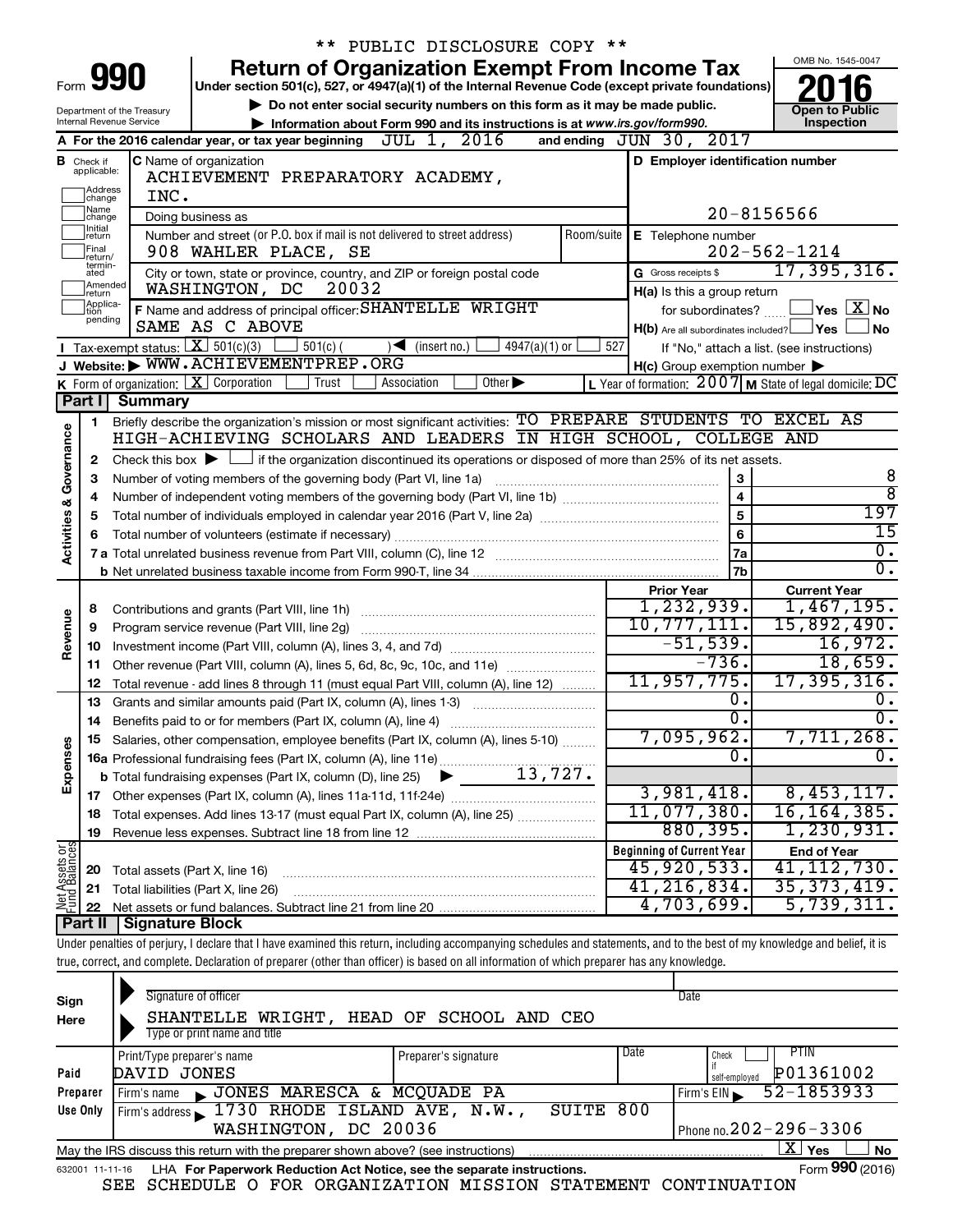|              | INC.<br>Form 990 (2016)                                                                                                                                                                                                                                                                                                                 | ACHIEVEMENT PREPARATORY ACADEMY,   |               | $20 - 8156566$                                                   | Page 2 |
|--------------|-----------------------------------------------------------------------------------------------------------------------------------------------------------------------------------------------------------------------------------------------------------------------------------------------------------------------------------------|------------------------------------|---------------|------------------------------------------------------------------|--------|
|              | Part III   Statement of Program Service Accomplishments                                                                                                                                                                                                                                                                                 |                                    |               |                                                                  |        |
|              |                                                                                                                                                                                                                                                                                                                                         |                                    |               |                                                                  |        |
| 1.           | Briefly describe the organization's mission:<br>TO PREPARE STUDENTS TO EXCEL AS HIGH-ACHIEVING SCHOLARS AND LEADERS IN<br>HIGH SCHOOL, COLLEGE AND BEYOND.                                                                                                                                                                              |                                    |               |                                                                  |        |
|              |                                                                                                                                                                                                                                                                                                                                         |                                    |               |                                                                  |        |
| $\mathbf{2}$ | Did the organization undertake any significant program services during the year which were not listed on the<br>prior Form 990 or 990-EZ?<br>If "Yes," describe these new services on Schedule O.                                                                                                                                       |                                    |               | $\overline{\ }$ Yes $\overline{\ \ \ }$ No                       |        |
| 3            | Did the organization cease conducting, or make significant changes in how it conducts, any program services?                                                                                                                                                                                                                            |                                    |               | $ {\mathsf Y}{\mathsf e}{\mathsf s} \ \overline{{\mathsf X}}$ No |        |
| 4            | If "Yes," describe these changes on Schedule O.<br>Describe the organization's program service accomplishments for each of its three largest program services, as measured by expenses.<br>Section 501(c)(3) and 501(c)(4) organizations are required to report the amount of grants and allocations to others, the total expenses, and |                                    |               |                                                                  |        |
| 4a           | revenue, if any, for each program service reported.<br>) (Expenses \$<br>(Code:                                                                                                                                                                                                                                                         | 13,850,489. including grants of \$ | ) (Revenue \$ | 15,892,490.                                                      |        |
|              | PUBLIC EDUCATION - ACHIEVEMENT PREP OFFERS A COLLEGE-PREPARATORY,                                                                                                                                                                                                                                                                       |                                    |               |                                                                  |        |
|              | TUITION-FREE SCHOOL OPTION TO STUDENTS IN WASHINGTON, DC, WITH A FOCUS                                                                                                                                                                                                                                                                  |                                    |               |                                                                  |        |
|              | ON COMMUNITIES EAST OF THE ANACOSTIA RIVER. OUR PROGRAM IS DESIGNED TO<br>PROVIDE STUDENTS WITH A RIGOROUS COLLEGE-PREP PROGRAM FOCUSED ON                                                                                                                                                                                              |                                    |               |                                                                  |        |
|              | LITERACY INTERVENTION, REMEDIATION, AND ACCELERATION.                                                                                                                                                                                                                                                                                   |                                    |               |                                                                  |        |
|              |                                                                                                                                                                                                                                                                                                                                         |                                    |               |                                                                  |        |
|              |                                                                                                                                                                                                                                                                                                                                         |                                    |               |                                                                  |        |
|              |                                                                                                                                                                                                                                                                                                                                         |                                    |               |                                                                  |        |
|              |                                                                                                                                                                                                                                                                                                                                         |                                    |               |                                                                  |        |
|              |                                                                                                                                                                                                                                                                                                                                         |                                    |               |                                                                  |        |
|              |                                                                                                                                                                                                                                                                                                                                         |                                    |               |                                                                  |        |
|              |                                                                                                                                                                                                                                                                                                                                         |                                    |               | $\overline{\phantom{a}}$                                         |        |
| 4b           | (Code: ) (Expenses \$                                                                                                                                                                                                                                                                                                                   |                                    |               |                                                                  |        |
|              |                                                                                                                                                                                                                                                                                                                                         |                                    |               |                                                                  |        |
|              |                                                                                                                                                                                                                                                                                                                                         |                                    |               |                                                                  |        |
|              |                                                                                                                                                                                                                                                                                                                                         |                                    |               |                                                                  |        |
|              |                                                                                                                                                                                                                                                                                                                                         |                                    |               |                                                                  |        |
|              |                                                                                                                                                                                                                                                                                                                                         |                                    |               |                                                                  |        |
|              |                                                                                                                                                                                                                                                                                                                                         |                                    |               |                                                                  |        |
|              |                                                                                                                                                                                                                                                                                                                                         |                                    |               |                                                                  |        |
|              |                                                                                                                                                                                                                                                                                                                                         |                                    |               |                                                                  |        |
|              |                                                                                                                                                                                                                                                                                                                                         |                                    |               |                                                                  |        |
|              |                                                                                                                                                                                                                                                                                                                                         |                                    |               |                                                                  |        |
| 4c           | (Code:<br>) (Expenses \$                                                                                                                                                                                                                                                                                                                | including grants of \$             | ) (Revenue \$ |                                                                  |        |
|              |                                                                                                                                                                                                                                                                                                                                         |                                    |               |                                                                  |        |
|              |                                                                                                                                                                                                                                                                                                                                         |                                    |               |                                                                  |        |
|              |                                                                                                                                                                                                                                                                                                                                         |                                    |               |                                                                  |        |
|              |                                                                                                                                                                                                                                                                                                                                         |                                    |               |                                                                  |        |
|              |                                                                                                                                                                                                                                                                                                                                         |                                    |               |                                                                  |        |
|              |                                                                                                                                                                                                                                                                                                                                         |                                    |               |                                                                  |        |
|              |                                                                                                                                                                                                                                                                                                                                         |                                    |               |                                                                  |        |
|              |                                                                                                                                                                                                                                                                                                                                         |                                    |               |                                                                  |        |
|              | 4d Other program services (Describe in Schedule O.)<br>(Expenses \$                                                                                                                                                                                                                                                                     | including grants of \$             | (Revenue \$   |                                                                  |        |
|              | 4e Total program service expenses                                                                                                                                                                                                                                                                                                       | 13,850,489.                        |               |                                                                  |        |
|              |                                                                                                                                                                                                                                                                                                                                         |                                    |               |                                                                  |        |
|              |                                                                                                                                                                                                                                                                                                                                         |                                    |               | Form 990 (2016)                                                  |        |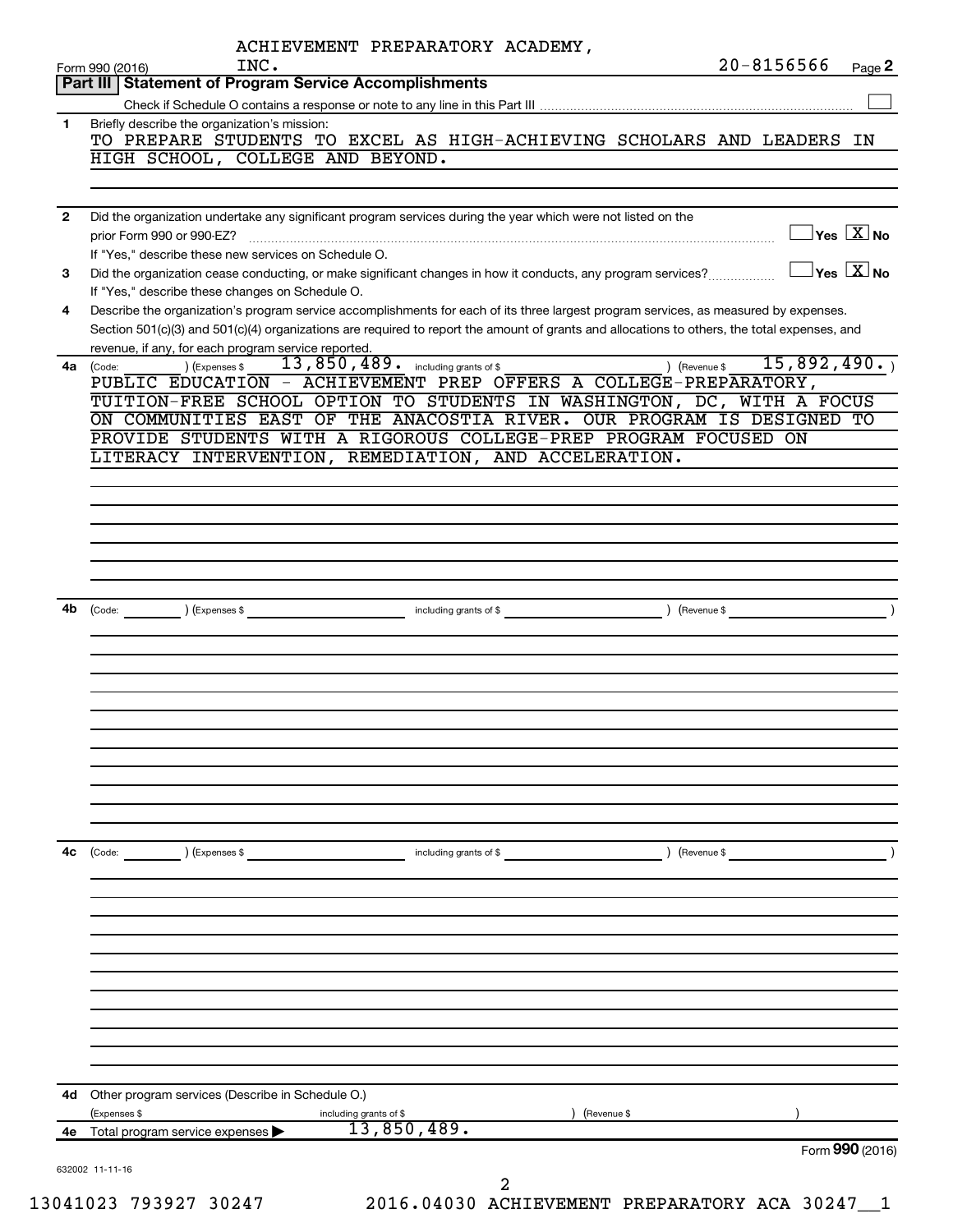|    | Part IV   Checklist of Required Schedules                                                                                                                                                                                           |                |                         |                         |
|----|-------------------------------------------------------------------------------------------------------------------------------------------------------------------------------------------------------------------------------------|----------------|-------------------------|-------------------------|
|    |                                                                                                                                                                                                                                     |                | Yes                     | No                      |
| 1  | Is the organization described in section $501(c)(3)$ or $4947(a)(1)$ (other than a private foundation)?                                                                                                                             |                |                         |                         |
|    |                                                                                                                                                                                                                                     | 1              | х                       |                         |
| 2  | Is the organization required to complete Schedule B, Schedule of Contributors? [11] the organization required to complete Schedule B, Schedule of Contributors?                                                                     | $\overline{2}$ | $\overline{\text{x}}$   |                         |
| З  | Did the organization engage in direct or indirect political campaign activities on behalf of or in opposition to candidates for                                                                                                     |                |                         |                         |
|    |                                                                                                                                                                                                                                     | 3              |                         | x                       |
| 4  | Section 501(c)(3) organizations. Did the organization engage in lobbying activities, or have a section 501(h) election in effect                                                                                                    |                |                         |                         |
|    |                                                                                                                                                                                                                                     | 4              |                         | X                       |
| 5  | Is the organization a section 501(c)(4), 501(c)(5), or 501(c)(6) organization that receives membership dues, assessments, or                                                                                                        |                |                         |                         |
|    |                                                                                                                                                                                                                                     | 5              |                         | X                       |
| 6  | Did the organization maintain any donor advised funds or any similar funds or accounts for which donors have the right to                                                                                                           |                |                         |                         |
|    | provide advice on the distribution or investment of amounts in such funds or accounts? If "Yes," complete Schedule D, Part I                                                                                                        | 6              |                         | X                       |
| 7  | Did the organization receive or hold a conservation easement, including easements to preserve open space,                                                                                                                           |                |                         |                         |
|    |                                                                                                                                                                                                                                     | $\overline{7}$ |                         | x                       |
|    |                                                                                                                                                                                                                                     |                |                         |                         |
| 8  | Did the organization maintain collections of works of art, historical treasures, or other similar assets? If "Yes," complete                                                                                                        |                |                         | x                       |
|    | Schedule D, Part III <b>Marting Communities</b> and the contract of the contract of the contract of the contract of the contract of the contract of the contract of the contract of the contract of the contract of the contract of | 8              |                         |                         |
| 9  | Did the organization report an amount in Part X, line 21, for escrow or custodial account liability, serve as a custodian for                                                                                                       |                |                         |                         |
|    | amounts not listed in Part X; or provide credit counseling, debt management, credit repair, or debt negotiation services?                                                                                                           |                |                         | X                       |
|    | If "Yes," complete Schedule D, Part IV                                                                                                                                                                                              | 9              |                         |                         |
| 10 | Did the organization, directly or through a related organization, hold assets in temporarily restricted endowments, permanent                                                                                                       |                |                         | x                       |
|    |                                                                                                                                                                                                                                     | 10             |                         |                         |
| 11 | If the organization's answer to any of the following questions is "Yes," then complete Schedule D, Parts VI, VII, VIII, IX, or X                                                                                                    |                |                         |                         |
|    | as applicable.                                                                                                                                                                                                                      |                |                         |                         |
|    | a Did the organization report an amount for land, buildings, and equipment in Part X, line 10? If "Yes," complete Schedule D,                                                                                                       |                |                         |                         |
|    | Part VI                                                                                                                                                                                                                             | 11a            | х                       |                         |
|    | <b>b</b> Did the organization report an amount for investments - other securities in Part X, line 12 that is 5% or more of its total                                                                                                |                |                         |                         |
|    |                                                                                                                                                                                                                                     | 11b            |                         | x                       |
|    | c Did the organization report an amount for investments - program related in Part X, line 13 that is 5% or more of its total                                                                                                        |                |                         |                         |
|    |                                                                                                                                                                                                                                     | 11c            |                         | x                       |
|    | d Did the organization report an amount for other assets in Part X, line 15 that is 5% or more of its total assets reported in                                                                                                      |                |                         |                         |
|    |                                                                                                                                                                                                                                     | 11d            |                         | х                       |
|    | e Did the organization report an amount for other liabilities in Part X, line 25? If "Yes," complete Schedule D, Part X                                                                                                             | 11e            |                         | $\overline{\mathbf{X}}$ |
| f  | Did the organization's separate or consolidated financial statements for the tax year include a footnote that addresses                                                                                                             |                |                         |                         |
|    | the organization's liability for uncertain tax positions under FIN 48 (ASC 740)? If "Yes," complete Schedule D, Part X                                                                                                              | 11f            | х                       |                         |
|    | 12a Did the organization obtain separate, independent audited financial statements for the tax year? If "Yes," complete                                                                                                             |                |                         |                         |
|    | Schedule D, Parts XI and XII <b>continuum continuum continuum continuum continuum continuum continuum continuum</b> continuum continuum continuum continuum continuum continuum continuum continuum continuum continuum continuum c | 12a            | х                       |                         |
|    | b Was the organization included in consolidated, independent audited financial statements for the tax year?                                                                                                                         |                |                         |                         |
|    | If "Yes," and if the organization answered "No" to line 12a, then completing Schedule D, Parts XI and XII is optional                                                                                                               | 12b            |                         | х                       |
| 13 |                                                                                                                                                                                                                                     | 13             | $\overline{\textbf{x}}$ |                         |
|    |                                                                                                                                                                                                                                     | 14a            |                         | х                       |
|    | <b>b</b> Did the organization have aggregate revenues or expenses of more than \$10,000 from grantmaking, fundraising, business,                                                                                                    |                |                         |                         |
|    | investment, and program service activities outside the United States, or aggregate foreign investments valued at \$100,000                                                                                                          |                |                         |                         |
|    |                                                                                                                                                                                                                                     | 14b            |                         | x                       |
| 15 | Did the organization report on Part IX, column (A), line 3, more than \$5,000 of grants or other assistance to or for any                                                                                                           |                |                         |                         |
|    |                                                                                                                                                                                                                                     | 15             |                         | х                       |
| 16 | Did the organization report on Part IX, column (A), line 3, more than \$5,000 of aggregate grants or other assistance to                                                                                                            |                |                         |                         |
|    |                                                                                                                                                                                                                                     | 16             |                         | х                       |
| 17 | Did the organization report a total of more than \$15,000 of expenses for professional fundraising services on Part IX,                                                                                                             |                |                         |                         |
|    |                                                                                                                                                                                                                                     | 17             |                         | х                       |
| 18 | Did the organization report more than \$15,000 total of fundraising event gross income and contributions on Part VIII, lines                                                                                                        |                |                         |                         |
|    |                                                                                                                                                                                                                                     | 18             |                         | x                       |
| 19 | Did the organization report more than \$15,000 of gross income from gaming activities on Part VIII, line 9a? If "Yes,"                                                                                                              |                |                         |                         |
|    |                                                                                                                                                                                                                                     | 19             |                         | x                       |

Form (2016) **990**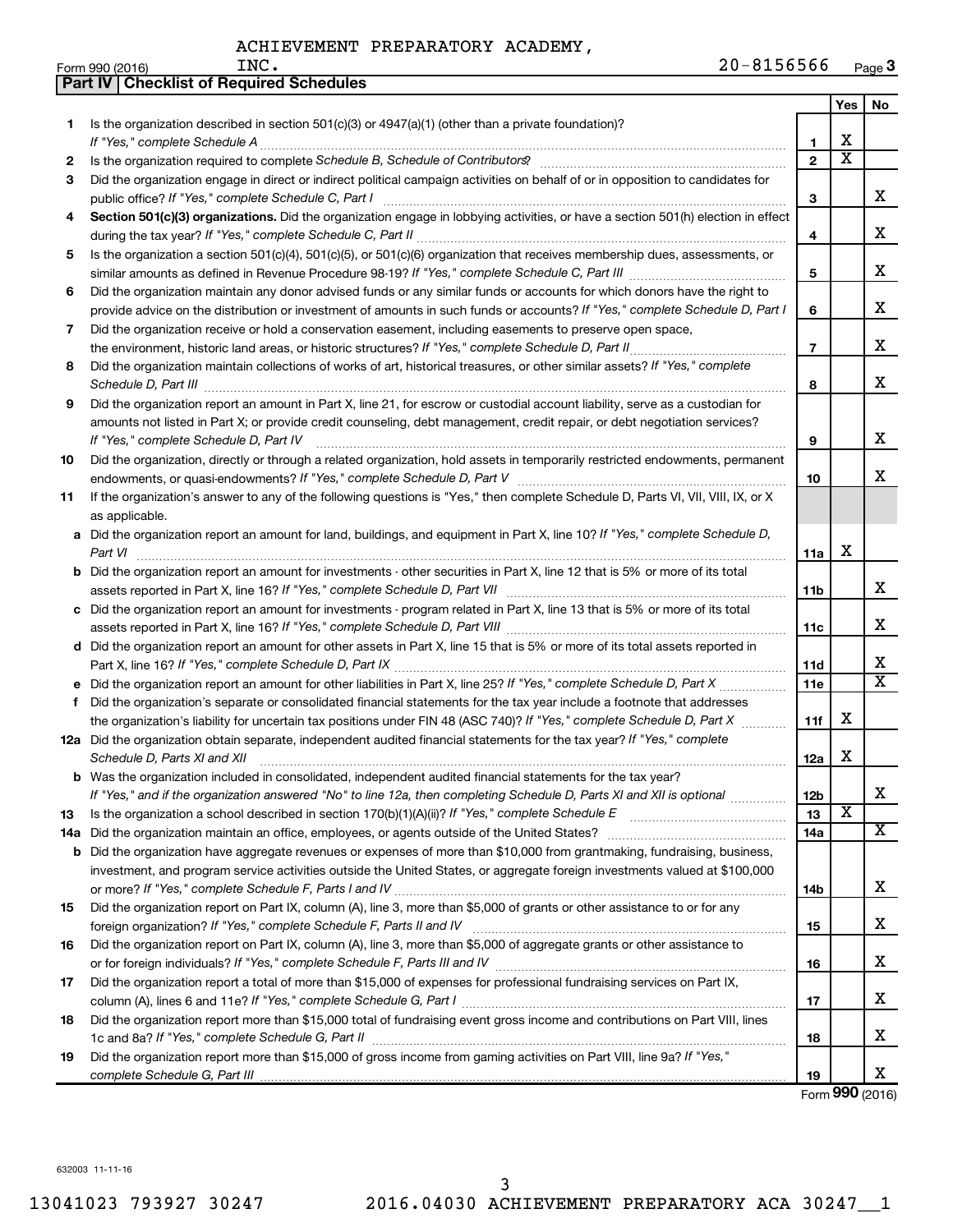|    | <b>Part IV   Checklist of Required Schedules (continued)</b>                                                                      |                 |     |                         |
|----|-----------------------------------------------------------------------------------------------------------------------------------|-----------------|-----|-------------------------|
|    |                                                                                                                                   |                 | Yes | No                      |
|    | 20a Did the organization operate one or more hospital facilities? If "Yes," complete Schedule H                                   | <b>20a</b>      |     | x                       |
| b  |                                                                                                                                   | 20 <sub>b</sub> |     |                         |
| 21 | Did the organization report more than \$5,000 of grants or other assistance to any domestic organization or                       |                 |     |                         |
|    |                                                                                                                                   | 21              |     | x                       |
| 22 | Did the organization report more than \$5,000 of grants or other assistance to or for domestic individuals on                     |                 |     |                         |
|    |                                                                                                                                   | 22              |     | x                       |
| 23 | Did the organization answer "Yes" to Part VII, Section A, line 3, 4, or 5 about compensation of the organization's current        |                 |     |                         |
|    | and former officers, directors, trustees, key employees, and highest compensated employees? If "Yes," complete                    |                 |     |                         |
|    | Schedule J <b>Execute Schedule J Execute Schedule J</b>                                                                           | 23              | X   |                         |
|    | 24a Did the organization have a tax-exempt bond issue with an outstanding principal amount of more than \$100,000 as of the       |                 |     |                         |
|    | last day of the year, that was issued after December 31, 2002? If "Yes," answer lines 24b through 24d and complete                |                 |     |                         |
|    | Schedule K. If "No", go to line 25a                                                                                               | 24a             |     | x                       |
| b  |                                                                                                                                   | 24 <sub>b</sub> |     |                         |
|    | Did the organization maintain an escrow account other than a refunding escrow at any time during the year to defease              |                 |     |                         |
|    |                                                                                                                                   | 24c             |     |                         |
|    |                                                                                                                                   | 24 <sub>d</sub> |     |                         |
|    | 25a Section 501(c)(3), 501(c)(4), and 501(c)(29) organizations. Did the organization engage in an excess benefit                  |                 |     |                         |
|    |                                                                                                                                   | 25a             |     | x                       |
| b  | Is the organization aware that it engaged in an excess benefit transaction with a disqualified person in a prior year, and        |                 |     |                         |
|    | that the transaction has not been reported on any of the organization's prior Forms 990 or 990-EZ? If "Yes," complete             |                 |     |                         |
|    | Schedule L, Part I                                                                                                                | 25b             |     | x                       |
| 26 | Did the organization report any amount on Part X, line 5, 6, or 22 for receivables from or payables to any current or             |                 |     |                         |
|    | former officers, directors, trustees, key employees, highest compensated employees, or disqualified persons? If "Yes,"            |                 |     |                         |
|    | complete Schedule L, Part II                                                                                                      | 26              |     | x                       |
| 27 | Did the organization provide a grant or other assistance to an officer, director, trustee, key employee, substantial              |                 |     |                         |
|    | contributor or employee thereof, a grant selection committee member, or to a 35% controlled entity or family member               |                 |     |                         |
|    |                                                                                                                                   | 27              |     | X                       |
| 28 | Was the organization a party to a business transaction with one of the following parties (see Schedule L, Part IV                 |                 |     |                         |
|    | instructions for applicable filing thresholds, conditions, and exceptions):                                                       |                 |     |                         |
| а  | A current or former officer, director, trustee, or key employee? If "Yes," complete Schedule L, Part IV                           | 28a             |     | х                       |
| b  | A family member of a current or former officer, director, trustee, or key employee? If "Yes," complete Schedule L, Part IV        | 28 <sub>b</sub> |     | $\overline{\texttt{x}}$ |
|    | c An entity of which a current or former officer, director, trustee, or key employee (or a family member thereof) was an officer, |                 |     |                         |
|    | director, trustee, or direct or indirect owner? If "Yes," complete Schedule L, Part IV                                            | 28c             |     | х                       |
| 29 |                                                                                                                                   | 29              |     | $\overline{\text{X}}$   |
| 30 | Did the organization receive contributions of art, historical treasures, or other similar assets, or qualified conservation       |                 |     |                         |
|    |                                                                                                                                   | 30              |     | Χ                       |
| 31 | Did the organization liquidate, terminate, or dissolve and cease operations?                                                      |                 |     | x                       |
|    |                                                                                                                                   | 31              |     |                         |
| 32 | Did the organization sell, exchange, dispose of, or transfer more than 25% of its net assets?/f "Yes," complete                   |                 |     | x                       |
|    | Did the organization own 100% of an entity disregarded as separate from the organization under Regulations                        | 32              |     |                         |
| 33 |                                                                                                                                   | 33              |     | x                       |
| 34 | Was the organization related to any tax-exempt or taxable entity? If "Yes," complete Schedule R, Part II, III, or IV, and         |                 |     |                         |
|    | Part V, line 1                                                                                                                    | 34              |     | х                       |
|    |                                                                                                                                   | 35a             |     | $\overline{\text{X}}$   |
| b  | If "Yes" to line 35a, did the organization receive any payment from or engage in any transaction with a controlled entity         |                 |     |                         |
|    |                                                                                                                                   | 35 <sub>b</sub> |     |                         |
| 36 | Section 501(c)(3) organizations. Did the organization make any transfers to an exempt non-charitable related organization?        |                 |     |                         |
|    |                                                                                                                                   | 36              |     | x                       |
| 37 | Did the organization conduct more than 5% of its activities through an entity that is not a related organization                  |                 |     |                         |
|    |                                                                                                                                   | 37              |     | x                       |
| 38 | Did the organization complete Schedule O and provide explanations in Schedule O for Part VI, lines 11b and 19?                    |                 |     |                         |
|    |                                                                                                                                   | 38              | х   |                         |

Form (2016) **990**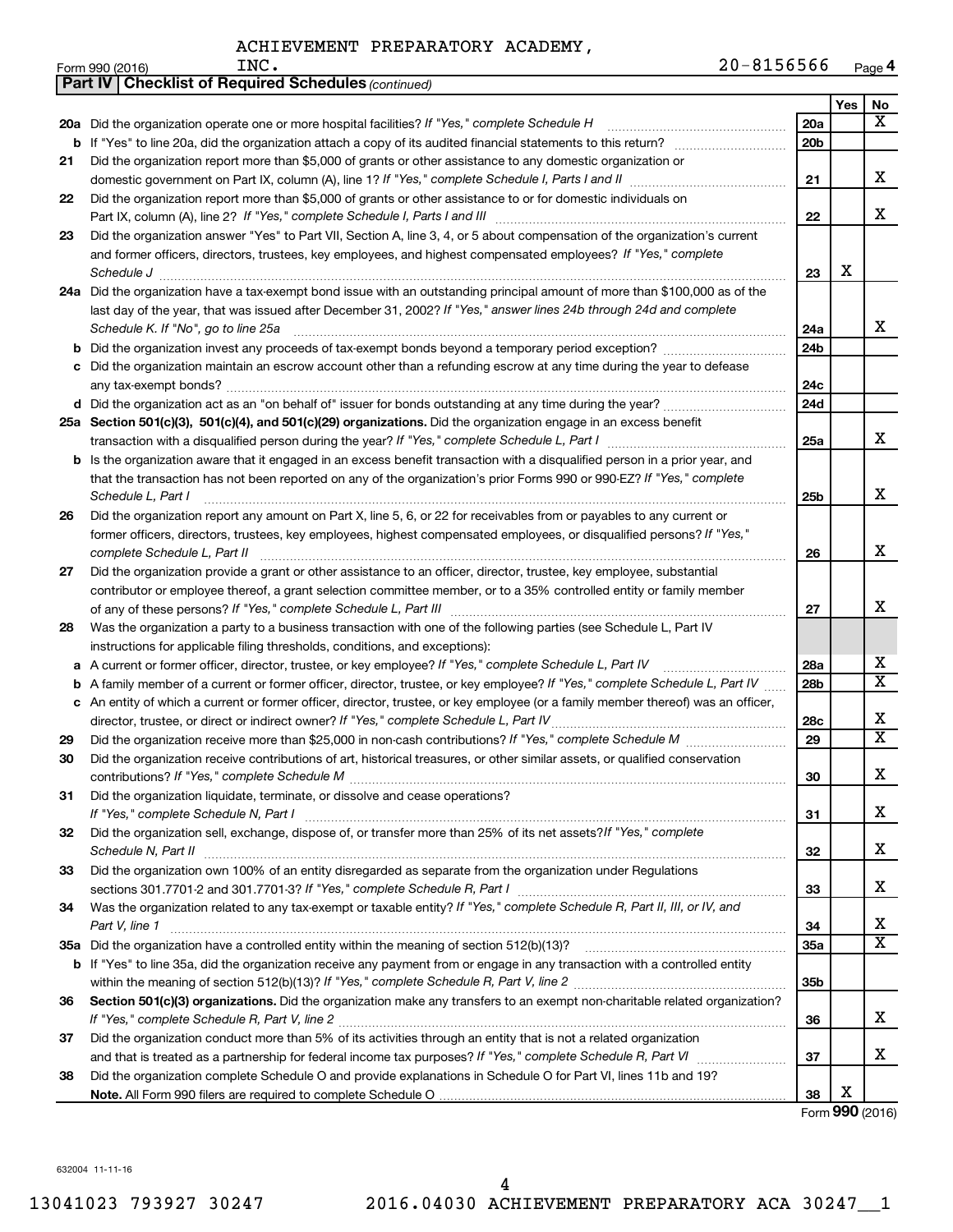| ACHIEVEMENT PREPARATORY ACADEMY, |  |
|----------------------------------|--|
|----------------------------------|--|

|               | INC.<br>Form 990 (2016)                                                                                                                         |                 | $20 - 8156566$ |                 |     | Page 5                  |
|---------------|-------------------------------------------------------------------------------------------------------------------------------------------------|-----------------|----------------|-----------------|-----|-------------------------|
| <b>Part V</b> | <b>Statements Regarding Other IRS Filings and Tax Compliance</b>                                                                                |                 |                |                 |     |                         |
|               | Check if Schedule O contains a response or note to any line in this Part V                                                                      |                 |                |                 |     |                         |
|               |                                                                                                                                                 |                 |                |                 | Yes | No                      |
|               |                                                                                                                                                 | 1a              | 26             |                 |     |                         |
| b             | Enter the number of Forms W-2G included in line 1a. Enter -0- if not applicable                                                                 | 1 <sub>b</sub>  |                |                 |     |                         |
|               | c Did the organization comply with backup withholding rules for reportable payments to vendors and reportable gaming                            |                 |                |                 |     |                         |
|               |                                                                                                                                                 |                 |                | 1c              | х   |                         |
|               | 2a Enter the number of employees reported on Form W-3, Transmittal of Wage and Tax Statements,                                                  |                 |                |                 |     |                         |
|               | filed for the calendar year ending with or within the year covered by this return <i>manumumumum</i>                                            | 2a              | 197            |                 |     |                         |
|               |                                                                                                                                                 |                 |                | 2 <sub>b</sub>  | х   |                         |
|               |                                                                                                                                                 |                 |                |                 |     |                         |
|               | 3a Did the organization have unrelated business gross income of \$1,000 or more during the year?                                                |                 |                | За              |     | x                       |
|               |                                                                                                                                                 |                 |                | 3 <sub>b</sub>  |     |                         |
|               | 4a At any time during the calendar year, did the organization have an interest in, or a signature or other authority over, a                    |                 |                |                 |     |                         |
|               | financial account in a foreign country (such as a bank account, securities account, or other financial account)?                                |                 |                | 4a              |     | х                       |
|               | <b>b</b> If "Yes," enter the name of the foreign country: $\blacktriangleright$                                                                 |                 |                |                 |     |                         |
|               | See instructions for filing requirements for FinCEN Form 114, Report of Foreign Bank and Financial Accounts (FBAR).                             |                 |                |                 |     |                         |
|               |                                                                                                                                                 |                 |                | 5a              |     | x                       |
|               |                                                                                                                                                 |                 |                | 5 <sub>b</sub>  |     | $\overline{\mathbf{X}}$ |
|               |                                                                                                                                                 |                 |                | 5 <sub>c</sub>  |     |                         |
|               | 6a Does the organization have annual gross receipts that are normally greater than \$100,000, and did the organization solicit                  |                 |                |                 |     |                         |
|               |                                                                                                                                                 |                 |                | 6a              |     | x                       |
|               | b If "Yes," did the organization include with every solicitation an express statement that such contributions or gifts                          |                 |                |                 |     |                         |
|               |                                                                                                                                                 |                 |                | 6b              |     |                         |
| 7             | Organizations that may receive deductible contributions under section 170(c).                                                                   |                 |                |                 |     |                         |
| a             | Did the organization receive a payment in excess of \$75 made partly as a contribution and partly for goods and services provided to the payor? |                 |                | 7a              |     | х                       |
|               |                                                                                                                                                 |                 |                | 7b              |     |                         |
|               | c Did the organization sell, exchange, or otherwise dispose of tangible personal property for which it was required                             |                 |                |                 |     |                         |
|               |                                                                                                                                                 |                 |                | 7c              |     | х                       |
|               |                                                                                                                                                 | 7d              |                |                 |     |                         |
|               | e Did the organization receive any funds, directly or indirectly, to pay premiums on a personal benefit contract?                               |                 |                | 7е              |     | х                       |
|               | Did the organization, during the year, pay premiums, directly or indirectly, on a personal benefit contract?                                    |                 |                | 7f              |     | $\overline{X}$          |
|               | If the organization received a contribution of qualified intellectual property, did the organization file Form 8899 as required?                |                 |                | 7g              |     |                         |
|               | h If the organization received a contribution of cars, boats, airplanes, or other vehicles, did the organization file a Form 1098-C?            |                 |                | 7h              |     |                         |
| 8             | Sponsoring organizations maintaining donor advised funds. Did a donor advised fund maintained by the                                            |                 |                |                 |     |                         |
|               | sponsoring organization have excess business holdings at any time during the year?                                                              |                 |                | 8               |     |                         |
|               | Sponsoring organizations maintaining donor advised funds.                                                                                       |                 |                |                 |     |                         |
| а             | Did the sponsoring organization make any taxable distributions under section 4966?                                                              |                 |                | 9а              |     |                         |
|               | <b>b</b> Did the sponsoring organization make a distribution to a donor, donor advisor, or related person?                                      |                 |                | 9b              |     |                         |
| 10            | Section 501(c)(7) organizations. Enter:                                                                                                         |                 |                |                 |     |                         |
| а             |                                                                                                                                                 | 10a             |                |                 |     |                         |
| b             | Gross receipts, included on Form 990, Part VIII, line 12, for public use of club facilities                                                     | 10 <sub>b</sub> |                |                 |     |                         |
| 11            | Section 501(c)(12) organizations. Enter:                                                                                                        |                 |                |                 |     |                         |
| а             |                                                                                                                                                 | 11a             |                |                 |     |                         |
|               | b Gross income from other sources (Do not net amounts due or paid to other sources against                                                      |                 |                |                 |     |                         |
|               |                                                                                                                                                 | 11b             |                |                 |     |                         |
|               | 12a Section 4947(a)(1) non-exempt charitable trusts. Is the organization filing Form 990 in lieu of Form 1041?                                  |                 |                | 12a             |     |                         |
|               | <b>b</b> If "Yes," enter the amount of tax-exempt interest received or accrued during the year                                                  | 12b             |                |                 |     |                         |
| 13            | Section 501(c)(29) qualified nonprofit health insurance issuers.                                                                                |                 |                |                 |     |                         |
|               | a Is the organization licensed to issue qualified health plans in more than one state?                                                          |                 |                | 1За             |     |                         |
|               | Note. See the instructions for additional information the organization must report on Schedule O.                                               |                 |                |                 |     |                         |
|               | <b>b</b> Enter the amount of reserves the organization is required to maintain by the states in which the                                       |                 |                |                 |     |                         |
|               |                                                                                                                                                 | 13b             |                |                 |     |                         |
|               | <b>c</b> Enter the amount of reserves on hand                                                                                                   | 13 <sub>c</sub> |                |                 |     |                         |
|               | 14a Did the organization receive any payments for indoor tanning services during the tax year?                                                  |                 |                | 14a             |     | X                       |
|               |                                                                                                                                                 |                 |                | 14 <sub>b</sub> |     |                         |

| Form 990 (2016) |  |
|-----------------|--|
|-----------------|--|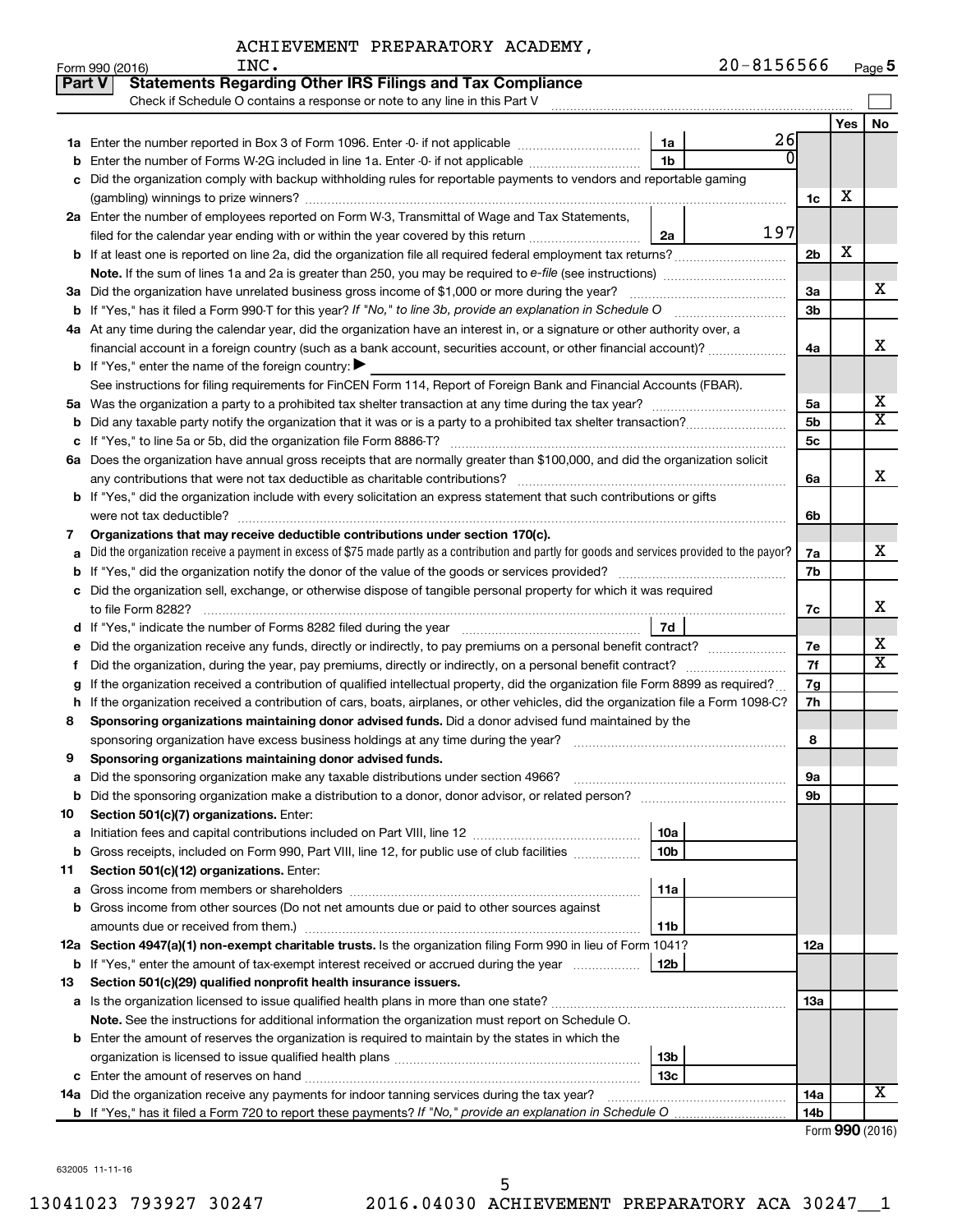| ACHIEVEMENT PREPARATORY ACADEMY, |  |
|----------------------------------|--|
|----------------------------------|--|

|    | INC.<br>Form 990 (2016)                                                                                                                                                                                                            | 20-8156566                    |                        |                         | Page 6                  |
|----|------------------------------------------------------------------------------------------------------------------------------------------------------------------------------------------------------------------------------------|-------------------------------|------------------------|-------------------------|-------------------------|
|    | Part VI Governance, Management, and Disclosure For each "Yes" response to lines 2 through 7b below, and for a "No" response                                                                                                        |                               |                        |                         |                         |
|    | to line 8a, 8b, or 10b below, describe the circumstances, processes, or changes in Schedule O. See instructions.                                                                                                                   |                               |                        |                         |                         |
|    |                                                                                                                                                                                                                                    |                               |                        |                         | $\boxed{\text{X}}$      |
|    | <b>Section A. Governing Body and Management</b>                                                                                                                                                                                    |                               |                        |                         |                         |
|    |                                                                                                                                                                                                                                    |                               | 8                      | Yes                     | No                      |
|    | 1a Enter the number of voting members of the governing body at the end of the tax year<br>If there are material differences in voting rights among members of the governing body, or if the governing                              | 1a                            |                        |                         |                         |
|    | body delegated broad authority to an executive committee or similar committee, explain in Schedule O.                                                                                                                              |                               |                        |                         |                         |
| b  | Enter the number of voting members included in line 1a, above, who are independent <i>manamer</i>                                                                                                                                  | 1b                            | 8                      |                         |                         |
| 2  | Did any officer, director, trustee, or key employee have a family relationship or a business relationship with any other                                                                                                           |                               |                        |                         |                         |
|    | officer, director, trustee, or key employee?                                                                                                                                                                                       |                               | $\mathbf{2}$           |                         | х                       |
| 3  | Did the organization delegate control over management duties customarily performed by or under the direct supervision                                                                                                              |                               |                        |                         |                         |
|    |                                                                                                                                                                                                                                    |                               | 3                      |                         | х                       |
| 4  | Did the organization make any significant changes to its governing documents since the prior Form 990 was filed?                                                                                                                   |                               | 4                      |                         | $\overline{\textbf{x}}$ |
| 5  |                                                                                                                                                                                                                                    |                               | 5                      |                         | х                       |
| 6  |                                                                                                                                                                                                                                    |                               | 6                      |                         | $\overline{\textbf{x}}$ |
|    | 7a Did the organization have members, stockholders, or other persons who had the power to elect or appoint one or                                                                                                                  |                               |                        |                         |                         |
|    |                                                                                                                                                                                                                                    |                               | 7a                     |                         | x                       |
|    | <b>b</b> Are any governance decisions of the organization reserved to (or subject to approval by) members, stockholders, or                                                                                                        |                               |                        |                         |                         |
|    | persons other than the governing body?                                                                                                                                                                                             |                               | 7b                     |                         | x                       |
| 8  | Did the organization contemporaneously document the meetings held or written actions undertaken during the year by the following:                                                                                                  |                               |                        |                         |                         |
|    |                                                                                                                                                                                                                                    |                               | 8а                     | X                       |                         |
|    |                                                                                                                                                                                                                                    |                               | 8b                     |                         | X                       |
| 9  | Is there any officer, director, trustee, or key employee listed in Part VII, Section A, who cannot be reached at the                                                                                                               |                               |                        |                         |                         |
|    |                                                                                                                                                                                                                                    |                               | 9                      |                         | x                       |
|    | <b>Section B. Policies</b> (This Section B requests information about policies not required by the Internal Revenue Code.)                                                                                                         |                               |                        |                         |                         |
|    |                                                                                                                                                                                                                                    |                               |                        | Yes                     | No                      |
|    |                                                                                                                                                                                                                                    |                               | 10a                    |                         | x                       |
|    | b If "Yes," did the organization have written policies and procedures governing the activities of such chapters, affiliates,                                                                                                       |                               |                        |                         |                         |
|    |                                                                                                                                                                                                                                    |                               | 10 <sub>b</sub>        | X                       |                         |
|    | 11a Has the organization provided a complete copy of this Form 990 to all members of its governing body before filing the form?                                                                                                    |                               | 11a                    |                         |                         |
|    | <b>b</b> Describe in Schedule O the process, if any, used by the organization to review this Form 990.                                                                                                                             |                               |                        | х                       |                         |
|    | 12a Did the organization have a written conflict of interest policy? If "No," go to line 13<br>Were officers, directors, or trustees, and key employees required to disclose annually interests that could give rise to conflicts? |                               | 12a<br>12 <sub>b</sub> | X                       |                         |
| b  | c Did the organization regularly and consistently monitor and enforce compliance with the policy? If "Yes," describe                                                                                                               |                               |                        |                         |                         |
|    | in Schedule O how this was done encourance and an according to the state of the state of the state of the state of the state of the state of the state of the state of the state of the state of the state of the state of the     |                               | 12c                    | х                       |                         |
| 13 |                                                                                                                                                                                                                                    |                               | 13                     | $\overline{\textbf{x}}$ |                         |
| 14 | Did the organization have a written document retention and destruction policy? [11] manufaction in the organization have a written document retention and destruction policy?                                                      |                               | 14                     | $\overline{\textbf{x}}$ |                         |
| 15 | Did the process for determining compensation of the following persons include a review and approval by independent                                                                                                                 |                               |                        |                         |                         |
|    | persons, comparability data, and contemporaneous substantiation of the deliberation and decision?                                                                                                                                  |                               |                        |                         |                         |
|    | a The organization's CEO, Executive Director, or top management official manufactured content content of the organization's CEO, Executive Director, or top management official manufactured content of the state of the state     |                               | 15a                    | х                       |                         |
|    |                                                                                                                                                                                                                                    |                               | 15 <sub>b</sub>        | X                       |                         |
|    | If "Yes" to line 15a or 15b, describe the process in Schedule O (see instructions).                                                                                                                                                |                               |                        |                         |                         |
|    | 16a Did the organization invest in, contribute assets to, or participate in a joint venture or similar arrangement with a                                                                                                          |                               |                        |                         |                         |
|    | taxable entity during the year?                                                                                                                                                                                                    |                               | 16a                    |                         | х                       |
|    | b If "Yes," did the organization follow a written policy or procedure requiring the organization to evaluate its participation                                                                                                     |                               |                        |                         |                         |
|    | in joint venture arrangements under applicable federal tax law, and take steps to safeguard the organization's                                                                                                                     |                               |                        |                         |                         |
|    |                                                                                                                                                                                                                                    |                               | 16b                    |                         |                         |
|    | <b>Section C. Disclosure</b>                                                                                                                                                                                                       |                               |                        |                         |                         |
| 17 | <b>NONE</b><br>List the states with which a copy of this Form 990 is required to be filed $\blacktriangleright$                                                                                                                    |                               |                        |                         |                         |
| 18 | Section 6104 requires an organization to make its Forms 1023 (or 1024 if applicable), 990, and 990-T (Section 501(c)(3)s only) available                                                                                           |                               |                        |                         |                         |
|    | for public inspection. Indicate how you made these available. Check all that apply.                                                                                                                                                |                               |                        |                         |                         |
|    | $\lfloor x \rfloor$ Upon request<br>Own website<br>Another's website                                                                                                                                                               | Other (explain in Schedule O) |                        |                         |                         |
| 19 | Describe in Schedule O whether (and if so, how) the organization made its governing documents, conflict of interest policy, and financial                                                                                          |                               |                        |                         |                         |
|    | statements available to the public during the tax year.                                                                                                                                                                            |                               |                        |                         |                         |
| 20 | State the name, address, and telephone number of the person who possesses the organization's books and records:                                                                                                                    |                               |                        |                         |                         |
|    | THE ORGANIZATION - 202-562-1214<br>20032<br>SE, WASHINGTON, DC<br>908 WAHLER PLACE,                                                                                                                                                |                               |                        |                         |                         |
|    |                                                                                                                                                                                                                                    |                               |                        |                         |                         |
|    | 632006 11-11-16<br>6                                                                                                                                                                                                               |                               |                        | Form 990 (2016)         |                         |
|    | 13041023 793927 30247<br>2016.04030 ACHIEVEMENT PREPARATORY ACA 30247_1                                                                                                                                                            |                               |                        |                         |                         |
|    |                                                                                                                                                                                                                                    |                               |                        |                         |                         |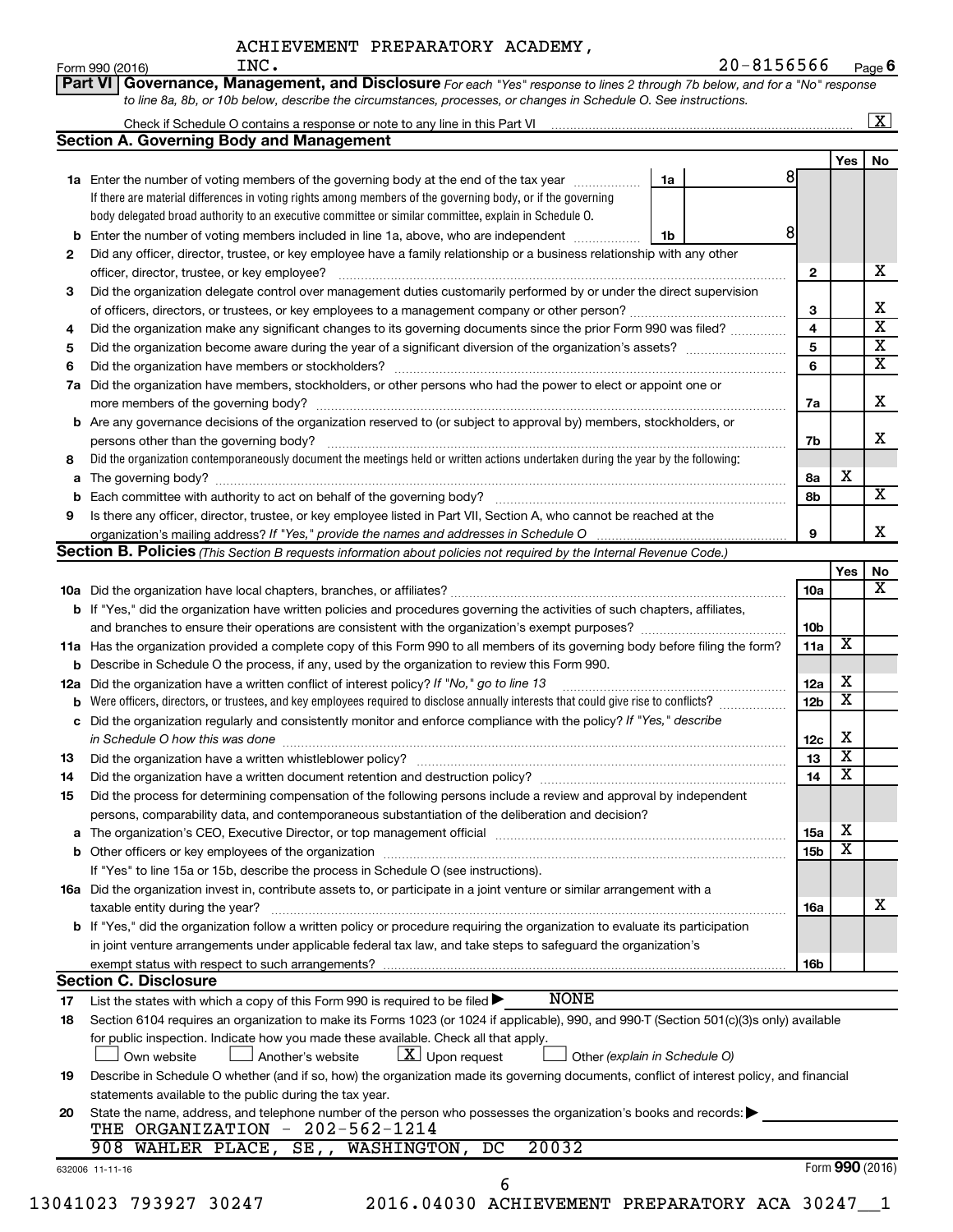| Form 990 (2016) |  | INC. | $20 - 8156566$ | Page |
|-----------------|--|------|----------------|------|
|-----------------|--|------|----------------|------|

| Part VII Compensation of Officers, Directors, Trustees, Key Employees, Highest Compensated |  |
|--------------------------------------------------------------------------------------------|--|
| <b>Employees, and Independent Contractors</b>                                              |  |
| Check if Schedule O contains a response or note to any line in this Part VII               |  |
|                                                                                            |  |

**Section A. Officers, Directors, Trustees, Key Employees, and Highest Compensated Employees**

**1a**  Complete this table for all persons required to be listed. Report compensation for the calendar year ending with or within the organization's tax year.

**•** List all of the organization's current officers, directors, trustees (whether individuals or organizations), regardless of amount of compensation. Enter -0- in columns  $(D)$ ,  $(E)$ , and  $(F)$  if no compensation was paid.

**•** List all of the organization's **current** key employees, if any. See instructions for definition of "key employee."

**•** List the organization's five current highest compensated employees (other than an officer, director, trustee, or key employee) who received reportable compensation (Box 5 of Form W-2 and/or Box 7 of Form 1099-MISC) of more than \$100,000 from the organization and any related organizations.

**•** List all of the organization's former officers, key employees, and highest compensated employees who received more than \$100,000 of reportable compensation from the organization and any related organizations.

**•** List all of the organization's former directors or trustees that received, in the capacity as a former director or trustee of the organization, more than \$10,000 of reportable compensation from the organization and any related organizations.

List persons in the following order: individual trustees or directors; institutional trustees; officers; key employees; highest compensated employees; and former such persons.

Check this box if neither the organization nor any related organization compensated any current officer, director, or trustee.  $\Box$ 

| (A)                            | (B)                    |                               |                                 | (C)         |              |                                 |        | (D)             | (E)             | (F)           |
|--------------------------------|------------------------|-------------------------------|---------------------------------|-------------|--------------|---------------------------------|--------|-----------------|-----------------|---------------|
| Name and Title                 | Average                |                               | (do not check more than one     | Position    |              |                                 |        | Reportable      | Reportable      | Estimated     |
|                                | hours per              |                               | box, unless person is both an   |             |              |                                 |        | compensation    | compensation    | amount of     |
|                                | week                   |                               | officer and a director/trustee) |             |              |                                 |        | from            | from related    | other         |
|                                | (list any              |                               |                                 |             |              |                                 |        | the             | organizations   | compensation  |
|                                | hours for              |                               |                                 |             |              |                                 |        | organization    | (W-2/1099-MISC) | from the      |
|                                | related                |                               |                                 |             |              |                                 |        | (W-2/1099-MISC) |                 | organization  |
|                                | organizations<br>below |                               |                                 |             |              |                                 |        |                 |                 | and related   |
|                                | line)                  | ndividual trustee or director | Institutional trustee           | Officer     | Key employee | Highest compensated<br>employee | Former |                 |                 | organizations |
| <b>JASON ANDREAN</b><br>(1)    | 8.00                   |                               |                                 |             |              |                                 |        |                 |                 |               |
| CHAIR                          |                        | $\rm X$                       |                                 | $\mathbf X$ |              |                                 |        | $\mathbf 0$     | $\mathbf 0$ .   | 0.            |
| (2)<br>BARBARA NOPHLIN         | 8.00                   |                               |                                 |             |              |                                 |        |                 |                 |               |
| VICE CHAIR                     |                        | $\mathbf X$                   |                                 | X           |              |                                 |        | 0               | $\mathbf 0$     | $\mathbf 0$ . |
| <b>TAIMARIE ADAMS</b><br>(3)   | 8.00                   |                               |                                 |             |              |                                 |        |                 |                 |               |
| <b>SECRETARY</b>               |                        | $\mathbf X$                   |                                 | $\rm X$     |              |                                 |        | 0               | $\mathbf 0$ .   | $\mathbf 0$ . |
| GEORGE WILLIAM TUCKER<br>(4)   | 8.00                   |                               |                                 |             |              |                                 |        |                 |                 |               |
| TREASURER, UNTIL 12/2016       |                        | $\mathbf X$                   |                                 | $\rm X$     |              |                                 |        | $\mathbf 0$     | $\mathbf 0$     | $\mathbf 0$ . |
| MAIA BLANKENSHIP<br>(5)        | 8.00                   |                               |                                 |             |              |                                 |        |                 |                 |               |
| TRUSTEE, UNTIL 4/2017          |                        | $\mathbf X$                   |                                 |             |              |                                 |        | $\mathbf 0$     | $\mathbf 0$ .   | $\mathbf 0$ . |
| NICOLE NELL<br>(6)             | 8.00                   |                               |                                 |             |              |                                 |        |                 |                 |               |
| TRUSTEE, PARENT REPRESENTATIVE |                        | $\mathbf X$                   |                                 |             |              |                                 |        | 0               | $\mathbf 0$ .   | $\mathbf 0$ . |
| JOHN GREEN<br>(7)              | 8.00                   |                               |                                 |             |              |                                 |        |                 |                 |               |
| TRUSTEE, UNTIL 1/2017          |                        | $\mathbf X$                   |                                 |             |              |                                 |        | 0               | 0.              | $\mathbf 0$ . |
| RUFUS DAVIS<br>(8)             | 8.00                   |                               |                                 |             |              |                                 |        |                 |                 |               |
| TRUSTEE, PARENT REPRESENTATIVE |                        | X                             |                                 |             |              |                                 |        | $\mathbf 0$     | $\mathbf 0$ .   | $\mathbf 0$ . |
| JOHN MAHAFFIE<br>(9)           | 8.00                   |                               |                                 |             |              |                                 |        |                 |                 |               |
| TRUSTEE                        |                        | $\mathbf X$                   |                                 |             |              |                                 |        | $\mathbf 0$     | 0.              | $\mathbf 0$ . |
| (10) HERB TILLERY              | 8.00                   |                               |                                 |             |              |                                 |        |                 |                 |               |
| TRUSTEE, UNTIL 6/2017          |                        | X                             |                                 |             |              |                                 |        | 0               | $\mathbf 0$ .   | $\mathbf 0$ . |
| (11) STEPHANIE OLIVERAS        | 8.00                   |                               |                                 |             |              |                                 |        |                 |                 |               |
| <b>TRUSTEE</b>                 |                        | X                             |                                 |             |              |                                 |        | $\mathbf 0$     | $\mathbf 0$ .   | $\mathbf 0$ . |
| (12) HARLYN PACHECO            | 8.00                   |                               |                                 |             |              |                                 |        |                 |                 |               |
| <b>TRUSTEE</b>                 |                        | X                             |                                 |             |              |                                 |        | $\mathbf 0$ .   | $\mathbf 0$ .   | $\mathbf 0$ . |
| (13) TIMOTHY TILLMAN           | 8.00                   |                               |                                 |             |              |                                 |        |                 |                 |               |
| TRUSTEE, UNTIL 12/2016         |                        | X                             |                                 |             |              |                                 |        | $\mathbf 0$ .   | $\mathbf 0$ .   | $\mathbf 0$ . |
| (14) URSULA WRIGHT             | 8.00                   |                               |                                 |             |              |                                 |        |                 |                 |               |
| TRUSTEE, AS OF 4/2017          |                        | $\mathbf X$                   |                                 |             |              |                                 |        | $\mathbf 0$ .   | 0.              | 0.            |
| (15) SHANTELLE WRIGHT          | 40.00                  |                               |                                 |             |              |                                 |        |                 |                 |               |
| CEO                            |                        |                               |                                 | $\rm X$     |              |                                 |        | 189,873.        | 0.              | 9,289.        |
| (16) SUSAN CANNON              | 40.00                  |                               |                                 |             |              |                                 |        |                 |                 |               |
| CHIEF ACADEMIC OFFICER         |                        |                               |                                 | X           |              |                                 |        | 113,063.        | 0.              | 7,261.        |
|                                |                        |                               |                                 |             |              |                                 |        |                 |                 |               |
|                                |                        |                               |                                 |             |              |                                 |        |                 |                 |               |

7

632007 11-11-16

Form (2016) **990**

13041023 793927 30247 2016.04030 ACHIEVEMENT PREPARATORY ACA 30247\_\_1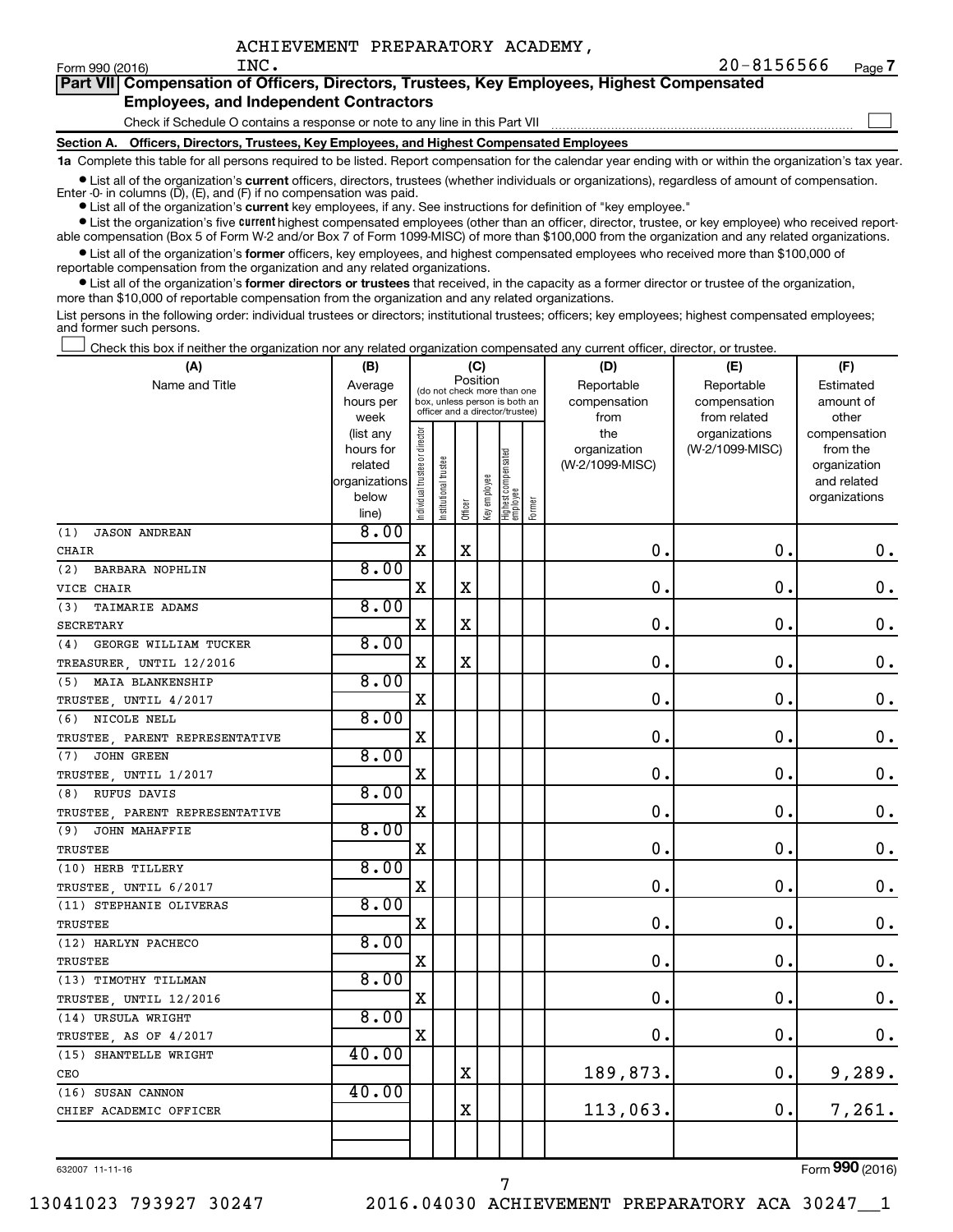| ACHIEVEMENT PREPARATORY ACADEMY,<br>INC.<br>Form 990 (2016)                                                                                                                                                                                                 |                                                                      |                                |                       |                 |              |                                                                                                 |        |                                                             | $20 - 8156566$                                    |                                                       |                                                                          |                                        | Page 8                      |
|-------------------------------------------------------------------------------------------------------------------------------------------------------------------------------------------------------------------------------------------------------------|----------------------------------------------------------------------|--------------------------------|-----------------------|-----------------|--------------|-------------------------------------------------------------------------------------------------|--------|-------------------------------------------------------------|---------------------------------------------------|-------------------------------------------------------|--------------------------------------------------------------------------|----------------------------------------|-----------------------------|
| <b>Part VII</b><br>Section A. Officers, Directors, Trustees, Key Employees, and Highest Compensated Employees (continued)                                                                                                                                   |                                                                      |                                |                       |                 |              |                                                                                                 |        |                                                             |                                                   |                                                       |                                                                          |                                        |                             |
| (A)<br>Name and title                                                                                                                                                                                                                                       | (B)<br>Average<br>hours per<br>week                                  |                                |                       | (C)<br>Position |              | (do not check more than one<br>box, unless person is both an<br>officer and a director/trustee) |        | (D)<br>Reportable<br>compensation<br>from                   | (E)<br>Reportable<br>compensation<br>from related |                                                       |                                                                          | (F)<br>Estimated<br>amount of<br>other |                             |
|                                                                                                                                                                                                                                                             | (list any<br>hours for<br>related<br>organizations<br>below<br>line) | Individual trustee or director | Institutional trustee | Officer         | Key employee | Highest compensated<br>employee                                                                 | Former | the<br>organization<br>(W-2/1099-MISC)                      | organizations<br>(W-2/1099-MISC)                  |                                                       | compensation<br>from the<br>organization<br>and related<br>organizations |                                        |                             |
|                                                                                                                                                                                                                                                             |                                                                      |                                |                       |                 |              |                                                                                                 |        |                                                             |                                                   |                                                       |                                                                          |                                        |                             |
|                                                                                                                                                                                                                                                             |                                                                      |                                |                       |                 |              |                                                                                                 |        |                                                             |                                                   |                                                       |                                                                          |                                        |                             |
|                                                                                                                                                                                                                                                             |                                                                      |                                |                       |                 |              |                                                                                                 |        |                                                             |                                                   |                                                       |                                                                          |                                        |                             |
|                                                                                                                                                                                                                                                             |                                                                      |                                |                       |                 |              |                                                                                                 |        |                                                             |                                                   |                                                       |                                                                          |                                        |                             |
|                                                                                                                                                                                                                                                             |                                                                      |                                |                       |                 |              |                                                                                                 |        |                                                             |                                                   |                                                       |                                                                          |                                        |                             |
| 1b Sub-total                                                                                                                                                                                                                                                |                                                                      |                                |                       |                 |              |                                                                                                 |        | 302,936.<br>0.<br>302,936.                                  |                                                   | $\overline{0}$ .<br>$\overline{\mathfrak{o}}$ .<br>σ. | 16,550.<br>0.<br>16,550.                                                 |                                        |                             |
| Total number of individuals (including but not limited to those listed above) who received more than \$100,000 of reportable<br>2<br>compensation from the organization $\blacktriangleright$                                                               |                                                                      |                                |                       |                 |              |                                                                                                 |        |                                                             |                                                   |                                                       |                                                                          |                                        | 2                           |
| Did the organization list any <b>former</b> officer, director, or trustee, key employee, or highest compensated employee on<br>З<br>line 1a? If "Yes," complete Schedule J for such individual manufactured content content for the complete schedu         |                                                                      |                                |                       |                 |              |                                                                                                 |        |                                                             |                                                   |                                                       | 3                                                                        | Yes                                    | No<br>$\overline{\text{X}}$ |
| For any individual listed on line 1a, is the sum of reportable compensation and other compensation from the organization<br>4                                                                                                                               |                                                                      |                                |                       |                 |              |                                                                                                 |        |                                                             |                                                   |                                                       | $\overline{\bf 4}$                                                       | х                                      |                             |
| Did any person listed on line 1a receive or accrue compensation from any unrelated organization or individual for services<br>5<br><b>Section B. Independent Contractors</b>                                                                                |                                                                      |                                |                       |                 |              |                                                                                                 |        |                                                             |                                                   |                                                       | 5                                                                        |                                        | x                           |
| Complete this table for your five highest compensated independent contractors that received more than \$100,000 of compensation from<br>1<br>the organization. Report compensation for the calendar year ending with or within the organization's tax year. |                                                                      |                                |                       |                 |              |                                                                                                 |        |                                                             |                                                   |                                                       |                                                                          |                                        |                             |
| (A)<br>Name and business address<br><b>APPLETREE INSTITUTE</b>                                                                                                                                                                                              |                                                                      |                                |                       |                 |              |                                                                                                 |        | (B)<br>Description of services<br><b>PREK AND PRESCHOOL</b> |                                                   |                                                       | (C)<br>Compensation                                                      |                                        |                             |
| 415 MICHIGAN AVE, NE, WASHINGTON, DC 20017<br><b>REVOLUTION FOODS</b>                                                                                                                                                                                       |                                                                      |                                |                       |                 |              |                                                                                                 |        | MANAGEMENT                                                  |                                                   |                                                       |                                                                          |                                        | 2,088,715.                  |
| P.O. BOX 742750, LOS ANGELES, CA 90074<br>ELLIS THERAPEUTIC CONSULTANTS                                                                                                                                                                                     |                                                                      |                                |                       |                 |              |                                                                                                 |        | <b>FOOD SERVICE</b><br>SPECIAL EDUCATION                    |                                                   |                                                       |                                                                          |                                        | 450,908.                    |
| 641 S STREET, NW, WASHINGTON, DC 20001<br>CENTER FOR TRANSFORMATIVE TEACHING TRAININGPROFESSIONAL<br>1559 B SLOAT BLVD., SUITE 326, SAN FRANCISCDEVELOPMENT                                                                                                 |                                                                      |                                |                       |                 |              |                                                                                                 |        | SERVICES                                                    |                                                   |                                                       |                                                                          |                                        | 302, 274.<br>200, 870.      |
| M&G SERVICES, 8 HOGARTH CIRCLE, APT C,<br>COCKEYSVILLE, MD 21030                                                                                                                                                                                            |                                                                      |                                |                       |                 |              |                                                                                                 |        | <b>JANITORIAL SERVICES</b>                                  |                                                   |                                                       |                                                                          |                                        | 127,961.                    |
| Total number of independent contractors (including but not limited to those listed above) who received more than<br>$\mathbf{2}$<br>\$100,000 of compensation from the organization >                                                                       |                                                                      |                                |                       |                 |              | ל                                                                                               |        |                                                             |                                                   |                                                       |                                                                          |                                        |                             |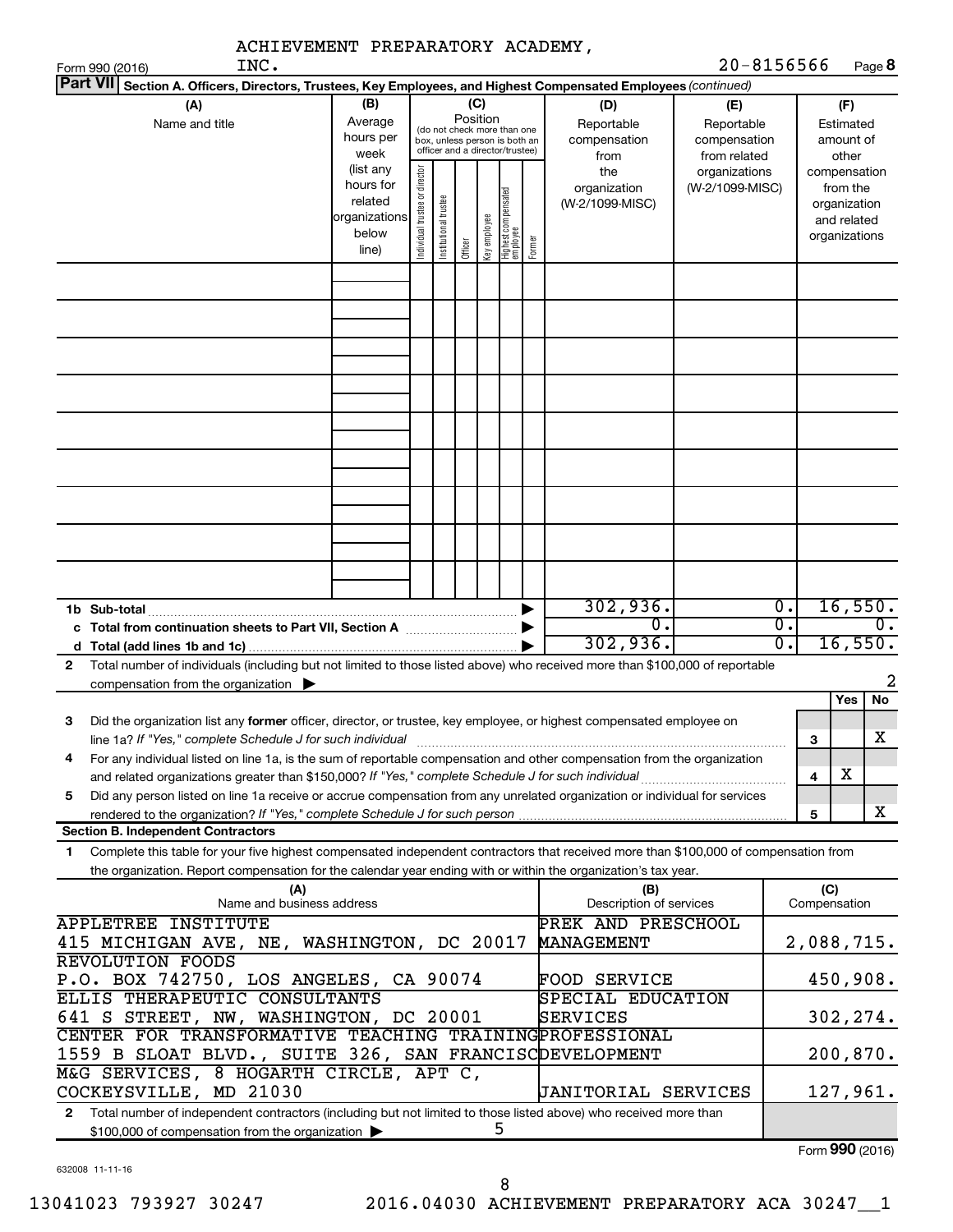|                                                           | <b>Part VIII</b> | <b>Statement of Revenue</b>                                                                              |                                              |                       |                      |                                                 |                                         |                                                                      |
|-----------------------------------------------------------|------------------|----------------------------------------------------------------------------------------------------------|----------------------------------------------|-----------------------|----------------------|-------------------------------------------------|-----------------------------------------|----------------------------------------------------------------------|
|                                                           |                  |                                                                                                          |                                              |                       |                      |                                                 |                                         |                                                                      |
|                                                           |                  |                                                                                                          |                                              |                       | (A)<br>Total revenue | (B)<br>Related or<br>exempt function<br>revenue | (C)<br>Unrelated<br>business<br>revenue | (D)<br>Revenue excluded<br>from tax under<br>sections<br>$512 - 514$ |
|                                                           |                  | <b>1 a</b> Federated campaigns                                                                           | 1a<br>.                                      |                       |                      |                                                 |                                         |                                                                      |
| Contributions, Gifts, Grants<br>and Other Similar Amounts |                  | <b>b</b> Membership dues                                                                                 | 1 <sub>b</sub>                               |                       |                      |                                                 |                                         |                                                                      |
|                                                           |                  | c Fundraising events                                                                                     | 1c                                           |                       |                      |                                                 |                                         |                                                                      |
|                                                           |                  | d Related organizations<br>.                                                                             | 1d                                           |                       |                      |                                                 |                                         |                                                                      |
|                                                           |                  | e Government grants (contributions)                                                                      | 1e                                           | 1,332,030.            |                      |                                                 |                                         |                                                                      |
|                                                           |                  | f All other contributions, gifts, grants, and                                                            |                                              |                       |                      |                                                 |                                         |                                                                      |
|                                                           |                  | similar amounts not included above                                                                       | 1f                                           | 135,165.              |                      |                                                 |                                         |                                                                      |
|                                                           |                  | g Noncash contributions included in lines 1a-1f: \$                                                      |                                              |                       |                      |                                                 |                                         |                                                                      |
|                                                           |                  |                                                                                                          |                                              |                       | 1,467,195.           |                                                 |                                         |                                                                      |
|                                                           |                  |                                                                                                          |                                              | <b>Business Code</b>  |                      |                                                 |                                         |                                                                      |
|                                                           | 2а               | PER PUPIL APPROPRIATIONS                                                                                 |                                              | 900099                | 12,886,404.          | 12,886,404.                                     |                                         |                                                                      |
|                                                           | b                | PER PUPIL FACILITY ALLOWANCE                                                                             |                                              | 900099                | 2,911,568.           | 2,911,568.                                      |                                         |                                                                      |
|                                                           |                  | FACILITY FEE FROM APPLETREE                                                                              |                                              | 900099                | 56,232.              | 56,232.                                         |                                         |                                                                      |
|                                                           |                  | d ACTIVITY FEES                                                                                          |                                              | 611710                | 37,931.              | 37,931                                          |                                         |                                                                      |
| Program Service<br>Revenue                                |                  | MISCELLANEOUS                                                                                            |                                              | 900099                | 355.                 | 355                                             |                                         |                                                                      |
|                                                           |                  | f All other program service revenue                                                                      |                                              |                       |                      |                                                 |                                         |                                                                      |
|                                                           |                  |                                                                                                          |                                              |                       | 15,892,490           |                                                 |                                         |                                                                      |
|                                                           | 3                | Investment income (including dividends, interest, and                                                    |                                              |                       |                      |                                                 |                                         |                                                                      |
|                                                           |                  |                                                                                                          |                                              |                       | 16,972.              |                                                 |                                         | 16,972.                                                              |
|                                                           | 4                | Income from investment of tax-exempt bond proceeds                                                       |                                              |                       |                      |                                                 |                                         |                                                                      |
|                                                           | 5                |                                                                                                          |                                              |                       |                      |                                                 |                                         |                                                                      |
|                                                           |                  |                                                                                                          | (i) Real                                     | (ii) Personal         |                      |                                                 |                                         |                                                                      |
|                                                           |                  | <b>6 a</b> Gross rents                                                                                   |                                              |                       |                      |                                                 |                                         |                                                                      |
|                                                           |                  | <b>b</b> Less: rental expenses                                                                           |                                              |                       |                      |                                                 |                                         |                                                                      |
|                                                           |                  | c Rental income or (loss)                                                                                |                                              |                       |                      |                                                 |                                         |                                                                      |
|                                                           |                  |                                                                                                          |                                              |                       |                      |                                                 |                                         |                                                                      |
|                                                           |                  | 7 a Gross amount from sales of                                                                           | (i) Securities                               | (ii) Other            |                      |                                                 |                                         |                                                                      |
|                                                           |                  | assets other than inventory                                                                              |                                              |                       |                      |                                                 |                                         |                                                                      |
|                                                           |                  | <b>b</b> Less: cost or other basis                                                                       |                                              |                       |                      |                                                 |                                         |                                                                      |
|                                                           |                  | and sales expenses                                                                                       |                                              |                       |                      |                                                 |                                         |                                                                      |
|                                                           |                  |                                                                                                          |                                              |                       |                      |                                                 |                                         |                                                                      |
|                                                           |                  |                                                                                                          |                                              | ▶                     |                      |                                                 |                                         |                                                                      |
| <b>Other Revenue</b>                                      |                  | 8 a Gross income from fundraising events (not<br>including \$<br><u> 1990 - Johann Barbara, martin a</u> | of                                           |                       |                      |                                                 |                                         |                                                                      |
|                                                           |                  | contributions reported on line 1c). See                                                                  |                                              |                       |                      |                                                 |                                         |                                                                      |
|                                                           |                  |                                                                                                          |                                              |                       |                      |                                                 |                                         |                                                                      |
|                                                           |                  |                                                                                                          | $\mathbf b$                                  |                       |                      |                                                 |                                         |                                                                      |
|                                                           |                  | c Net income or (loss) from fundraising events                                                           |                                              |                       |                      |                                                 |                                         |                                                                      |
|                                                           |                  | 9 a Gross income from gaming activities. See                                                             |                                              |                       |                      |                                                 |                                         |                                                                      |
|                                                           |                  |                                                                                                          |                                              |                       |                      |                                                 |                                         |                                                                      |
|                                                           |                  | <b>b</b> Less: direct expenses <b>manually b</b>                                                         |                                              |                       |                      |                                                 |                                         |                                                                      |
|                                                           |                  |                                                                                                          |                                              |                       |                      |                                                 |                                         |                                                                      |
|                                                           |                  | 10 a Gross sales of inventory, less returns                                                              |                                              |                       |                      |                                                 |                                         |                                                                      |
|                                                           |                  |                                                                                                          |                                              |                       |                      |                                                 |                                         |                                                                      |
|                                                           |                  |                                                                                                          |                                              |                       |                      |                                                 |                                         |                                                                      |
|                                                           |                  | c Net income or (loss) from sales of inventory                                                           |                                              |                       |                      |                                                 |                                         |                                                                      |
|                                                           |                  | Miscellaneous Revenue                                                                                    |                                              | <b>Business Code</b>  |                      |                                                 |                                         |                                                                      |
|                                                           |                  | 11 a SALE INCOME FROM FUNDRAISERS                                                                        |                                              | 611710                | 18,659.              |                                                 |                                         | 18,659.                                                              |
|                                                           | b                |                                                                                                          |                                              |                       |                      |                                                 |                                         |                                                                      |
|                                                           | с                |                                                                                                          | the company of the company of the company of |                       |                      |                                                 |                                         |                                                                      |
|                                                           |                  |                                                                                                          |                                              |                       |                      |                                                 |                                         |                                                                      |
|                                                           |                  |                                                                                                          |                                              | $\blacktriangleright$ | 18,659.              |                                                 |                                         |                                                                      |
|                                                           | 12               |                                                                                                          |                                              |                       | 17, 395, 316.        | 15,892,490.                                     | 0.                                      | 35,631.                                                              |
|                                                           | 632009 11-11-16  |                                                                                                          |                                              |                       |                      |                                                 |                                         | Form 990 (2016)                                                      |

9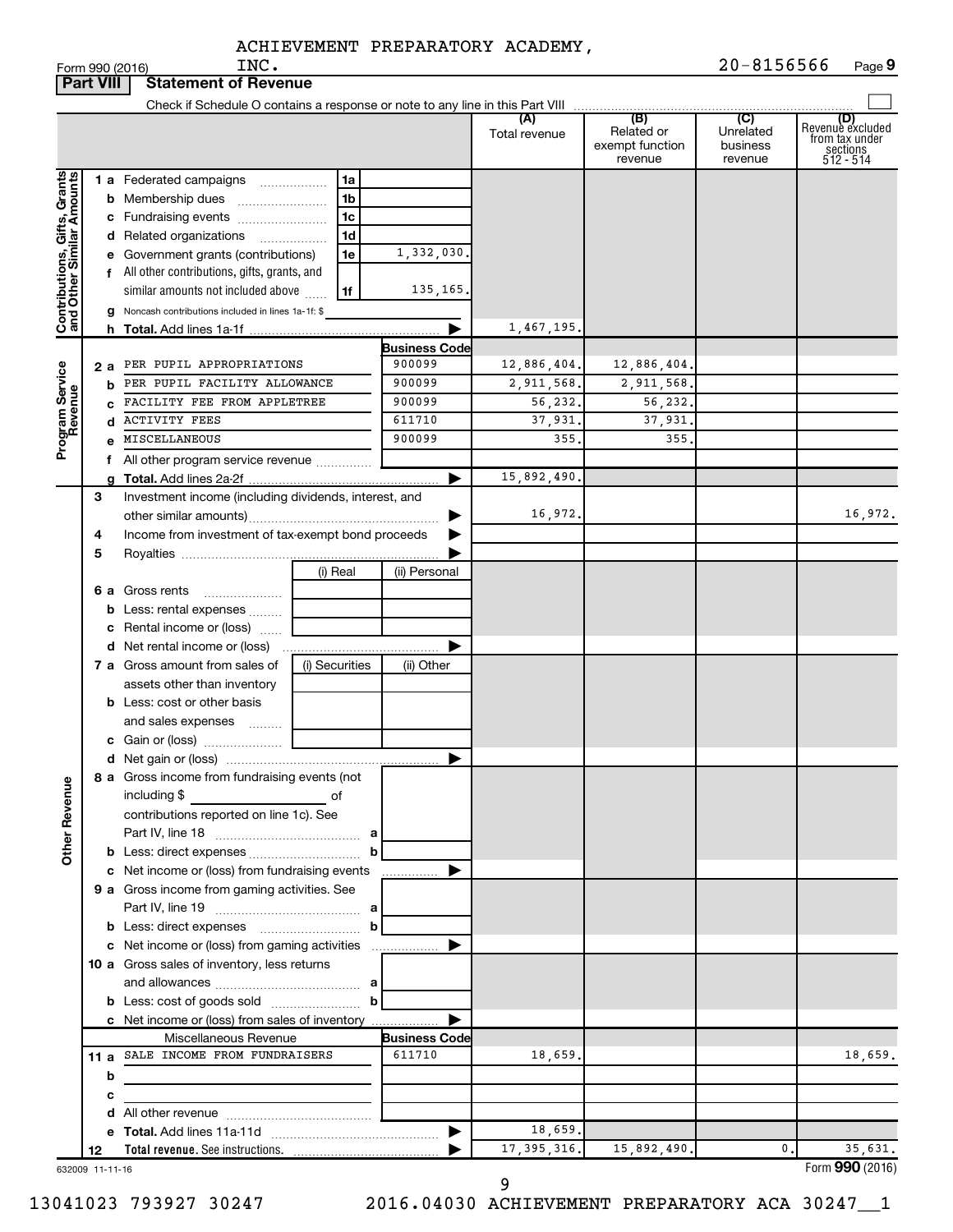$\blacksquare$ Form 990 (2016)  $\blacksquare$   $\blacksquare$   $\blacksquare$   $\blacksquare$   $\blacksquare$   $\blacksquare$   $\blacksquare$   $\blacksquare$   $\blacksquare$   $\blacksquare$   $\blacksquare$   $\blacksquare$   $\blacksquare$   $\blacksquare$   $\blacksquare$   $\blacksquare$   $\blacksquare$   $\blacksquare$   $\blacksquare$   $\blacksquare$   $\blacksquare$   $\blacksquare$   $\blacksquare$   $\blacksquare$   $\blacksquare$   $\blacksquare$   $\blacksquare$   $\blacksquare$   $\bl$ 20-8156566 Page 10 INC. 20-8156566

|              | Part IX   Statement of Functional Expenses                                                                                 |                          |                                    |                                           |                                |  |  |  |  |  |
|--------------|----------------------------------------------------------------------------------------------------------------------------|--------------------------|------------------------------------|-------------------------------------------|--------------------------------|--|--|--|--|--|
|              | Section 501(c)(3) and 501(c)(4) organizations must complete all columns. All other organizations must complete column (A). |                          |                                    |                                           |                                |  |  |  |  |  |
|              | Check if Schedule O contains a response or note to any line in this Part IX.                                               |                          |                                    |                                           |                                |  |  |  |  |  |
|              | Do not include amounts reported on lines 6b,<br>7b, 8b, 9b, and 10b of Part VIII.                                          | (A)<br>Total expenses    | (B)<br>Program service<br>expenses | (C)<br>Management and<br>general expenses | (D)<br>Fundraising<br>expenses |  |  |  |  |  |
| 1.           | Grants and other assistance to domestic organizations                                                                      |                          |                                    |                                           |                                |  |  |  |  |  |
|              | and domestic governments. See Part IV, line 21                                                                             |                          |                                    |                                           |                                |  |  |  |  |  |
| 2            | Grants and other assistance to domestic                                                                                    |                          |                                    |                                           |                                |  |  |  |  |  |
|              | individuals. See Part IV, line 22                                                                                          |                          |                                    |                                           |                                |  |  |  |  |  |
| 3            | Grants and other assistance to foreign                                                                                     |                          |                                    |                                           |                                |  |  |  |  |  |
|              | organizations, foreign governments, and foreign                                                                            |                          |                                    |                                           |                                |  |  |  |  |  |
|              | individuals. See Part IV, lines 15 and 16                                                                                  |                          |                                    |                                           |                                |  |  |  |  |  |
| 4            | Benefits paid to or for members                                                                                            |                          |                                    |                                           |                                |  |  |  |  |  |
| 5            | Compensation of current officers, directors,                                                                               |                          |                                    |                                           |                                |  |  |  |  |  |
|              | trustees, and key employees                                                                                                | 352,580.                 | 282,062.                           | 70,518.                                   |                                |  |  |  |  |  |
| 6            | Compensation not included above, to disqualified                                                                           |                          |                                    |                                           |                                |  |  |  |  |  |
|              | persons (as defined under section 4958(f)(1)) and                                                                          |                          |                                    |                                           |                                |  |  |  |  |  |
|              | persons described in section 4958(c)(3)(B)                                                                                 | 6,516,676.               | 5,609,261.                         | 907,415.                                  |                                |  |  |  |  |  |
| 7            | Other salaries and wages                                                                                                   |                          |                                    |                                           |                                |  |  |  |  |  |
| 8            | Pension plan accruals and contributions (include<br>section 401(k) and 403(b) employer contributions)                      |                          |                                    |                                           |                                |  |  |  |  |  |
| 9            | Other employee benefits                                                                                                    | $\frac{34,521}{246,967}$ | $\frac{27,617}{197,575}$           | $\frac{6,904.49,392.59996}$               |                                |  |  |  |  |  |
| 10           |                                                                                                                            | 560, 524.                | 479,454.                           | 81,070.                                   |                                |  |  |  |  |  |
| 11           | Fees for services (non-employees):                                                                                         |                          |                                    |                                           |                                |  |  |  |  |  |
| a            |                                                                                                                            | 2,104,603.               |                                    |                                           |                                |  |  |  |  |  |
| b            |                                                                                                                            | 89,457.                  | $\frac{2,104,603.}{81,346.}$       | 8,111                                     |                                |  |  |  |  |  |
|              |                                                                                                                            | 123, 345.                |                                    | 123, 345.                                 |                                |  |  |  |  |  |
| d            |                                                                                                                            |                          |                                    |                                           |                                |  |  |  |  |  |
| e            | Professional fundraising services. See Part IV, line 17                                                                    |                          |                                    |                                           |                                |  |  |  |  |  |
| f            | Investment management fees                                                                                                 |                          |                                    |                                           |                                |  |  |  |  |  |
| a            | Other. (If line 11g amount exceeds 10% of line 25,                                                                         |                          |                                    |                                           |                                |  |  |  |  |  |
|              | column (A) amount, list line 11g expenses on Sch O.)                                                                       | 211,690.                 | 105, 260.                          | 106,430.                                  |                                |  |  |  |  |  |
| 12           |                                                                                                                            |                          |                                    |                                           |                                |  |  |  |  |  |
| 13           |                                                                                                                            | 210, 710.                | 168, 569.                          | 42, 141.                                  |                                |  |  |  |  |  |
| 14           |                                                                                                                            | 85,468.                  | 68, 375.                           | 17,093.                                   |                                |  |  |  |  |  |
| 15           |                                                                                                                            |                          |                                    |                                           |                                |  |  |  |  |  |
| 16           |                                                                                                                            | 466, 185.                | 372,949.                           | 93, 236.                                  |                                |  |  |  |  |  |
| 17           | Travel                                                                                                                     |                          |                                    |                                           |                                |  |  |  |  |  |
| 18           | Payments of travel or entertainment expenses                                                                               |                          |                                    |                                           |                                |  |  |  |  |  |
|              | for any federal, state, or local public officials                                                                          |                          |                                    |                                           |                                |  |  |  |  |  |
| 19<br>20     | Conferences, conventions, and meetings<br>Interest                                                                         | 1,652,586.               | 1,322,069.                         | 330,517.                                  |                                |  |  |  |  |  |
| 21           |                                                                                                                            |                          |                                    |                                           |                                |  |  |  |  |  |
| 22           | Depreciation, depletion, and amortization                                                                                  | 1, 196, 305.             | 959,444.                           | 236,861.                                  |                                |  |  |  |  |  |
| 23           | Insurance                                                                                                                  | 78,072.                  | 62,457.                            | 15,615                                    |                                |  |  |  |  |  |
| 24           | Other expenses. Itemize expenses not covered                                                                               |                          |                                    |                                           |                                |  |  |  |  |  |
|              | above. (List miscellaneous expenses in line 24e. If line<br>24e amount exceeds 10% of line 25, column (A)                  |                          |                                    |                                           |                                |  |  |  |  |  |
|              | amount, list line 24e expenses on Schedule O.)                                                                             |                          |                                    |                                           |                                |  |  |  |  |  |
| $\mathbf{a}$ | DIRECT STUDENT COSTS                                                                                                       | 1,564,437.               | 1,564,437.                         |                                           |                                |  |  |  |  |  |
| b            | PROFESSIONAL DEVELOPMEN                                                                                                    | 462, 109.                | 444,374.                           | 17,735.                                   |                                |  |  |  |  |  |
| C            | <b>ADMINISTRATION FEE</b>                                                                                                  | 171,822.                 |                                    | 171,822.                                  |                                |  |  |  |  |  |
| d            | DUES FEES AND FINES                                                                                                        | 21,805.                  |                                    | 21,805.                                   |                                |  |  |  |  |  |
|              | e All other expenses                                                                                                       | 14,523.                  | 637.<br>13,850,489.                | 159.<br>2,300,169.                        | 13,727.<br>13,727.             |  |  |  |  |  |
| 25           | Total functional expenses. Add lines 1 through 24e                                                                         | 16, 164, 385.            |                                    |                                           |                                |  |  |  |  |  |
| 26           | Joint costs. Complete this line only if the organization                                                                   |                          |                                    |                                           |                                |  |  |  |  |  |
|              | reported in column (B) joint costs from a combined<br>educational campaign and fundraising solicitation.                   |                          |                                    |                                           |                                |  |  |  |  |  |
|              | Check here<br>if following SOP 98-2 (ASC 958-720)                                                                          |                          |                                    |                                           |                                |  |  |  |  |  |
|              | 632010 11-11-16                                                                                                            |                          |                                    |                                           | Form 990 (2016)                |  |  |  |  |  |

13041023 793927 30247 2016.04030 ACHIEVEMENT PREPARATORY ACA 30247\_\_1 10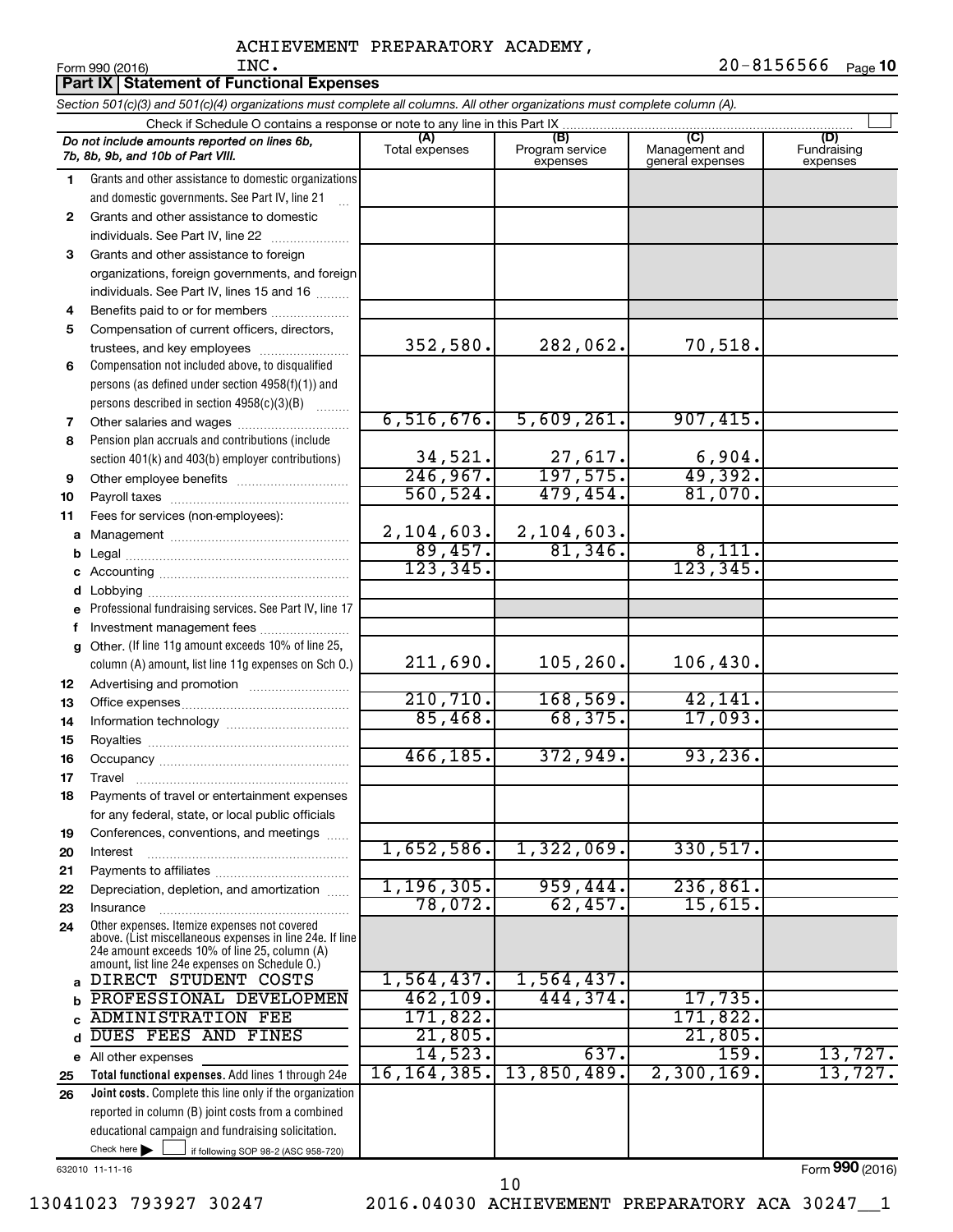Form 990 (2016) Page **11** INC. 20-8156566

| <b>Part X</b> | <b>Balance Sheet</b>                                                       |                   |                    |
|---------------|----------------------------------------------------------------------------|-------------------|--------------------|
|               | Check if Schedule O contains a response or note to any line in this Part X |                   |                    |
|               |                                                                            | Beginning of year | (B)<br>End of year |
|               | Cash - non-interest-bearing                                                |                   |                    |

 $\perp$ 

|                             |    |                                                                                                                           |  |              | (A)<br>Beginning of year |                         | (B)<br>End of year |
|-----------------------------|----|---------------------------------------------------------------------------------------------------------------------------|--|--------------|--------------------------|-------------------------|--------------------|
|                             | 1  |                                                                                                                           |  |              | 13,654,416.              | $\mathbf{1}$            | 8,029,680.         |
|                             | 2  |                                                                                                                           |  |              | 460,638.                 | $\mathbf{2}$            | 820,078.           |
|                             | З  |                                                                                                                           |  |              | 220,758.                 | $\mathbf{3}$            | 221, 185.          |
|                             | 4  |                                                                                                                           |  |              | 1,920.                   | $\overline{\mathbf{4}}$ | 21,638.            |
|                             | 5  | Loans and other receivables from current and former officers, directors,                                                  |  |              |                          |                         |                    |
|                             |    | trustees, key employees, and highest compensated employees. Complete                                                      |  |              |                          |                         |                    |
|                             |    | Part II of Schedule L                                                                                                     |  |              |                          | 5                       |                    |
|                             | 6  | Loans and other receivables from other disqualified persons (as defined under                                             |  |              |                          |                         |                    |
|                             |    | section 4958(f)(1)), persons described in section 4958(c)(3)(B), and contributing                                         |  |              |                          |                         |                    |
|                             |    | employers and sponsoring organizations of section 501(c)(9) voluntary                                                     |  |              |                          |                         |                    |
|                             |    | employees' beneficiary organizations (see instr). Complete Part II of Sch L                                               |  |              |                          | 6                       |                    |
| Assets                      | 7  |                                                                                                                           |  |              |                          | $\overline{7}$          |                    |
|                             | 8  |                                                                                                                           |  |              |                          | 8                       |                    |
|                             | 9  | Prepaid expenses and deferred charges                                                                                     |  |              | 49,006.                  | 9                       | 15,630.            |
|                             |    | <b>10a</b> Land, buildings, and equipment: cost or other                                                                  |  |              |                          |                         |                    |
|                             |    | basis. Complete Part VI of Schedule D    10a   34,060,245.                                                                |  |              |                          |                         |                    |
|                             |    | <b>b</b> Less: accumulated depreciation $\frac{10b}{2,061,626}$                                                           |  |              | 30,569,915.              | 10 <sub>c</sub>         | 31,998,619.        |
|                             | 11 |                                                                                                                           |  |              |                          | 11                      |                    |
|                             | 12 |                                                                                                                           |  |              |                          | 12                      |                    |
|                             | 13 |                                                                                                                           |  |              | 13                       |                         |                    |
|                             | 14 |                                                                                                                           |  |              | 14                       |                         |                    |
|                             | 15 |                                                                                                                           |  | 963,880.     | 15                       | 5,900.                  |                    |
|                             | 16 |                                                                                                                           |  |              | 45,920,533.              | 16                      | 41, 112, 730.      |
|                             | 17 |                                                                                                                           |  | 6, 782, 392. | 17                       | 719,632.                |                    |
|                             | 18 |                                                                                                                           |  | 18           |                          |                         |                    |
|                             | 19 |                                                                                                                           |  |              |                          | 19                      | 23,331.            |
|                             | 20 |                                                                                                                           |  |              |                          | 20                      |                    |
|                             | 21 | Escrow or custodial account liability. Complete Part IV of Schedule D                                                     |  |              |                          | 21                      |                    |
|                             | 22 | Loans and other payables to current and former officers, directors, trustees,                                             |  |              |                          |                         |                    |
| Liabilities                 |    | key employees, highest compensated employees, and disqualified persons.                                                   |  |              |                          |                         |                    |
|                             |    |                                                                                                                           |  |              |                          | 22                      |                    |
|                             | 23 | Secured mortgages and notes payable to unrelated third parties                                                            |  |              | 34,434,442.              | 23                      | 34,630,456.        |
|                             | 24 | Unsecured notes and loans payable to unrelated third parties                                                              |  |              |                          | 24                      |                    |
|                             | 25 | Other liabilities (including federal income tax, payables to related third                                                |  |              |                          |                         |                    |
|                             |    | parties, and other liabilities not included on lines 17-24). Complete Part X of                                           |  |              |                          |                         |                    |
|                             |    | Schedule D                                                                                                                |  |              |                          | 25                      |                    |
|                             | 26 |                                                                                                                           |  |              | 41, 216, 834.            | 26                      | 35, 373, 419.      |
|                             |    | Organizations that follow SFAS 117 (ASC 958), check here $\blacktriangleright \begin{array}{c} \boxed{X} \end{array}$ and |  |              |                          |                         |                    |
|                             |    | complete lines 27 through 29, and lines 33 and 34.                                                                        |  |              |                          |                         |                    |
|                             | 27 |                                                                                                                           |  |              | 4,580,699.               | 27                      | 5,616,311.         |
|                             | 28 |                                                                                                                           |  |              | 123,000.                 | 28                      | 123,000.           |
|                             | 29 | Permanently restricted net assets                                                                                         |  |              |                          | 29                      |                    |
|                             |    | Organizations that do not follow SFAS 117 (ASC 958), check here $\blacktriangleright$                                     |  |              |                          |                         |                    |
|                             |    | and complete lines 30 through 34.                                                                                         |  |              |                          |                         |                    |
| Net Assets or Fund Balances | 30 |                                                                                                                           |  |              |                          | 30                      |                    |
|                             | 31 | Paid-in or capital surplus, or land, building, or equipment fund                                                          |  |              |                          | 31                      |                    |
|                             | 32 | Retained earnings, endowment, accumulated income, or other funds                                                          |  |              | 4,703,699.               | 32                      | 5,739,311.         |
|                             | 33 |                                                                                                                           |  |              | 45,920,533.              | 33                      | 41, 112, 730.      |
|                             | 34 |                                                                                                                           |  |              |                          | 34                      |                    |

Form (2016) **990**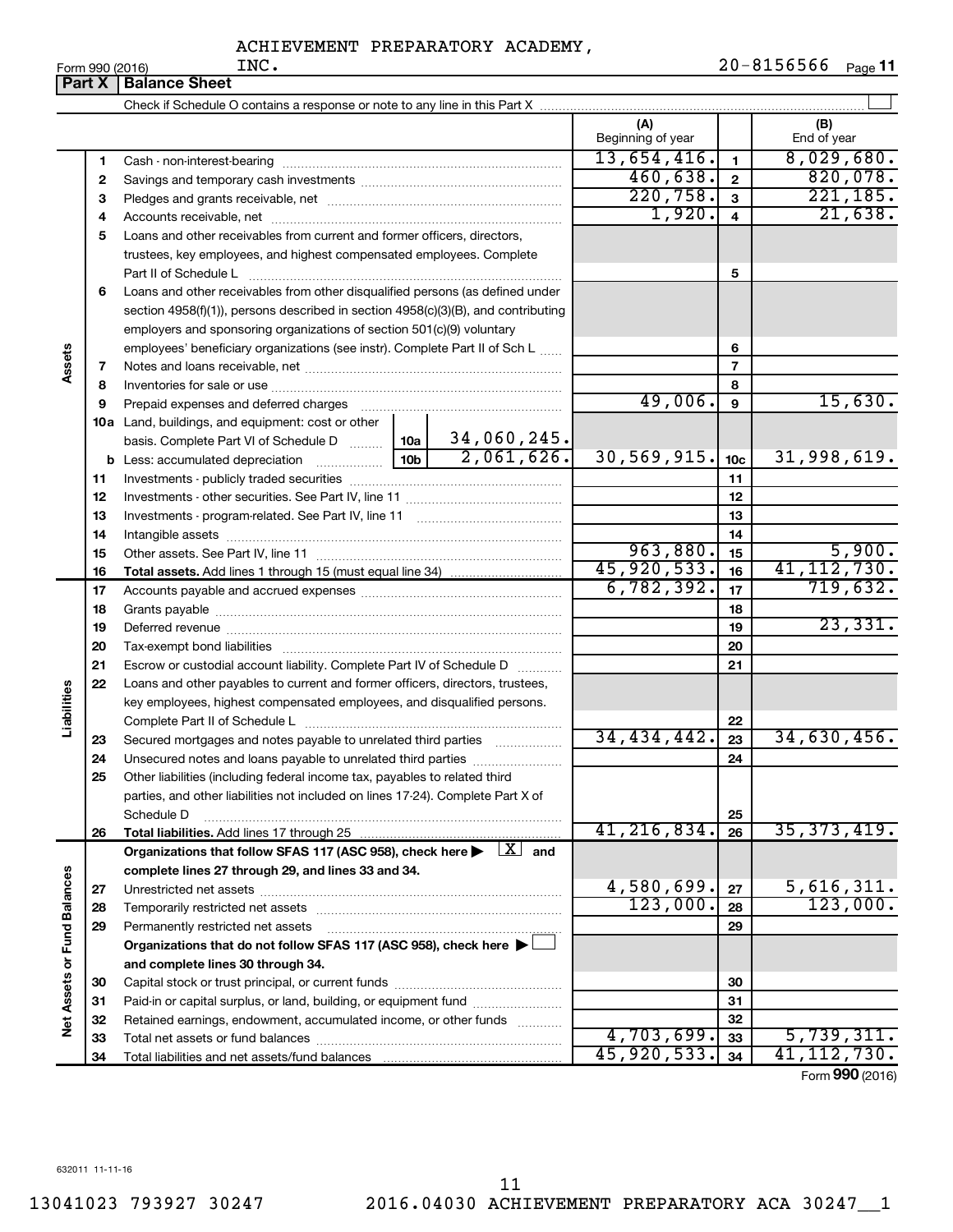| ACHIEVEMENT PREPARATORY ACADEMY, |  |  |
|----------------------------------|--|--|
|----------------------------------|--|--|

|    | INC.<br>Form 990 (2016)                                                                                                         |                         | 20-8156566    |                |            | Page 12                 |
|----|---------------------------------------------------------------------------------------------------------------------------------|-------------------------|---------------|----------------|------------|-------------------------|
|    | <b>Part XI Reconciliation of Net Assets</b>                                                                                     |                         |               |                |            |                         |
|    |                                                                                                                                 |                         |               |                |            | $\boxed{\text{X}}$      |
|    |                                                                                                                                 |                         |               |                |            |                         |
| 1  |                                                                                                                                 | $\mathbf{1}$            | 17,395,316.   |                |            |                         |
| 2  |                                                                                                                                 | $\mathbf{2}$            | 16, 164, 385. |                |            |                         |
| 3  | Revenue less expenses. Subtract line 2 from line 1                                                                              | 3                       |               |                |            | 1, 230, 931.            |
| 4  |                                                                                                                                 | $\overline{\mathbf{4}}$ |               |                |            | 4,703,699.              |
| 5  |                                                                                                                                 | 5                       |               |                |            |                         |
| 6  | Donated services and use of facilities                                                                                          | 6                       |               |                |            |                         |
| 7  | Investment expenses                                                                                                             | $\overline{7}$          |               |                |            |                         |
| 8  | Prior period adjustments                                                                                                        | 8                       |               |                |            |                         |
| 9  |                                                                                                                                 | $\mathbf{9}$            |               |                |            | $-195, 319.$            |
| 10 | Net assets or fund balances at end of year. Combine lines 3 through 9 (must equal Part X, line 33,                              |                         |               |                |            |                         |
|    | column (B))                                                                                                                     | 10                      |               |                |            | 5,739,311.              |
|    | Part XII Financial Statements and Reporting                                                                                     |                         |               |                |            |                         |
|    |                                                                                                                                 |                         |               |                |            | $\overline{\mathbf{x}}$ |
|    |                                                                                                                                 |                         |               |                | <b>Yes</b> | <b>No</b>               |
| 1  | Accounting method used to prepare the Form 990: $\Box$ Cash $\Box$ Accrual<br>Other                                             |                         |               |                |            |                         |
|    | If the organization changed its method of accounting from a prior year or checked "Other," explain in Schedule O.               |                         |               |                |            |                         |
|    | 2a Were the organization's financial statements compiled or reviewed by an independent accountant?                              |                         |               | 2a             |            | x                       |
|    | If "Yes," check a box below to indicate whether the financial statements for the year were compiled or reviewed on a            |                         |               |                |            |                         |
|    | separate basis, consolidated basis, or both:                                                                                    |                         |               |                |            |                         |
|    | Separate basis<br>Consolidated basis<br>Both consolidated and separate basis                                                    |                         |               |                |            |                         |
|    |                                                                                                                                 |                         |               | 2 <sub>b</sub> | х          |                         |
|    | If "Yes," check a box below to indicate whether the financial statements for the year were audited on a separate basis,         |                         |               |                |            |                         |
|    | consolidated basis, or both:                                                                                                    |                         |               |                |            |                         |
|    | $ \mathbf{X} $ Separate basis<br>Consolidated basis<br>Both consolidated and separate basis                                     |                         |               |                |            |                         |
|    | c If "Yes" to line 2a or 2b, does the organization have a committee that assumes responsibility for oversight of the audit,     |                         |               |                |            |                         |
|    | review, or compilation of its financial statements and selection of an independent accountant?                                  |                         |               | 2c             | x          |                         |
|    | If the organization changed either its oversight process or selection process during the tax year, explain in Schedule O.       |                         |               |                |            |                         |
|    | 3a As a result of a federal award, was the organization required to undergo an audit or audits as set forth in the Single Audit |                         |               |                |            |                         |
|    |                                                                                                                                 |                         |               | 3a             | х          |                         |
|    | b If "Yes," did the organization undergo the required audit or audits? If the organization did not undergo the required audit   |                         |               |                |            |                         |
|    |                                                                                                                                 |                         |               | 3 <sub>b</sub> | x          |                         |

Form (2016) **990**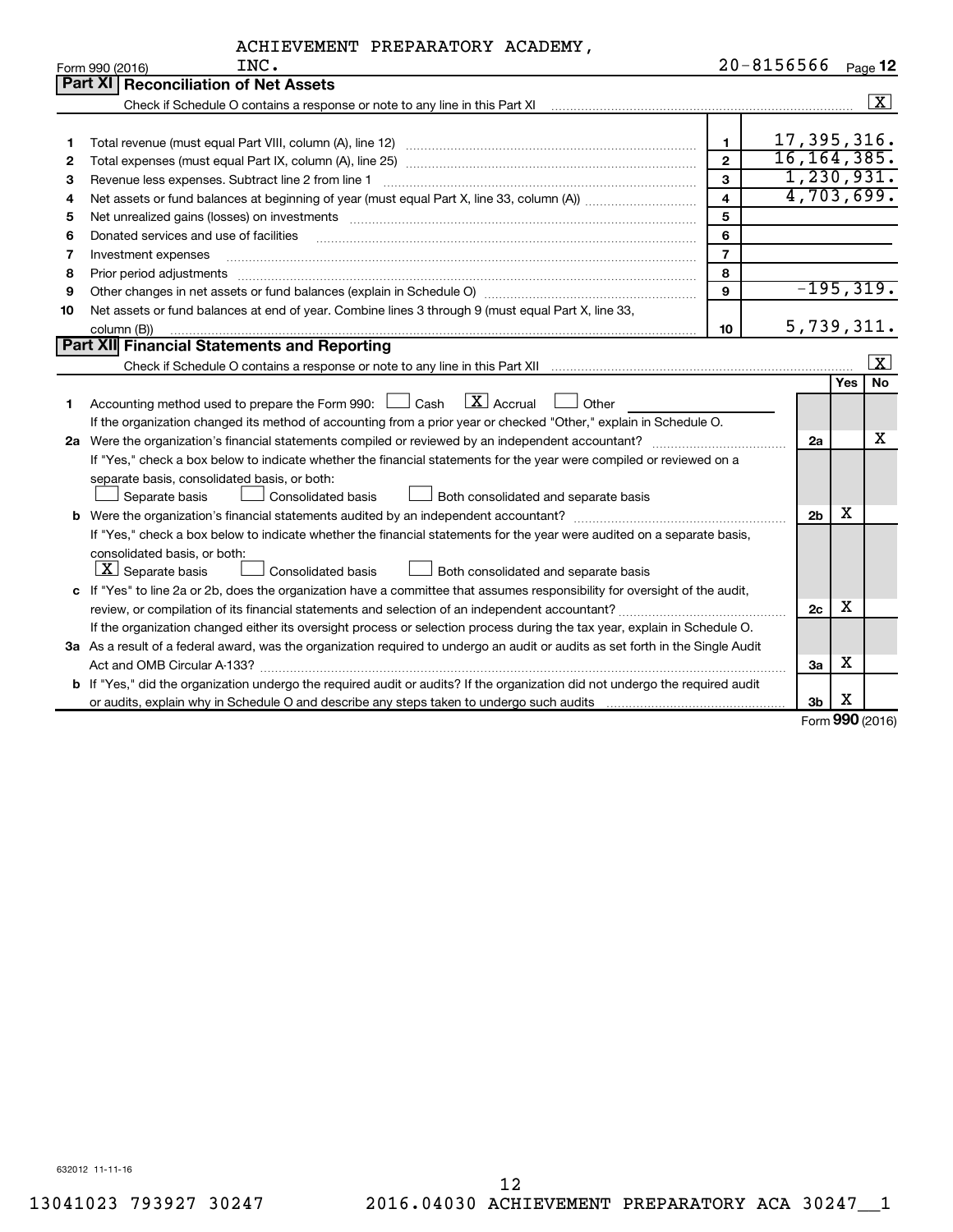| <b>SCHEDULE A</b>                                                                                         |      |                                                                        |                                                                                                                                               |     |                                 |                                                      | OMB No. 1545-0047                                  |
|-----------------------------------------------------------------------------------------------------------|------|------------------------------------------------------------------------|-----------------------------------------------------------------------------------------------------------------------------------------------|-----|---------------------------------|------------------------------------------------------|----------------------------------------------------|
| (Form 990 or 990-EZ)                                                                                      |      |                                                                        | <b>Public Charity Status and Public Support</b>                                                                                               |     |                                 |                                                      | U16                                                |
|                                                                                                           |      |                                                                        | Complete if the organization is a section 501(c)(3) organization or a section<br>4947(a)(1) nonexempt charitable trust.                       |     |                                 |                                                      |                                                    |
| Department of the Treasury                                                                                |      |                                                                        | Attach to Form 990 or Form 990-EZ.                                                                                                            |     |                                 |                                                      | <b>Open to Public</b>                              |
| Internal Revenue Service                                                                                  |      |                                                                        | Information about Schedule A (Form 990 or 990-EZ) and its instructions is at WWW.irs.gov/form990.                                             |     |                                 |                                                      | Inspection                                         |
| Name of the organization                                                                                  |      |                                                                        | ACHIEVEMENT PREPARATORY ACADEMY,                                                                                                              |     |                                 |                                                      | <b>Employer identification number</b>              |
|                                                                                                           | INC. |                                                                        |                                                                                                                                               |     |                                 |                                                      | $20 - 8156566$                                     |
| Part I                                                                                                    |      |                                                                        | Reason for Public Charity Status (All organizations must complete this part.) See instructions.                                               |     |                                 |                                                      |                                                    |
| The organization is not a private foundation because it is: (For lines 1 through 12, check only one box.) |      |                                                                        |                                                                                                                                               |     |                                 |                                                      |                                                    |
| 1                                                                                                         |      |                                                                        | A church, convention of churches, or association of churches described in section 170(b)(1)(A)(i).                                            |     |                                 |                                                      |                                                    |
| $\mathbf{X}$<br>2                                                                                         |      |                                                                        | A school described in section 170(b)(1)(A)(ii). (Attach Schedule E (Form 990 or 990-EZ).)                                                     |     |                                 |                                                      |                                                    |
| 3                                                                                                         |      |                                                                        | A hospital or a cooperative hospital service organization described in section 170(b)(1)(A)(iii).                                             |     |                                 |                                                      |                                                    |
| 4                                                                                                         |      |                                                                        | A medical research organization operated in conjunction with a hospital described in section 170(b)(1)(A)(iii). Enter the hospital's name,    |     |                                 |                                                      |                                                    |
| city, and state:                                                                                          |      |                                                                        |                                                                                                                                               |     |                                 |                                                      |                                                    |
| 5                                                                                                         |      |                                                                        | An organization operated for the benefit of a college or university owned or operated by a governmental unit described in                     |     |                                 |                                                      |                                                    |
|                                                                                                           |      | section 170(b)(1)(A)(iv). (Complete Part II.)                          |                                                                                                                                               |     |                                 |                                                      |                                                    |
| 6                                                                                                         |      |                                                                        | A federal, state, or local government or governmental unit described in section 170(b)(1)(A)(v).                                              |     |                                 |                                                      |                                                    |
| 7                                                                                                         |      |                                                                        |                                                                                                                                               |     |                                 |                                                      |                                                    |
|                                                                                                           |      |                                                                        | An organization that normally receives a substantial part of its support from a governmental unit or from the general public described in     |     |                                 |                                                      |                                                    |
| 8                                                                                                         |      | section 170(b)(1)(A)(vi). (Complete Part II.)                          | A community trust described in section 170(b)(1)(A)(vi). (Complete Part II.)                                                                  |     |                                 |                                                      |                                                    |
| 9                                                                                                         |      |                                                                        |                                                                                                                                               |     |                                 |                                                      |                                                    |
|                                                                                                           |      |                                                                        | An agricultural research organization described in section 170(b)(1)(A)(ix) operated in conjunction with a land-grant college                 |     |                                 |                                                      |                                                    |
|                                                                                                           |      |                                                                        | or university or a non-land-grant college of agriculture (see instructions). Enter the name, city, and state of the college or                |     |                                 |                                                      |                                                    |
| university:                                                                                               |      |                                                                        |                                                                                                                                               |     |                                 |                                                      |                                                    |
| 10                                                                                                        |      |                                                                        | An organization that normally receives: (1) more than 33 1/3% of its support from contributions, membership fees, and gross receipts from     |     |                                 |                                                      |                                                    |
|                                                                                                           |      |                                                                        | activities related to its exempt functions - subject to certain exceptions, and (2) no more than 33 1/3% of its support from gross investment |     |                                 |                                                      |                                                    |
|                                                                                                           |      |                                                                        | income and unrelated business taxable income (less section 511 tax) from businesses acquired by the organization after June 30, 1975.         |     |                                 |                                                      |                                                    |
|                                                                                                           |      | See section 509(a)(2). (Complete Part III.)                            |                                                                                                                                               |     |                                 |                                                      |                                                    |
| 11<br>12 <sub>2</sub>                                                                                     |      |                                                                        | An organization organized and operated exclusively to test for public safety. See section 509(a)(4).                                          |     |                                 |                                                      |                                                    |
|                                                                                                           |      |                                                                        | An organization organized and operated exclusively for the benefit of, to perform the functions of, or to carry out the purposes of one or    |     |                                 |                                                      |                                                    |
|                                                                                                           |      |                                                                        | more publicly supported organizations described in section 509(a)(1) or section 509(a)(2). See section 509(a)(3). Check the box in            |     |                                 |                                                      |                                                    |
|                                                                                                           |      |                                                                        | lines 12a through 12d that describes the type of supporting organization and complete lines 12e, 12f, and 12g.                                |     |                                 |                                                      |                                                    |
| a                                                                                                         |      |                                                                        | Type I. A supporting organization operated, supervised, or controlled by its supported organization(s), typically by giving                   |     |                                 |                                                      |                                                    |
|                                                                                                           |      |                                                                        | the supported organization(s) the power to regularly appoint or elect a majority of the directors or trustees of the supporting               |     |                                 |                                                      |                                                    |
|                                                                                                           |      | organization. You must complete Part IV, Sections A and B.             |                                                                                                                                               |     |                                 |                                                      |                                                    |
| b                                                                                                         |      |                                                                        | Type II. A supporting organization supervised or controlled in connection with its supported organization(s), by having                       |     |                                 |                                                      |                                                    |
|                                                                                                           |      |                                                                        | control or management of the supporting organization vested in the same persons that control or manage the supported                          |     |                                 |                                                      |                                                    |
|                                                                                                           |      | organization(s). You must complete Part IV, Sections A and C.          |                                                                                                                                               |     |                                 |                                                      |                                                    |
|                                                                                                           |      |                                                                        | Type III functionally integrated. A supporting organization operated in connection with, and functionally integrated with,                    |     |                                 |                                                      |                                                    |
|                                                                                                           |      |                                                                        | its supported organization(s) (see instructions). You must complete Part IV, Sections A, D, and E.                                            |     |                                 |                                                      |                                                    |
| d                                                                                                         |      |                                                                        | Type III non-functionally integrated. A supporting organization operated in connection with its supported organization(s)                     |     |                                 |                                                      |                                                    |
|                                                                                                           |      |                                                                        | that is not functionally integrated. The organization generally must satisfy a distribution requirement and an attentiveness                  |     |                                 |                                                      |                                                    |
|                                                                                                           |      |                                                                        | requirement (see instructions). You must complete Part IV, Sections A and D, and Part V.                                                      |     |                                 |                                                      |                                                    |
| е                                                                                                         |      |                                                                        | Check this box if the organization received a written determination from the IRS that it is a Type I, Type II, Type III                       |     |                                 |                                                      |                                                    |
|                                                                                                           |      |                                                                        | functionally integrated, or Type III non-functionally integrated supporting organization.                                                     |     |                                 |                                                      |                                                    |
| f Enter the number of supported organizations                                                             |      |                                                                        |                                                                                                                                               |     |                                 |                                                      |                                                    |
|                                                                                                           |      | Provide the following information about the supported organization(s). |                                                                                                                                               |     | (iv) Is the organization listed |                                                      |                                                    |
| (i) Name of supported<br>organization                                                                     |      | (ii) EIN                                                               | (iii) Type of organization<br>(described on lines 1-10                                                                                        |     | in your governing document?     | (v) Amount of monetary<br>support (see instructions) | (vi) Amount of other<br>support (see instructions) |
|                                                                                                           |      |                                                                        | above (see instructions))                                                                                                                     | Yes | No                              |                                                      |                                                    |
|                                                                                                           |      |                                                                        |                                                                                                                                               |     |                                 |                                                      |                                                    |
|                                                                                                           |      |                                                                        |                                                                                                                                               |     |                                 |                                                      |                                                    |
|                                                                                                           |      |                                                                        |                                                                                                                                               |     |                                 |                                                      |                                                    |
|                                                                                                           |      |                                                                        |                                                                                                                                               |     |                                 |                                                      |                                                    |
|                                                                                                           |      |                                                                        |                                                                                                                                               |     |                                 |                                                      |                                                    |
|                                                                                                           |      |                                                                        |                                                                                                                                               |     |                                 |                                                      |                                                    |
|                                                                                                           |      |                                                                        |                                                                                                                                               |     |                                 |                                                      |                                                    |
|                                                                                                           |      |                                                                        |                                                                                                                                               |     |                                 |                                                      |                                                    |
|                                                                                                           |      |                                                                        |                                                                                                                                               |     |                                 |                                                      |                                                    |
|                                                                                                           |      |                                                                        |                                                                                                                                               |     |                                 |                                                      |                                                    |
| Total                                                                                                     |      |                                                                        |                                                                                                                                               |     |                                 |                                                      |                                                    |

LHA For Paperwork Reduction Act Notice, see the Instructions for Form 990 or 990-EZ. 632021 09-21-16 Schedule A (Form 990 or 990-EZ) 2016 13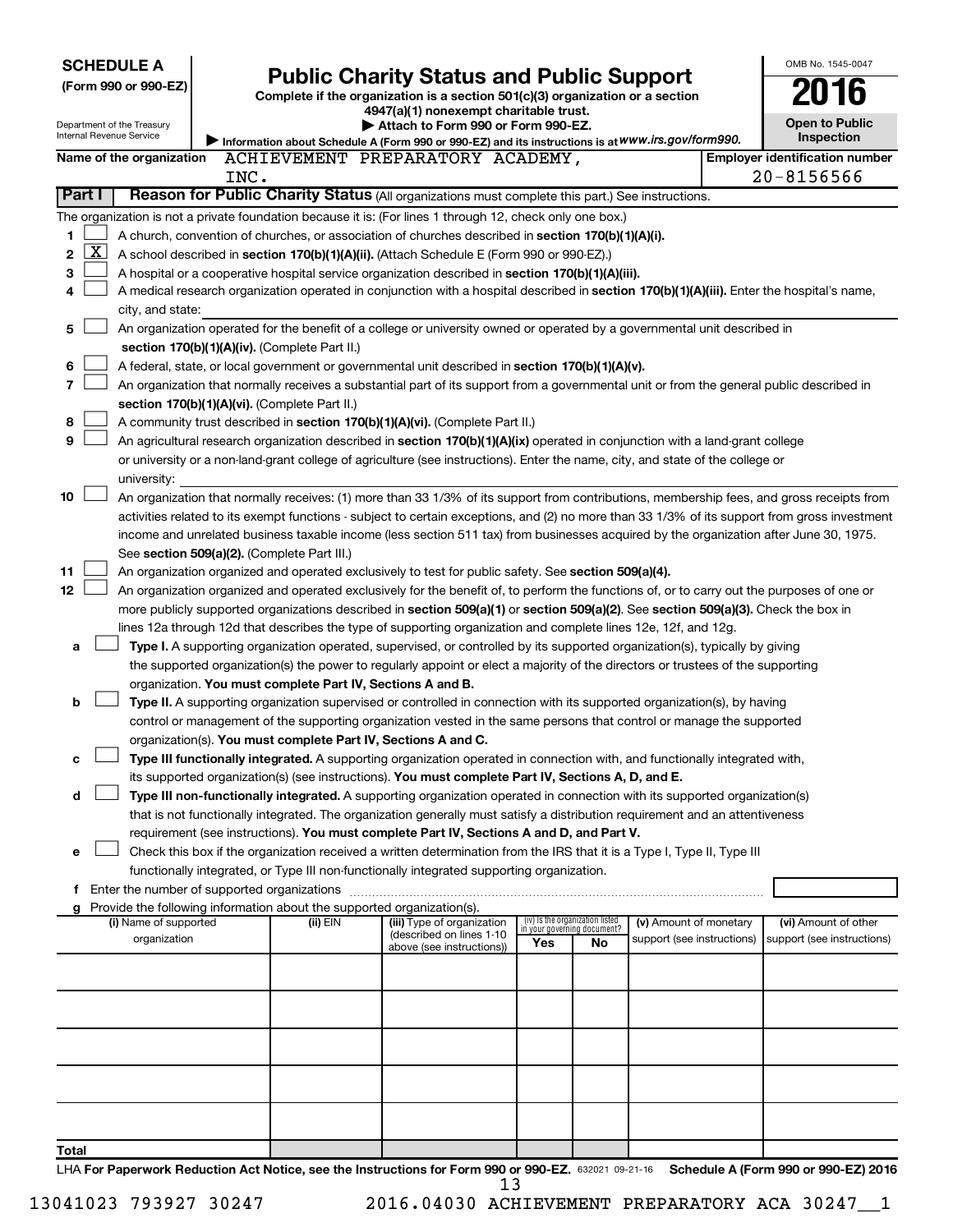# Schedule A (Form 990 or 990-EZ) 2016 INC.<br>**Part II** | Support Schedule for Orga

**2** INC. 20-8156566

(Complete only if you checked the box on line 5, 7, or 8 of Part I or if the organization failed to qualify under Part III. If the organization fails to qualify under the tests listed below, please complete Part III.) **Bupport Schedule for Organizations Described in Sections 170(b)(1)(A)(iv) and 170(b)(1)(A)(vi)** 

|    | <b>Section A. Public Support</b>                                                                                                               |          |          |            |            |          |                                      |
|----|------------------------------------------------------------------------------------------------------------------------------------------------|----------|----------|------------|------------|----------|--------------------------------------|
|    | Calendar year (or fiscal year beginning in)                                                                                                    | (a) 2012 | (b) 2013 | $(c)$ 2014 | $(d)$ 2015 | (e) 2016 | (f) Total                            |
|    | 1 Gifts, grants, contributions, and                                                                                                            |          |          |            |            |          |                                      |
|    | membership fees received. (Do not                                                                                                              |          |          |            |            |          |                                      |
|    | include any "unusual grants.")                                                                                                                 |          |          |            |            |          |                                      |
|    | 2 Tax revenues levied for the organ-                                                                                                           |          |          |            |            |          |                                      |
|    | ization's benefit and either paid to                                                                                                           |          |          |            |            |          |                                      |
|    | or expended on its behalf                                                                                                                      |          |          |            |            |          |                                      |
|    | 3 The value of services or facilities                                                                                                          |          |          |            |            |          |                                      |
|    | furnished by a governmental unit to                                                                                                            |          |          |            |            |          |                                      |
|    | the organization without charge                                                                                                                |          |          |            |            |          |                                      |
|    | 4 Total. Add lines 1 through 3                                                                                                                 |          |          |            |            |          |                                      |
| 5. | The portion of total contributions                                                                                                             |          |          |            |            |          |                                      |
|    | by each person (other than a                                                                                                                   |          |          |            |            |          |                                      |
|    | governmental unit or publicly                                                                                                                  |          |          |            |            |          |                                      |
|    | supported organization) included                                                                                                               |          |          |            |            |          |                                      |
|    | on line 1 that exceeds 2% of the                                                                                                               |          |          |            |            |          |                                      |
|    | amount shown on line 11,                                                                                                                       |          |          |            |            |          |                                      |
|    | column (f)                                                                                                                                     |          |          |            |            |          |                                      |
|    | 6 Public support. Subtract line 5 from line 4.                                                                                                 |          |          |            |            |          |                                      |
|    | <b>Section B. Total Support</b>                                                                                                                |          |          |            |            |          |                                      |
|    | Calendar year (or fiscal year beginning in)                                                                                                    | (a) 2012 | (b) 2013 | $(c)$ 2014 | $(d)$ 2015 | (e) 2016 | (f) Total                            |
|    | 7 Amounts from line 4                                                                                                                          |          |          |            |            |          |                                      |
| 8  | Gross income from interest,                                                                                                                    |          |          |            |            |          |                                      |
|    | dividends, payments received on                                                                                                                |          |          |            |            |          |                                      |
|    | securities loans, rents, royalties                                                                                                             |          |          |            |            |          |                                      |
|    | and income from similar sources                                                                                                                |          |          |            |            |          |                                      |
| 9. | Net income from unrelated business                                                                                                             |          |          |            |            |          |                                      |
|    | activities, whether or not the                                                                                                                 |          |          |            |            |          |                                      |
|    | business is regularly carried on                                                                                                               |          |          |            |            |          |                                      |
|    | 10 Other income. Do not include gain                                                                                                           |          |          |            |            |          |                                      |
|    | or loss from the sale of capital                                                                                                               |          |          |            |            |          |                                      |
|    | assets (Explain in Part VI.)                                                                                                                   |          |          |            |            |          |                                      |
|    | 11 Total support. Add lines 7 through 10                                                                                                       |          |          |            |            |          |                                      |
|    | <b>12</b> Gross receipts from related activities, etc. (see instructions)                                                                      |          |          |            |            | 12       |                                      |
|    | 13 First five years. If the Form 990 is for the organization's first, second, third, fourth, or fifth tax year as a section 501(c)(3)          |          |          |            |            |          |                                      |
|    | organization, check this box and stop here                                                                                                     |          |          |            |            |          |                                      |
|    | Section C. Computation of Public Support Percentage                                                                                            |          |          |            |            |          |                                      |
|    |                                                                                                                                                |          |          |            |            | 14       | %                                    |
|    |                                                                                                                                                |          |          |            |            | 15       | %                                    |
|    | 16a 33 1/3% support test - 2016. If the organization did not check the box on line 13, and line 14 is 33 1/3% or more, check this box and      |          |          |            |            |          |                                      |
|    | stop here. The organization qualifies as a publicly supported organization matchinary material content and the                                 |          |          |            |            |          |                                      |
|    | b 33 1/3% support test - 2015. If the organization did not check a box on line 13 or 16a, and line 15 is 33 1/3% or more, check this box       |          |          |            |            |          |                                      |
|    |                                                                                                                                                |          |          |            |            |          |                                      |
|    | 17a 10% -facts-and-circumstances test - 2016. If the organization did not check a box on line 13, 16a, or 16b, and line 14 is 10% or more,     |          |          |            |            |          |                                      |
|    | and if the organization meets the "facts-and-circumstances" test, check this box and stop here. Explain in Part VI how the organization        |          |          |            |            |          |                                      |
|    |                                                                                                                                                |          |          |            |            |          |                                      |
|    | <b>b 10%</b> -facts-and-circumstances test - 2015. If the organization did not check a box on line 13, 16a, 16b, or 17a, and line 15 is 10% or |          |          |            |            |          |                                      |
|    | more, and if the organization meets the "facts-and-circumstances" test, check this box and stop here. Explain in Part VI how the               |          |          |            |            |          |                                      |
|    | organization meets the "facts-and-circumstances" test. The organization qualifies as a publicly supported organization                         |          |          |            |            |          |                                      |
|    | 18 Private foundation. If the organization did not check a box on line 13, 16a, 16b, 17a, or 17b, check this box and see instructions          |          |          |            |            |          |                                      |
|    |                                                                                                                                                |          |          |            |            |          | Schedule A (Form 990 or 990-F7) 2016 |

**Schedule A (Form 990 or 990-EZ) 2016**

632022 09-21-16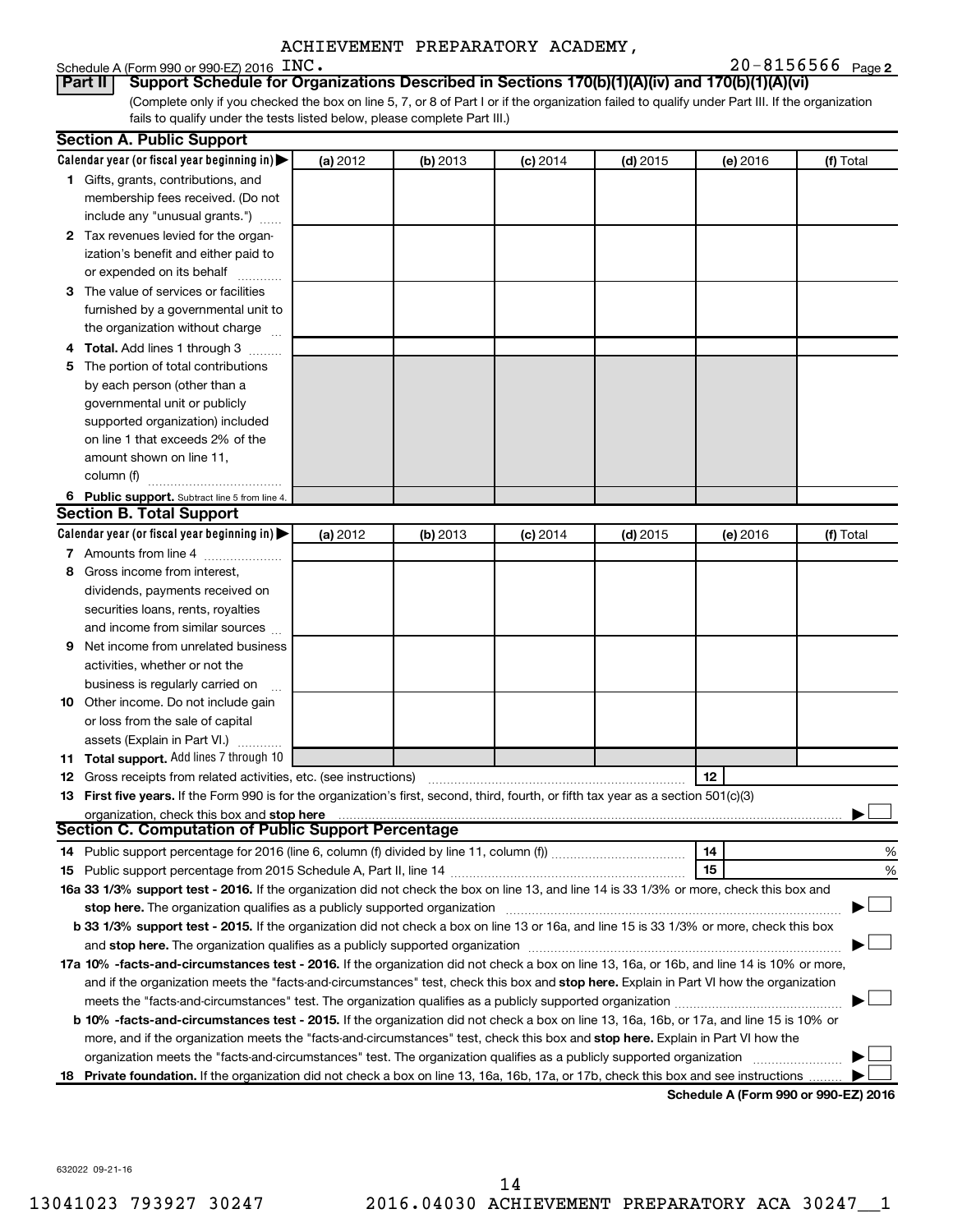### Schedule A (Form 990 or 990-EZ) 2016  $\overline{INC}$ .

(Complete only if you checked the box on line 10 of Part I or if the organization failed to qualify under Part II. If the organization fails to qualify under the tests listed below, please complete Part II.)

| <b>Section A. Public Support</b>                                                                                                                                                                                                        |          |          |                 |            |          |                                      |
|-----------------------------------------------------------------------------------------------------------------------------------------------------------------------------------------------------------------------------------------|----------|----------|-----------------|------------|----------|--------------------------------------|
| Calendar year (or fiscal year beginning in)                                                                                                                                                                                             | (a) 2012 | (b) 2013 | $(c)$ 2014      | $(d)$ 2015 | (e) 2016 | (f) Total                            |
| 1 Gifts, grants, contributions, and                                                                                                                                                                                                     |          |          |                 |            |          |                                      |
| membership fees received. (Do not                                                                                                                                                                                                       |          |          |                 |            |          |                                      |
| include any "unusual grants.")                                                                                                                                                                                                          |          |          |                 |            |          |                                      |
| 2 Gross receipts from admissions,<br>merchandise sold or services per-<br>formed, or facilities furnished in<br>any activity that is related to the<br>organization's tax-exempt purpose                                                |          |          |                 |            |          |                                      |
| 3 Gross receipts from activities that                                                                                                                                                                                                   |          |          |                 |            |          |                                      |
| are not an unrelated trade or bus-                                                                                                                                                                                                      |          |          |                 |            |          |                                      |
| iness under section 513                                                                                                                                                                                                                 |          |          |                 |            |          |                                      |
| 4 Tax revenues levied for the organ-                                                                                                                                                                                                    |          |          |                 |            |          |                                      |
| ization's benefit and either paid to                                                                                                                                                                                                    |          |          |                 |            |          |                                      |
| or expended on its behalf                                                                                                                                                                                                               |          |          |                 |            |          |                                      |
| 5 The value of services or facilities                                                                                                                                                                                                   |          |          |                 |            |          |                                      |
| furnished by a governmental unit to                                                                                                                                                                                                     |          |          |                 |            |          |                                      |
| the organization without charge                                                                                                                                                                                                         |          |          |                 |            |          |                                      |
| 6 Total. Add lines 1 through 5                                                                                                                                                                                                          |          |          |                 |            |          |                                      |
| 7a Amounts included on lines 1, 2, and                                                                                                                                                                                                  |          |          |                 |            |          |                                      |
| 3 received from disqualified persons                                                                                                                                                                                                    |          |          |                 |            |          |                                      |
| <b>b</b> Amounts included on lines 2 and 3 received<br>from other than disqualified persons that<br>exceed the greater of \$5,000 or 1% of the<br>amount on line 13 for the year                                                        |          |          |                 |            |          |                                      |
| c Add lines 7a and 7b                                                                                                                                                                                                                   |          |          |                 |            |          |                                      |
| 8 Public support. (Subtract line 7c from line 6.)                                                                                                                                                                                       |          |          |                 |            |          |                                      |
| <b>Section B. Total Support</b>                                                                                                                                                                                                         |          |          |                 |            |          |                                      |
| Calendar year (or fiscal year beginning in)                                                                                                                                                                                             | (a) 2012 | (b) 2013 | <b>(c)</b> 2014 | $(d)$ 2015 | (e) 2016 | (f) Total                            |
| 9 Amounts from line 6                                                                                                                                                                                                                   |          |          |                 |            |          |                                      |
| <b>10a</b> Gross income from interest,<br>dividends, payments received on<br>securities loans, rents, royalties<br>and income from similar sources                                                                                      |          |          |                 |            |          |                                      |
| <b>b</b> Unrelated business taxable income<br>(less section 511 taxes) from businesses<br>acquired after June 30, 1975                                                                                                                  |          |          |                 |            |          |                                      |
| c Add lines 10a and 10b<br><b>11</b> Net income from unrelated business<br>activities not included in line 10b.<br>whether or not the business is<br>regularly carried on<br><b>12</b> Other income. Do not include gain                |          |          |                 |            |          |                                      |
| or loss from the sale of capital<br>assets (Explain in Part VI.)                                                                                                                                                                        |          |          |                 |            |          |                                      |
| <b>13</b> Total support. (Add lines 9, 10c, 11, and 12.)                                                                                                                                                                                |          |          |                 |            |          |                                      |
| 14 First five years. If the Form 990 is for the organization's first, second, third, fourth, or fifth tax year as a section 501(c)(3) organization,                                                                                     |          |          |                 |            |          |                                      |
| check this box and stop here <b>contained and the contained and stop here</b> check this box and stop here <b>contained and the contained and stop here</b> contained and stop here contained and and stop here contained and stop here |          |          |                 |            |          |                                      |
| Section C. Computation of Public Support Percentage                                                                                                                                                                                     |          |          |                 |            |          |                                      |
|                                                                                                                                                                                                                                         |          |          |                 |            | 15       | ℅                                    |
| 16 Public support percentage from 2015 Schedule A, Part III, line 15                                                                                                                                                                    |          |          |                 |            | 16       | %                                    |
| Section D. Computation of Investment Income Percentage                                                                                                                                                                                  |          |          |                 |            |          |                                      |
|                                                                                                                                                                                                                                         |          |          |                 |            | 17       | %                                    |
| 18 Investment income percentage from 2015 Schedule A, Part III, line 17                                                                                                                                                                 |          |          |                 |            | 18       | %                                    |
| 19a 33 1/3% support tests - 2016. If the organization did not check the box on line 14, and line 15 is more than 33 1/3%, and line 17 is not                                                                                            |          |          |                 |            |          |                                      |
| more than 33 1/3%, check this box and stop here. The organization qualifies as a publicly supported organization                                                                                                                        |          |          |                 |            |          |                                      |
| b 33 1/3% support tests - 2015. If the organization did not check a box on line 14 or line 19a, and line 16 is more than 33 1/3%, and                                                                                                   |          |          |                 |            |          |                                      |
| line 18 is not more than 33 1/3%, check this box and stop here. The organization qualifies as a publicly supported organization                                                                                                         |          |          |                 |            |          |                                      |
|                                                                                                                                                                                                                                         |          |          |                 |            |          |                                      |
| 632023 09-21-16                                                                                                                                                                                                                         |          |          |                 |            |          | Schedule A (Form 990 or 990-EZ) 2016 |
|                                                                                                                                                                                                                                         |          |          | 15              |            |          |                                      |

13041023 793927 30247 2016.04030 ACHIEVEMENT PREPARATORY ACA 30247\_\_1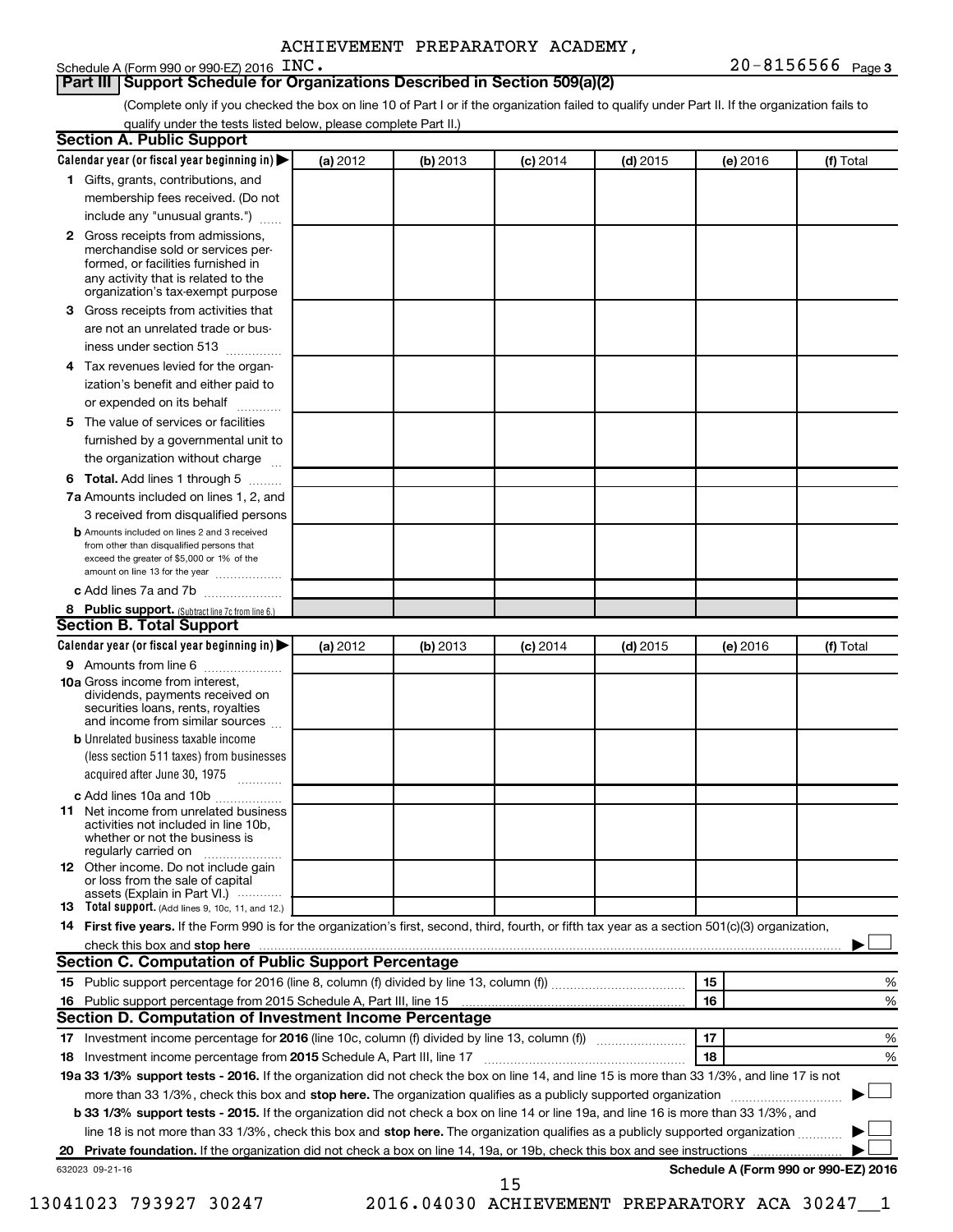Schedule A (Form 990 or 990-EZ) 2016  $\overline{INC}$ .

**1**

**2**

**3a**

**3b**

**3c**

**4a**

**4b**

**4c**

**5a**

**5b 5c**

**6**

**7**

**8**

**9a**

**9b**

**9c**

**10a**

**10b**

**Yes No**

### **Part IV Supporting Organizations**

(Complete only if you checked a box in line 12 on Part I. If you checked 12a of Part I, complete Sections A and B. If you checked 12b of Part I, complete Sections A and C. If you checked 12c of Part I, complete Sections A, D, and E. If you checked 12d of Part I, complete Sections A and D, and complete Part V.)

### **Section A. All Supporting Organizations**

- **1** Are all of the organization's supported organizations listed by name in the organization's governing documents? If "No," describe in Part VI how the supported organizations are designated. If designated by *class or purpose, describe the designation. If historic and continuing relationship, explain.*
- **2** Did the organization have any supported organization that does not have an IRS determination of status under section 509(a)(1) or (2)? If "Yes," explain in Part VI how the organization determined that the supported *organization was described in section 509(a)(1) or (2).*
- **3a** Did the organization have a supported organization described in section 501(c)(4), (5), or (6)? If "Yes," answer *(b) and (c) below.*
- **b** Did the organization confirm that each supported organization qualified under section 501(c)(4), (5), or (6) and satisfied the public support tests under section 509(a)(2)? If "Yes," describe in Part VI when and how the *organization made the determination.*
- **c** Did the organization ensure that all support to such organizations was used exclusively for section 170(c)(2)(B) purposes? If "Yes," explain in Part VI what controls the organization put in place to ensure such use.
- **4 a** *If* Was any supported organization not organized in the United States ("foreign supported organization")? *"Yes," and if you checked 12a or 12b in Part I, answer (b) and (c) below.*
- **b** Did the organization have ultimate control and discretion in deciding whether to make grants to the foreign supported organization? If "Yes," describe in Part VI how the organization had such control and discretion *despite being controlled or supervised by or in connection with its supported organizations.*
- **c** Did the organization support any foreign supported organization that does not have an IRS determination under sections 501(c)(3) and 509(a)(1) or (2)? If "Yes," explain in Part VI what controls the organization used *to ensure that all support to the foreign supported organization was used exclusively for section 170(c)(2)(B) purposes.*
- **5a** Did the organization add, substitute, or remove any supported organizations during the tax year? If "Yes," answer (b) and (c) below (if applicable). Also, provide detail in Part VI, including (i) the names and EIN *numbers of the supported organizations added, substituted, or removed; (ii) the reasons for each such action; (iii) the authority under the organization's organizing document authorizing such action; and (iv) how the action was accomplished (such as by amendment to the organizing document).*
- **b Type I or Type II only.** Was any added or substituted supported organization part of a class already designated in the organization's organizing document?
- **c Substitutions only.**  Was the substitution the result of an event beyond the organization's control?
- **6** Did the organization provide support (whether in the form of grants or the provision of services or facilities) to support or benefit one or more of the filing organization's supported organizations? If "Yes," provide detail in anyone other than (i) its supported organizations, (ii) individuals that are part of the charitable class benefited by one or more of its supported organizations, or (iii) other supporting organizations that also *Part VI.*
- **7** Did the organization provide a grant, loan, compensation, or other similar payment to a substantial contributor regard to a substantial contributor? If "Yes," complete Part I of Schedule L (Form 990 or 990-EZ). (defined in section 4958(c)(3)(C)), a family member of a substantial contributor, or a 35% controlled entity with
- **8** Did the organization make a loan to a disqualified person (as defined in section 4958) not described in line 7? *If "Yes," complete Part I of Schedule L (Form 990 or 990-EZ).*
- **9 a** Was the organization controlled directly or indirectly at any time during the tax year by one or more in section 509(a)(1) or (2))? If "Yes," provide detail in Part VI. disqualified persons as defined in section 4946 (other than foundation managers and organizations described
- **b** Did one or more disqualified persons (as defined in line 9a) hold a controlling interest in any entity in which the supporting organization had an interest? If "Yes," provide detail in Part VI.
- **c** Did a disqualified person (as defined in line 9a) have an ownership interest in, or derive any personal benefit from, assets in which the supporting organization also had an interest? If "Yes," provide detail in Part VI.
- **10 a** Was the organization subject to the excess business holdings rules of section 4943 because of section supporting organizations)? If "Yes," answer 10b below. 4943(f) (regarding certain Type II supporting organizations, and all Type III non-functionally integrated
	- **b** Did the organization have any excess business holdings in the tax year? (Use Schedule C, Form 4720, to *determine whether the organization had excess business holdings.)*

632024 09-21-16

**Schedule A (Form 990 or 990-EZ) 2016**

16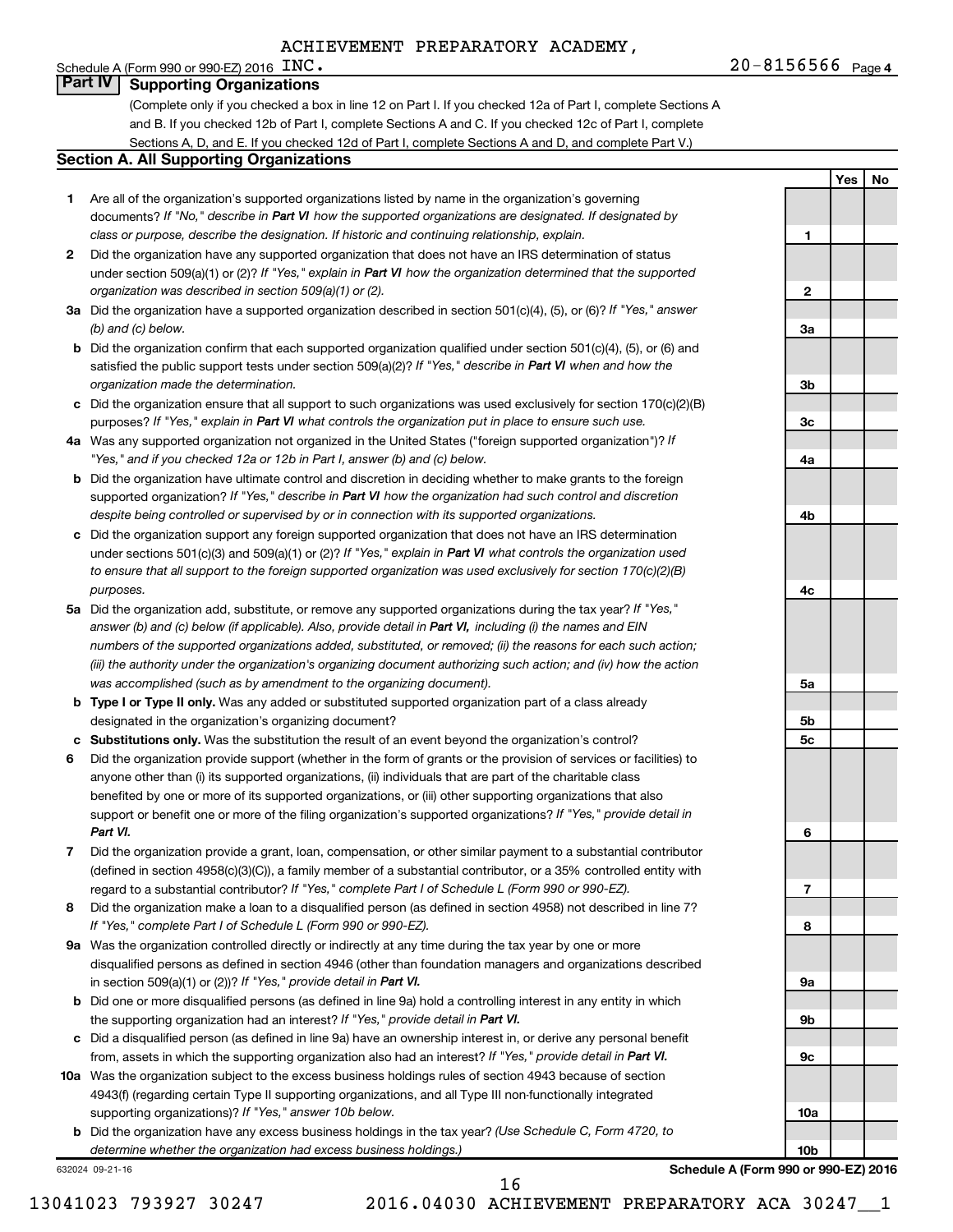|    | Schedule A (Form 990 or 990-EZ) 2016 $\,$ INC $\,$                                                                                                                                                                                      | 20-8156566 Page 5                    |     |    |
|----|-----------------------------------------------------------------------------------------------------------------------------------------------------------------------------------------------------------------------------------------|--------------------------------------|-----|----|
|    | <b>Part IV</b><br><b>Supporting Organizations (continued)</b>                                                                                                                                                                           |                                      |     |    |
|    |                                                                                                                                                                                                                                         |                                      | Yes | No |
| 11 | Has the organization accepted a gift or contribution from any of the following persons?                                                                                                                                                 |                                      |     |    |
|    | a A person who directly or indirectly controls, either alone or together with persons described in (b) and (c)                                                                                                                          |                                      |     |    |
|    | below, the governing body of a supported organization?                                                                                                                                                                                  | 11a                                  |     |    |
|    | <b>b</b> A family member of a person described in (a) above?                                                                                                                                                                            | 11 <sub>b</sub>                      |     |    |
|    | c A 35% controlled entity of a person described in (a) or (b) above? If "Yes" to a, b, or c, provide detail in Part VI.                                                                                                                 | 11c                                  |     |    |
|    | <b>Section B. Type I Supporting Organizations</b>                                                                                                                                                                                       |                                      |     |    |
|    |                                                                                                                                                                                                                                         |                                      | Yes | No |
| 1  | Did the directors, trustees, or membership of one or more supported organizations have the power to                                                                                                                                     |                                      |     |    |
|    | regularly appoint or elect at least a majority of the organization's directors or trustees at all times during the                                                                                                                      |                                      |     |    |
|    | tax year? If "No," describe in Part VI how the supported organization(s) effectively operated, supervised, or                                                                                                                           |                                      |     |    |
|    | controlled the organization's activities. If the organization had more than one supported organization,                                                                                                                                 |                                      |     |    |
|    | describe how the powers to appoint and/or remove directors or trustees were allocated among the supported                                                                                                                               |                                      |     |    |
|    | organizations and what conditions or restrictions, if any, applied to such powers during the tax year.                                                                                                                                  | 1                                    |     |    |
| 2  | Did the organization operate for the benefit of any supported organization other than the supported                                                                                                                                     |                                      |     |    |
|    | organization(s) that operated, supervised, or controlled the supporting organization? If "Yes," explain in                                                                                                                              |                                      |     |    |
|    | Part VI how providing such benefit carried out the purposes of the supported organization(s) that operated,                                                                                                                             |                                      |     |    |
|    | supervised, or controlled the supporting organization.                                                                                                                                                                                  | 2                                    |     |    |
|    | <b>Section C. Type II Supporting Organizations</b>                                                                                                                                                                                      |                                      |     |    |
|    |                                                                                                                                                                                                                                         |                                      | Yes | No |
| 1  | Were a majority of the organization's directors or trustees during the tax year also a majority of the directors                                                                                                                        |                                      |     |    |
|    | or trustees of each of the organization's supported organization(s)? If "No," describe in Part VI how control                                                                                                                           |                                      |     |    |
|    | or management of the supporting organization was vested in the same persons that controlled or managed                                                                                                                                  |                                      |     |    |
|    | the supported organization(s).                                                                                                                                                                                                          | 1                                    |     |    |
|    | <b>Section D. All Type III Supporting Organizations</b>                                                                                                                                                                                 |                                      |     |    |
|    |                                                                                                                                                                                                                                         |                                      | Yes | No |
| 1  |                                                                                                                                                                                                                                         |                                      |     |    |
|    | Did the organization provide to each of its supported organizations, by the last day of the fifth month of the<br>organization's tax year, (i) a written notice describing the type and amount of support provided during the prior tax |                                      |     |    |
|    | year, (ii) a copy of the Form 990 that was most recently filed as of the date of notification, and (iii) copies of the                                                                                                                  |                                      |     |    |
|    |                                                                                                                                                                                                                                         | 1                                    |     |    |
|    | organization's governing documents in effect on the date of notification, to the extent not previously provided?                                                                                                                        |                                      |     |    |
| 2  | Were any of the organization's officers, directors, or trustees either (i) appointed or elected by the supported                                                                                                                        |                                      |     |    |
|    | organization(s) or (ii) serving on the governing body of a supported organization? If "No," explain in Part VI how                                                                                                                      |                                      |     |    |
|    | the organization maintained a close and continuous working relationship with the supported organization(s).                                                                                                                             | 2                                    |     |    |
| З  | By reason of the relationship described in (2), did the organization's supported organizations have a                                                                                                                                   |                                      |     |    |
|    | significant voice in the organization's investment policies and in directing the use of the organization's                                                                                                                              |                                      |     |    |
|    | income or assets at all times during the tax year? If "Yes," describe in Part VI the role the organization's                                                                                                                            |                                      |     |    |
|    | supported organizations played in this regard.                                                                                                                                                                                          | З                                    |     |    |
|    | Section E. Type III Functionally Integrated Supporting Organizations                                                                                                                                                                    |                                      |     |    |
| 1  | Check the box next to the method that the organization used to satisfy the Integral Part Test during the yea(see instructions).                                                                                                         |                                      |     |    |
| a  | The organization satisfied the Activities Test. Complete line 2 below.                                                                                                                                                                  |                                      |     |    |
| b  | The organization is the parent of each of its supported organizations. Complete line 3 below.                                                                                                                                           |                                      |     |    |
| c  | The organization supported a governmental entity. Describe in Part VI how you supported a government entity (see instructions).                                                                                                         |                                      |     |    |
| 2  | Activities Test. Answer (a) and (b) below.                                                                                                                                                                                              |                                      | Yes | No |
| а  | Did substantially all of the organization's activities during the tax year directly further the exempt purposes of                                                                                                                      |                                      |     |    |
|    | the supported organization(s) to which the organization was responsive? If "Yes," then in Part VI identify                                                                                                                              |                                      |     |    |
|    | how these activities directly furthered their exempt purposes,<br>those supported organizations and explain                                                                                                                             |                                      |     |    |
|    | how the organization was responsive to those supported organizations, and how the organization determined                                                                                                                               |                                      |     |    |
|    | that these activities constituted substantially all of its activities.                                                                                                                                                                  | 2a                                   |     |    |
|    | <b>b</b> Did the activities described in (a) constitute activities that, but for the organization's involvement, one or more                                                                                                            |                                      |     |    |
|    | of the organization's supported organization(s) would have been engaged in? If "Yes," explain in Part VI the                                                                                                                            |                                      |     |    |
|    | reasons for the organization's position that its supported organization(s) would have engaged in these                                                                                                                                  |                                      |     |    |
|    | activities but for the organization's involvement.                                                                                                                                                                                      | 2b                                   |     |    |
| З  | Parent of Supported Organizations. Answer (a) and (b) below.                                                                                                                                                                            |                                      |     |    |
| а  | Did the organization have the power to regularly appoint or elect a majority of the officers, directors, or                                                                                                                             |                                      |     |    |
|    | trustees of each of the supported organizations? Provide details in Part VI.                                                                                                                                                            | За                                   |     |    |
|    | <b>b</b> Did the organization exercise a substantial degree of direction over the policies, programs, and activities of each                                                                                                            |                                      |     |    |
|    | of its supported organizations? If "Yes," describe in Part VI the role played by the organization in this regard.                                                                                                                       | Зb                                   |     |    |
|    | 632025 09-21-16                                                                                                                                                                                                                         | Schedule A (Form 990 or 990-EZ) 2016 |     |    |

**Schedule A (Form 990 or 990-EZ) 2016**

17

13041023 793927 30247 2016.04030 ACHIEVEMENT PREPARATORY ACA 30247\_\_1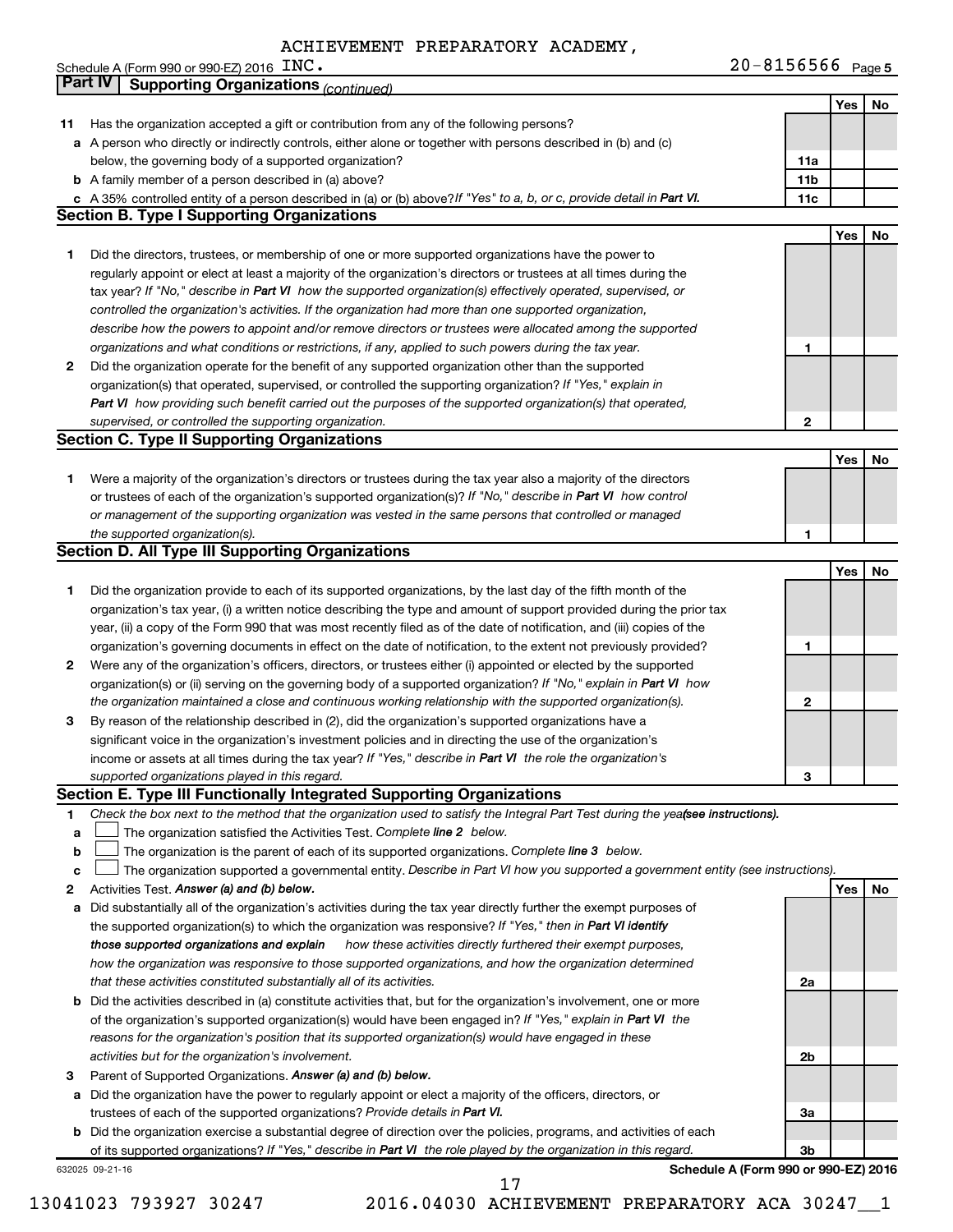#### **1 Letter or if the organization satisfied the Integral Part Test as a qualifying trust on Nov. 20, 1970 (explain in Part VI.) See instructions. All Section A - Adjusted Net Income 1 2 3 4 5 6 7 8 1 2 3 4 5 6 7 Adjusted Net Income** (subtract lines 5, 6, and 7 from line 4) **8 8 Section B - Minimum Asset Amount 1 2 3 4 5 6 7 8 a** Average monthly value of securities **b** Average monthly cash balances **c** Fair market value of other non-exempt-use assets **d Total**  (add lines 1a, 1b, and 1c) **e Discount** claimed for blockage or other **1a 1b 1c 1d 2 3 4 5 6 7 8** factors (explain in detail in Part VI): **Minimum Asset Amount**  (add line 7 to line 6) **Section C - Distributable Amount 1 2 3 4 5 6 1 2 3 4 5 6** Distributable Amount. Subtract line 5 from line 4, unless subject to Schedule A (Form 990 or 990-EZ) 2016  $\text{INC.}$ other Type III non-functionally integrated supporting organizations must complete Sections A through E. (B) Current Year (A) Prior Year Net short-term capital gain Recoveries of prior-year distributions Other gross income (see instructions) Add lines 1 through 3 Depreciation and depletion Portion of operating expenses paid or incurred for production or collection of gross income or for management, conservation, or maintenance of property held for production of income (see instructions) Other expenses (see instructions) (B) Current Year  $(A)$  Prior Year  $\left\{\n\begin{array}{ccc}\n\end{array}\n\right\}$  (optional) Aggregate fair market value of all non-exempt-use assets (see instructions for short tax year or assets held for part of year): Acquisition indebtedness applicable to non-exempt-use assets Subtract line 2 from line 1d Cash deemed held for exempt use. Enter 1-1/2% of line 3 (for greater amount, see instructions) Net value of non-exempt-use assets (subtract line 4 from line 3) Multiply line 5 by .035 Recoveries of prior-year distributions Current Year Adjusted net income for prior year (from Section A, line 8, Column A) Enter 85% of line 1 Minimum asset amount for prior year (from Section B, line 8, Column A) Enter greater of line 2 or line 3 Income tax imposed in prior year emergency temporary reduction (see instructions) **Part V Type III Non-Functionally Integrated 509(a)(3) Supporting Organizations**   $\Box$

**7** Check here if the current year is the organization's first as a non-functionally integrated Type III supporting organization (see † instructions).

**Schedule A (Form 990 or 990-EZ) 2016**

632026 09-21-16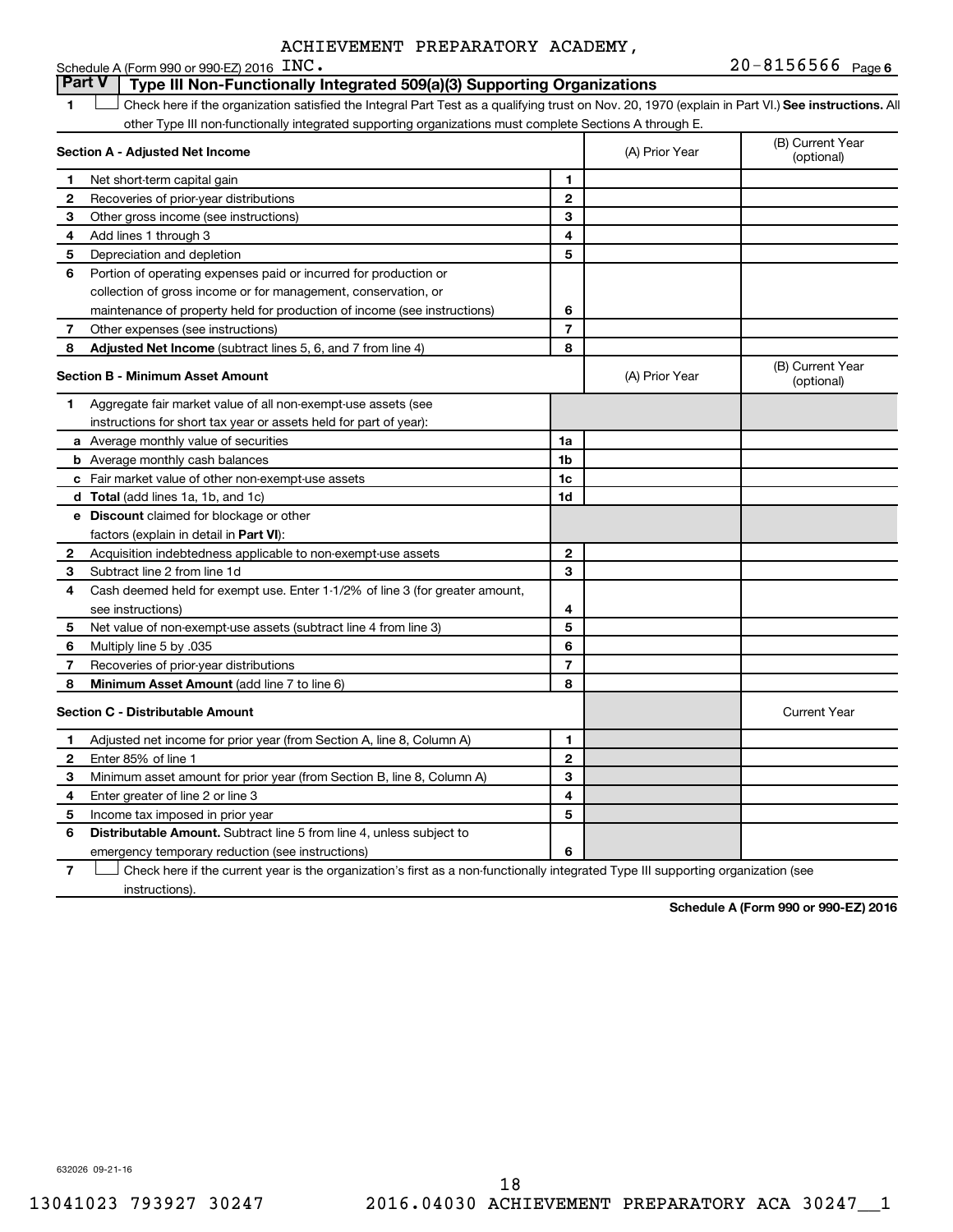|               | Schedule A (Form 990 or 990-EZ) 2016 $\text{INC}$ .                                        |                                    |                                                | 20-8156566 Page 7                                |
|---------------|--------------------------------------------------------------------------------------------|------------------------------------|------------------------------------------------|--------------------------------------------------|
| <b>Part V</b> | Type III Non-Functionally Integrated 509(a)(3) Supporting Organizations (continued)        |                                    |                                                |                                                  |
|               | <b>Section D - Distributions</b>                                                           |                                    |                                                | <b>Current Year</b>                              |
| 1             | Amounts paid to supported organizations to accomplish exempt purposes                      |                                    |                                                |                                                  |
| 2             | Amounts paid to perform activity that directly furthers exempt purposes of supported       |                                    |                                                |                                                  |
|               | organizations, in excess of income from activity                                           |                                    |                                                |                                                  |
| 3             | Administrative expenses paid to accomplish exempt purposes of supported organizations      |                                    |                                                |                                                  |
| 4             | Amounts paid to acquire exempt-use assets                                                  |                                    |                                                |                                                  |
| 5             | Qualified set-aside amounts (prior IRS approval required)                                  |                                    |                                                |                                                  |
| 6             | Other distributions (describe in Part VI). See instructions                                |                                    |                                                |                                                  |
| 7             | <b>Total annual distributions.</b> Add lines 1 through 6                                   |                                    |                                                |                                                  |
| 8             | Distributions to attentive supported organizations to which the organization is responsive |                                    |                                                |                                                  |
|               | (provide details in Part VI). See instructions                                             |                                    |                                                |                                                  |
| 9             | Distributable amount for 2016 from Section C, line 6                                       |                                    |                                                |                                                  |
| 10            | Line 8 amount divided by Line 9 amount                                                     |                                    |                                                |                                                  |
|               | Section E - Distribution Allocations (see instructions)                                    | (i)<br><b>Excess Distributions</b> | (iii)<br><b>Underdistributions</b><br>Pre-2016 | (iii)<br><b>Distributable</b><br>Amount for 2016 |
| 1             | Distributable amount for 2016 from Section C, line 6                                       |                                    |                                                |                                                  |
| 2             | Underdistributions, if any, for years prior to 2016 (reason-                               |                                    |                                                |                                                  |
|               | able cause required-explain in Part VI). See instructions                                  |                                    |                                                |                                                  |
| 3             | Excess distributions carryover, if any, to 2016:                                           |                                    |                                                |                                                  |
| a             |                                                                                            |                                    |                                                |                                                  |
| b             |                                                                                            |                                    |                                                |                                                  |
|               | $c$ From 2013                                                                              |                                    |                                                |                                                  |
|               | <b>d</b> From 2014                                                                         |                                    |                                                |                                                  |
|               | e From 2015                                                                                |                                    |                                                |                                                  |
|               | f Total of lines 3a through e                                                              |                                    |                                                |                                                  |
|               | g Applied to underdistributions of prior years                                             |                                    |                                                |                                                  |
|               | <b>h</b> Applied to 2016 distributable amount                                              |                                    |                                                |                                                  |
| i.            | Carryover from 2011 not applied (see instructions)                                         |                                    |                                                |                                                  |
|               | Remainder. Subtract lines 3g, 3h, and 3i from 3f.                                          |                                    |                                                |                                                  |
| 4             | Distributions for 2016 from Section D,                                                     |                                    |                                                |                                                  |
|               | \$<br>line $7:$                                                                            |                                    |                                                |                                                  |
|               | a Applied to underdistributions of prior years                                             |                                    |                                                |                                                  |
|               | <b>b</b> Applied to 2016 distributable amount                                              |                                    |                                                |                                                  |
|               | <b>c</b> Remainder. Subtract lines 4a and 4b from 4                                        |                                    |                                                |                                                  |
| 5             | Remaining underdistributions for years prior to 2016, if                                   |                                    |                                                |                                                  |
|               | any. Subtract lines 3g and 4a from line 2. For result greater                              |                                    |                                                |                                                  |
|               | than zero, explain in Part VI. See instructions                                            |                                    |                                                |                                                  |
| 6             | Remaining underdistributions for 2016. Subtract lines 3h                                   |                                    |                                                |                                                  |
|               | and 4b from line 1. For result greater than zero, explain in                               |                                    |                                                |                                                  |
|               | Part VI. See instructions                                                                  |                                    |                                                |                                                  |
| 7             | Excess distributions carryover to 2017. Add lines 3j                                       |                                    |                                                |                                                  |
|               | and 4c                                                                                     |                                    |                                                |                                                  |
| 8             | Breakdown of line 7:                                                                       |                                    |                                                |                                                  |
| a             |                                                                                            |                                    |                                                |                                                  |
|               | <b>b</b> Excess from 2013                                                                  |                                    |                                                |                                                  |
|               | c Excess from 2014                                                                         |                                    |                                                |                                                  |
|               | d Excess from 2015                                                                         |                                    |                                                |                                                  |
|               | e Excess from 2016                                                                         |                                    |                                                |                                                  |

**Schedule A (Form 990 or 990-EZ) 2016**

632027 09-21-16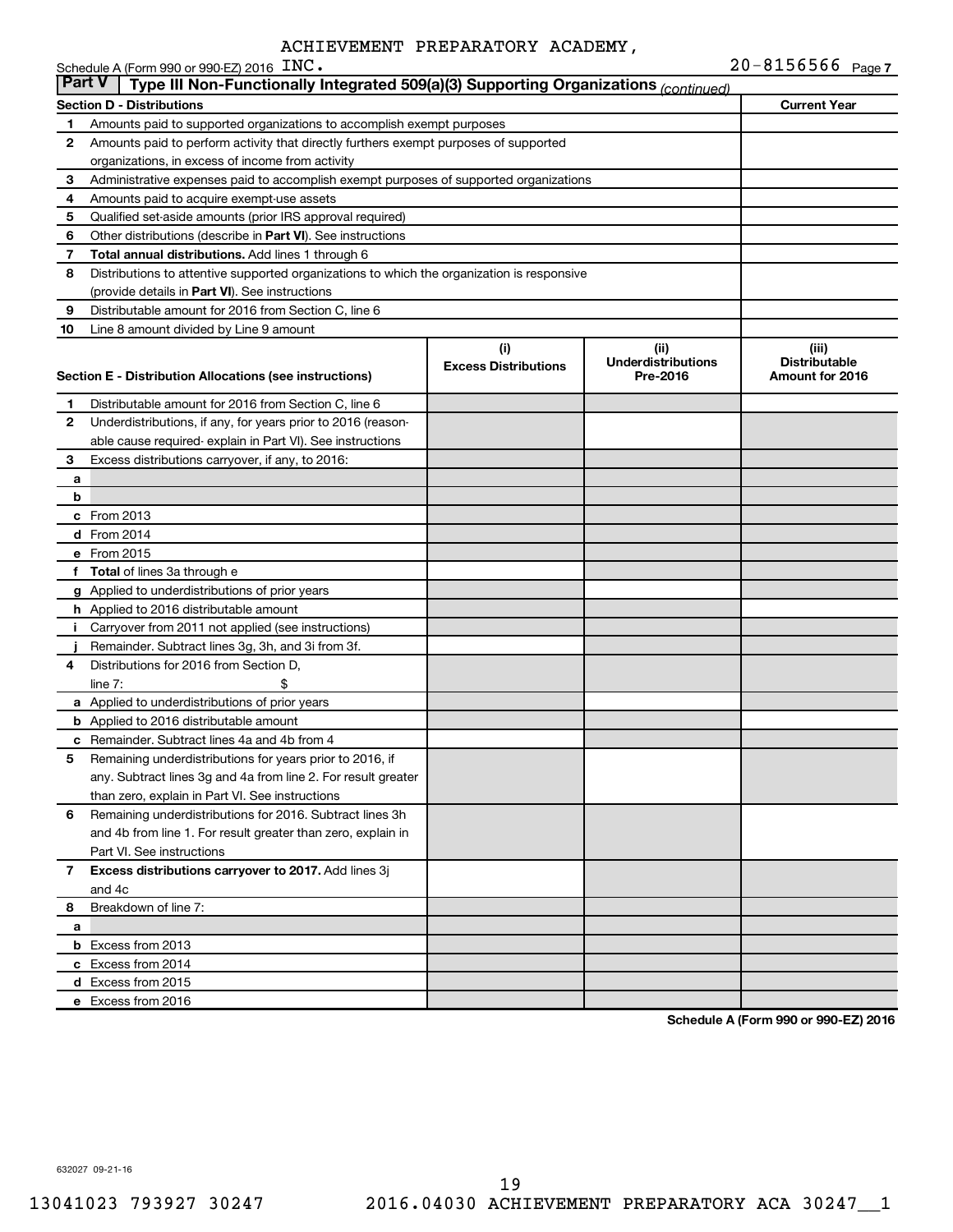|  | ACHIEVEMENT PREPARATORY ACADEMY, |  |
|--|----------------------------------|--|
|--|----------------------------------|--|

| Schedule A (Form 990 or 990-EZ) 2016 INC. |                                                                                                                                                                                                                                                                                                                                                                                                                                                                                                                                                                      | 20-8156566 Page 8                              |
|-------------------------------------------|----------------------------------------------------------------------------------------------------------------------------------------------------------------------------------------------------------------------------------------------------------------------------------------------------------------------------------------------------------------------------------------------------------------------------------------------------------------------------------------------------------------------------------------------------------------------|------------------------------------------------|
| <b>Part VI</b><br>(See instructions.)     | Supplemental Information. Provide the explanations required by Part II, line 10; Part II, line 17a or 17b; Part III, line 12;<br>Part IV, Section A, lines 1, 2, 3b, 3c, 4b, 4c, 5a, 6, 9a, 9b, 9c, 11a, 11b, and 11c; Part IV, Section B, lines 1 and 2; Part IV, Section C,<br>line 1; Part IV, Section D, lines 2 and 3; Part IV, Section E, lines 1c, 2a, 2b, 3a, and 3b; Part V, line 1; Part V, Section B, line 1e; Part V,<br>Section D, lines 5, 6, and 8; and Part V, Section E, lines 2, 5, and 6. Also complete this part for any additional information. |                                                |
|                                           |                                                                                                                                                                                                                                                                                                                                                                                                                                                                                                                                                                      |                                                |
|                                           |                                                                                                                                                                                                                                                                                                                                                                                                                                                                                                                                                                      |                                                |
|                                           |                                                                                                                                                                                                                                                                                                                                                                                                                                                                                                                                                                      |                                                |
|                                           |                                                                                                                                                                                                                                                                                                                                                                                                                                                                                                                                                                      |                                                |
|                                           |                                                                                                                                                                                                                                                                                                                                                                                                                                                                                                                                                                      |                                                |
|                                           |                                                                                                                                                                                                                                                                                                                                                                                                                                                                                                                                                                      |                                                |
|                                           |                                                                                                                                                                                                                                                                                                                                                                                                                                                                                                                                                                      |                                                |
|                                           |                                                                                                                                                                                                                                                                                                                                                                                                                                                                                                                                                                      |                                                |
|                                           |                                                                                                                                                                                                                                                                                                                                                                                                                                                                                                                                                                      |                                                |
|                                           |                                                                                                                                                                                                                                                                                                                                                                                                                                                                                                                                                                      |                                                |
|                                           |                                                                                                                                                                                                                                                                                                                                                                                                                                                                                                                                                                      |                                                |
|                                           |                                                                                                                                                                                                                                                                                                                                                                                                                                                                                                                                                                      |                                                |
|                                           |                                                                                                                                                                                                                                                                                                                                                                                                                                                                                                                                                                      |                                                |
|                                           |                                                                                                                                                                                                                                                                                                                                                                                                                                                                                                                                                                      |                                                |
|                                           |                                                                                                                                                                                                                                                                                                                                                                                                                                                                                                                                                                      |                                                |
|                                           |                                                                                                                                                                                                                                                                                                                                                                                                                                                                                                                                                                      |                                                |
|                                           |                                                                                                                                                                                                                                                                                                                                                                                                                                                                                                                                                                      |                                                |
|                                           |                                                                                                                                                                                                                                                                                                                                                                                                                                                                                                                                                                      |                                                |
|                                           |                                                                                                                                                                                                                                                                                                                                                                                                                                                                                                                                                                      |                                                |
|                                           |                                                                                                                                                                                                                                                                                                                                                                                                                                                                                                                                                                      |                                                |
|                                           |                                                                                                                                                                                                                                                                                                                                                                                                                                                                                                                                                                      |                                                |
|                                           |                                                                                                                                                                                                                                                                                                                                                                                                                                                                                                                                                                      |                                                |
|                                           |                                                                                                                                                                                                                                                                                                                                                                                                                                                                                                                                                                      |                                                |
|                                           |                                                                                                                                                                                                                                                                                                                                                                                                                                                                                                                                                                      |                                                |
|                                           |                                                                                                                                                                                                                                                                                                                                                                                                                                                                                                                                                                      |                                                |
|                                           |                                                                                                                                                                                                                                                                                                                                                                                                                                                                                                                                                                      |                                                |
|                                           |                                                                                                                                                                                                                                                                                                                                                                                                                                                                                                                                                                      |                                                |
|                                           |                                                                                                                                                                                                                                                                                                                                                                                                                                                                                                                                                                      |                                                |
|                                           |                                                                                                                                                                                                                                                                                                                                                                                                                                                                                                                                                                      |                                                |
|                                           |                                                                                                                                                                                                                                                                                                                                                                                                                                                                                                                                                                      |                                                |
|                                           |                                                                                                                                                                                                                                                                                                                                                                                                                                                                                                                                                                      |                                                |
|                                           |                                                                                                                                                                                                                                                                                                                                                                                                                                                                                                                                                                      |                                                |
|                                           |                                                                                                                                                                                                                                                                                                                                                                                                                                                                                                                                                                      |                                                |
|                                           |                                                                                                                                                                                                                                                                                                                                                                                                                                                                                                                                                                      |                                                |
|                                           |                                                                                                                                                                                                                                                                                                                                                                                                                                                                                                                                                                      |                                                |
| 632028 09-21-16                           | 20                                                                                                                                                                                                                                                                                                                                                                                                                                                                                                                                                                   | Schedule A (Form 990 or 990-EZ) 2016           |
| 13041023 793927 30247                     |                                                                                                                                                                                                                                                                                                                                                                                                                                                                                                                                                                      | 2016.04030 ACHIEVEMENT PREPARATORY ACA 30247_1 |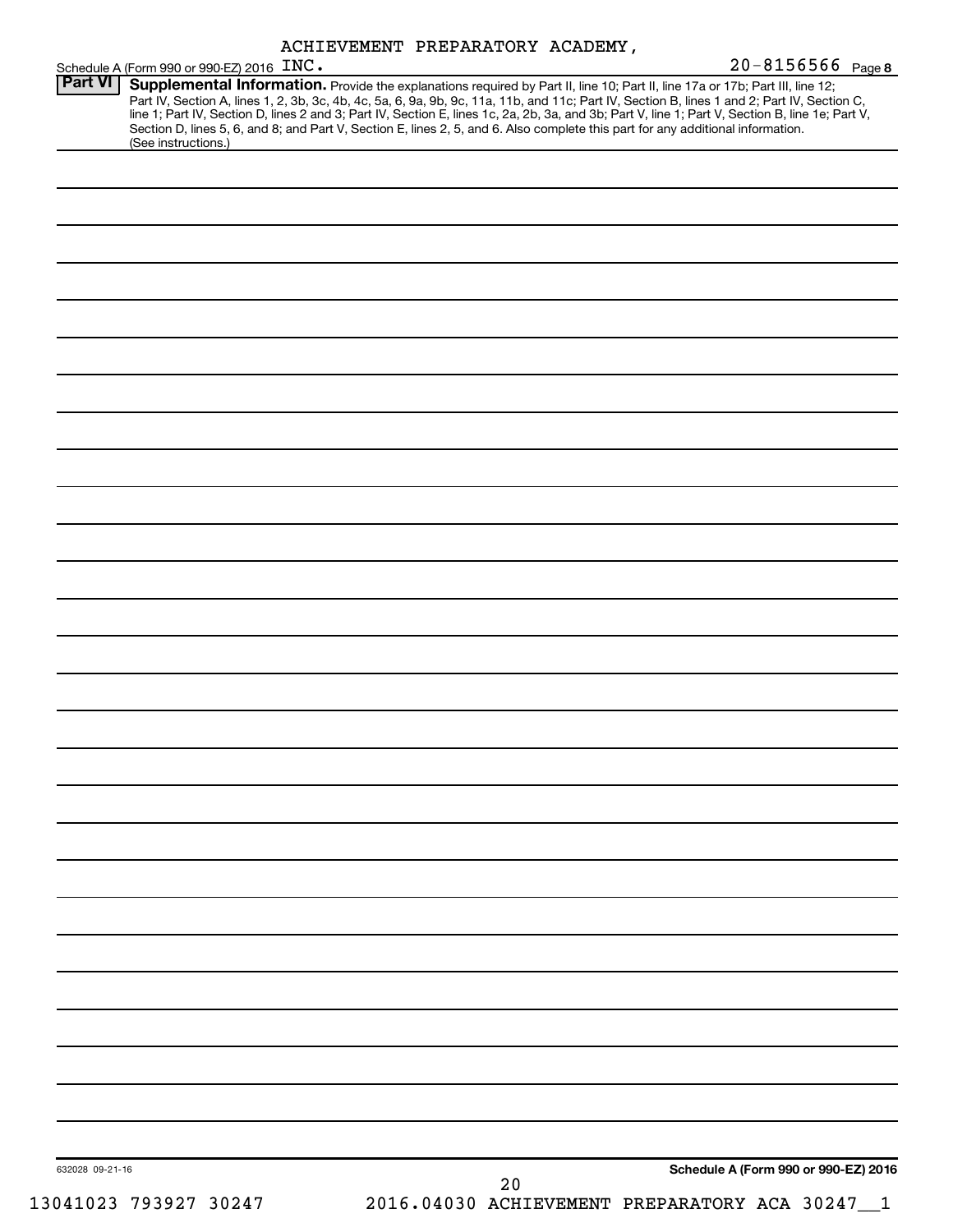\*\* PUBLIC DISCLOSURE COPY \*\*

## **Schedule B Schedule of Contributors**

**or 990-PF) | Attach to Form 990, Form 990-EZ, or Form 990-PF. | Information about Schedule B (Form 990, 990-EZ, or 990-PF) and** its instructions is at www.irs.gov/form990.

OMB No. 1545-0047

# **2016**

**Employer identification number** 

|  | Name of the organization |  |
|--|--------------------------|--|
|  |                          |  |

Department of the Treasury Internal Revenue Service

**(Form 990, 990-EZ,**

### ACHIEVEMENT PREPARATORY ACADEMY,

INC. 20-8156566

| TMC.                                  |
|---------------------------------------|
| <b>Organization type</b> (check one): |

| Filers of:         | Section:                                                                           |
|--------------------|------------------------------------------------------------------------------------|
| Form 990 or 990-EZ | $\underline{\mathbf{X}}$ 501(c)( 3) (enter number) organization                    |
|                    | $4947(a)(1)$ nonexempt charitable trust <b>not</b> treated as a private foundation |
|                    | 527 political organization                                                         |
| Form 990-PF        | 501(c)(3) exempt private foundation                                                |
|                    | 4947(a)(1) nonexempt charitable trust treated as a private foundation              |
|                    | 501(c)(3) taxable private foundation                                               |

Check if your organization is covered by the General Rule or a Special Rule.

**Note:**  Only a section 501(c)(7), (8), or (10) organization can check boxes for both the General Rule and a Special Rule. See instructions.

### **General Rule**

**K** For an organization filing Form 990, 990-EZ, or 990-PF that received, during the year, contributions totaling \$5,000 or more (in money or property) from any one contributor. Complete Parts I and II. See instructions for determining a contributor's total contributions.

### **Special Rules**

 $\Box$ 

any one contributor, during the year, total contributions of the greater of **(1)** \$5,000 or **(2)** 2% of the amount on (i) Form 990, Part VIII, line 1h, For an organization described in section 501(c)(3) filing Form 990 or 990-EZ that met the 33 1/3% support test of the regulations under sections 509(a)(1) and 170(b)(1)(A)(vi), that checked Schedule A (Form 990 or 990-EZ), Part II, line 13, 16a, or 16b, and that received from or (ii) Form 990-EZ, line 1. Complete Parts I and II.  $\Box$ 

year, total contributions of more than \$1,000 *exclusively* for religious, charitable, scientific, literary, or educational purposes, or for For an organization described in section 501(c)(7), (8), or (10) filing Form 990 or 990-EZ that received from any one contributor, during the the prevention of cruelty to children or animals. Complete Parts I, II, and III.  $\Box$ 

purpose. Don't complete any of the parts unless the General Rule applies to this organization because it received nonexclusively year, contributions exclusively for religious, charitable, etc., purposes, but no such contributions totaled more than \$1,000. If this box is checked, enter here the total contributions that were received during the year for an exclusively religious, charitable, etc., For an organization described in section 501(c)(7), (8), or (10) filing Form 990 or 990-EZ that received from any one contributor, during the religious, charitable, etc., contributions totaling \$5,000 or more during the year  $\ldots$  $\ldots$  $\ldots$  $\ldots$  $\ldots$  $\ldots$ 

**Caution:**  An organization that isn't covered by the General Rule and/or the Special Rules doesn't file Schedule B (Form 990, 990-EZ, or 990-PF),  **must** but it answer "No" on Part IV, line 2, of its Form 990; or check the box on line H of its Form 990-EZ or on its Form 990-PF, Part I, line 2, to certify that it doesn't meet the filing requirements of Schedule B (Form 990, 990-EZ, or 990-PF).

LHA For Paperwork Reduction Act Notice, see the Instructions for Form 990, 990-EZ, or 990-PF. Schedule B (Form 990, 990-EZ, or 990-PF) (2016)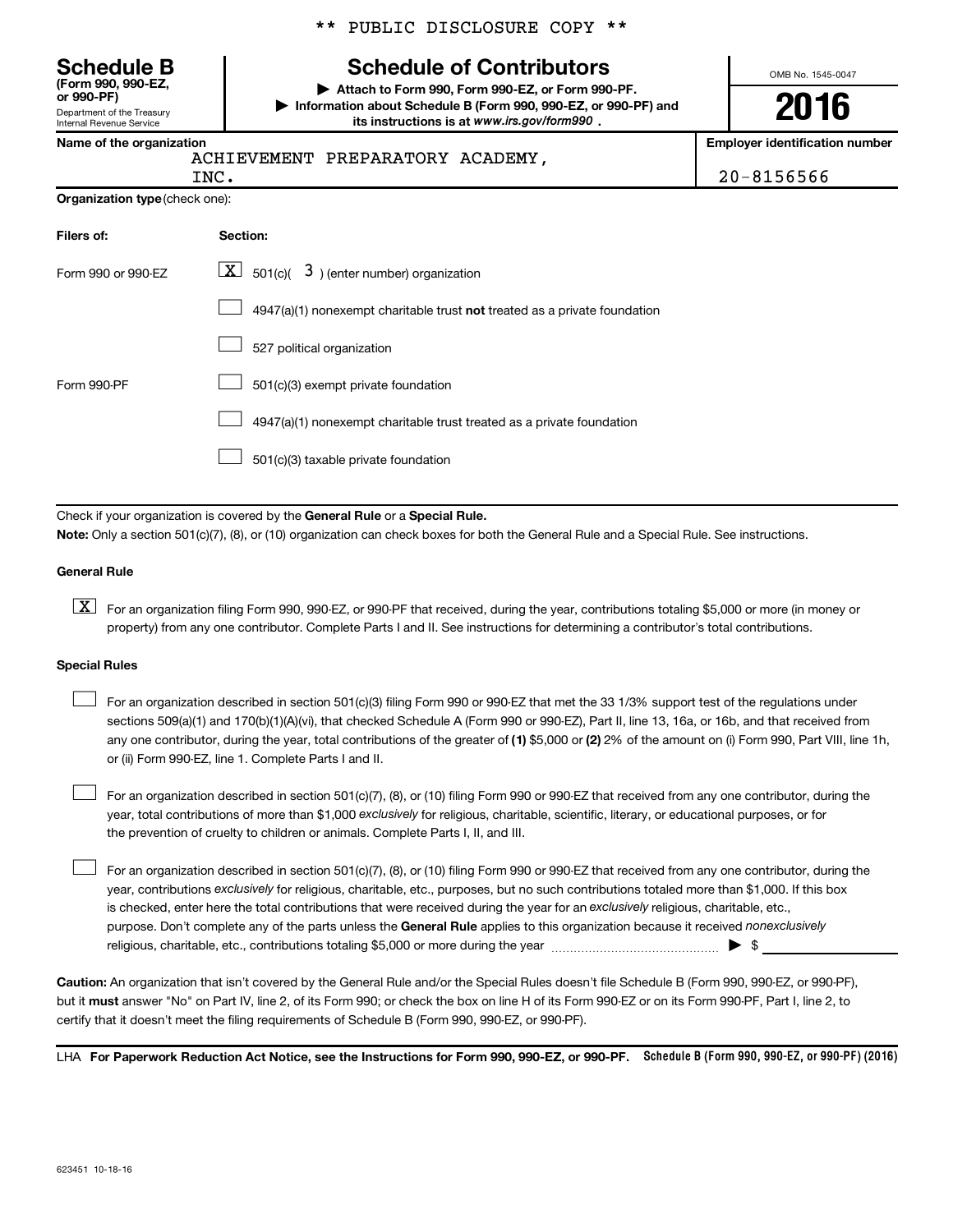| Schedule B (Form 990, 990-EZ, or 990-PF) (2016) | Page |
|-------------------------------------------------|------|
|                                                 |      |

| Name of organization |  |  |
|----------------------|--|--|
|----------------------|--|--|

**Employer identification number** 

 $20 - 8156566$ 

ACHIEVEMENT PREPARATORY ACADEMY, INC.

**Part I** Contributors (See instructions). Use duplicate copies of Part I if additional space is needed.

| (a)              | (b)                        | (c)                                                   | (d)                                                                                   |
|------------------|----------------------------|-------------------------------------------------------|---------------------------------------------------------------------------------------|
| No.              | Name, address, and ZIP + 4 | <b>Total contributions</b>                            | Type of contribution                                                                  |
| 1                |                            | 5,000.<br>\$                                          | x<br>Person<br>Payroll<br>Noncash<br>(Complete Part II for<br>noncash contributions.) |
| (a)              | (b)                        | (c)                                                   | (d)                                                                                   |
| No.              | Name, address, and ZIP + 4 | <b>Total contributions</b>                            | Type of contribution                                                                  |
| $\boldsymbol{2}$ |                            | 5,000.<br>\$                                          | x<br>Person<br>Payroll<br>Noncash<br>(Complete Part II for<br>noncash contributions.) |
| (a)              | (b)                        | (c)                                                   | (d)                                                                                   |
| No.              | Name, address, and ZIP + 4 | <b>Total contributions</b>                            | Type of contribution                                                                  |
| 3                |                            | 104,000.<br>\$                                        | х<br>Person<br>Payroll<br>Noncash<br>(Complete Part II for<br>noncash contributions.) |
| (a)              | (b)                        | (c)                                                   | (d)                                                                                   |
| No.              | Name, address, and ZIP + 4 | <b>Total contributions</b>                            | Type of contribution                                                                  |
|                  |                            | \$                                                    | Person<br>Payroll<br>Noncash<br>(Complete Part II for<br>noncash contributions.)      |
| (a)              | (b)                        | (c)                                                   | (d)                                                                                   |
| No.              | Name, address, and ZIP + 4 | <b>Total contributions</b>                            | Type of contribution                                                                  |
|                  |                            | \$                                                    | Person<br>Payroll<br>Noncash<br>(Complete Part II for<br>noncash contributions.)      |
| (a)              | (b)                        | (c)                                                   | (d)                                                                                   |
| No.              | Name, address, and ZIP + 4 | <b>Total contributions</b>                            | Type of contribution                                                                  |
|                  |                            | \$<br>Schedule B (Form 990, 990-EZ, or 990-PF) (2016) | Person<br>Payroll<br>Noncash<br>(Complete Part II for<br>noncash contributions.)      |

**2**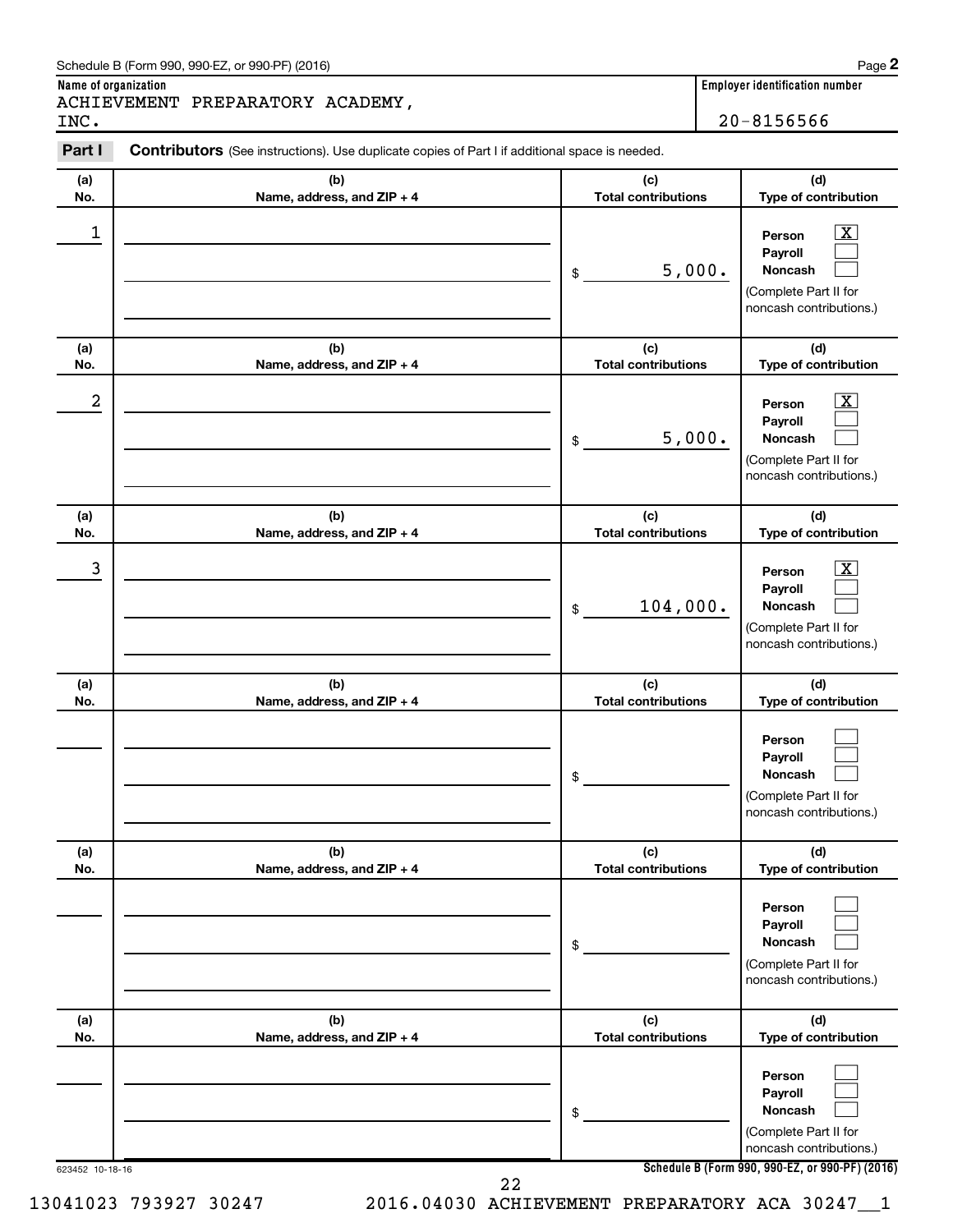| INC.<br>Part II              | Noncash Property (See instructions). Use duplicate copies of Part II if additional space is needed. |                                                | $20 - 8156566$       |
|------------------------------|-----------------------------------------------------------------------------------------------------|------------------------------------------------|----------------------|
|                              |                                                                                                     |                                                |                      |
| (a)<br>No.<br>from<br>Part I | (b)<br>Description of noncash property given                                                        | (c)<br>FMV (or estimate)<br>(See instructions) | (d)<br>Date received |
|                              |                                                                                                     | \$                                             |                      |
| (a)<br>No.<br>from<br>Part I | (b)<br>Description of noncash property given                                                        | (c)<br>FMV (or estimate)<br>(See instructions) | (d)<br>Date received |
|                              |                                                                                                     | \$                                             |                      |
| (a)<br>No.<br>from<br>Part I | (b)<br>Description of noncash property given                                                        | (c)<br>FMV (or estimate)<br>(See instructions) | (d)<br>Date received |
|                              |                                                                                                     | \$                                             |                      |
| (a)<br>No.<br>from<br>Part I | (b)<br>Description of noncash property given                                                        | (c)<br>FMV (or estimate)<br>(See instructions) | (d)<br>Date received |
|                              |                                                                                                     | \$                                             |                      |
| (a)<br>No.<br>from<br>Part I | (b)<br>Description of noncash property given                                                        | (c)<br>FMV (or estimate)<br>(See instructions) | (d)<br>Date received |
|                              |                                                                                                     | \$                                             |                      |
| (a)<br>No.<br>from<br>Part I | (b)<br>Description of noncash property given                                                        | (c)<br>FMV (or estimate)<br>(See instructions) | (d)<br>Date received |
|                              |                                                                                                     |                                                |                      |

13041023 793927 30247 2016.04030 ACHIEVEMENT PREPARATORY ACA 30247\_\_1

Schedule B (Form 990, 990-EZ, or 990-PF) (2016)

**3**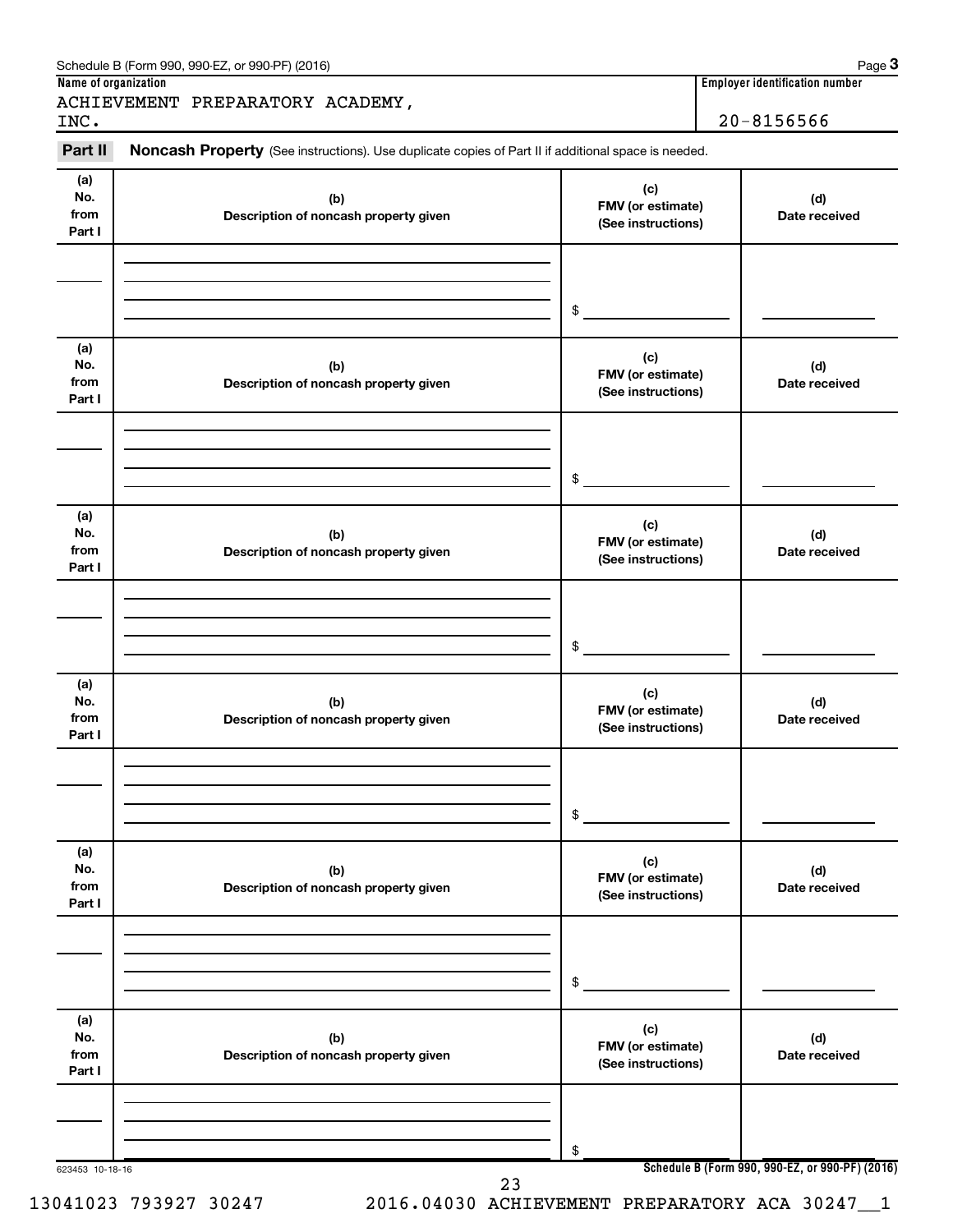|                  | ACHIEVEMENT PREPARATORY ACADEMY,                                                                                                                                                                                            |                      |  |                                                 |  |  |
|------------------|-----------------------------------------------------------------------------------------------------------------------------------------------------------------------------------------------------------------------------|----------------------|--|-------------------------------------------------|--|--|
| INC.             | Exclusively religious, charitable, etc., contributions to organizations described in section 501(c)(7), (8), or (10) that total more than \$1,000 for                                                                       |                      |  | $20 - 8156566$                                  |  |  |
| Part III         | the year from any one contributor. Complete columns (a) through (e) and the following line entry. For organizations                                                                                                         |                      |  |                                                 |  |  |
|                  | completing Part III, enter the total of exclusively religious, charitable, etc., contributions of \$1,000 or less for the year. (Enter this info. once.)<br>Use duplicate copies of Part III if additional space is needed. |                      |  | $\blacktriangleright$ \$                        |  |  |
| (a) No.          |                                                                                                                                                                                                                             |                      |  |                                                 |  |  |
| from<br>Part I   | (b) Purpose of gift                                                                                                                                                                                                         | (c) Use of gift      |  | (d) Description of how gift is held             |  |  |
|                  |                                                                                                                                                                                                                             |                      |  |                                                 |  |  |
|                  |                                                                                                                                                                                                                             |                      |  |                                                 |  |  |
|                  |                                                                                                                                                                                                                             |                      |  |                                                 |  |  |
|                  |                                                                                                                                                                                                                             | (e) Transfer of gift |  |                                                 |  |  |
|                  |                                                                                                                                                                                                                             |                      |  |                                                 |  |  |
|                  | Transferee's name, address, and ZIP + 4                                                                                                                                                                                     |                      |  | Relationship of transferor to transferee        |  |  |
|                  |                                                                                                                                                                                                                             |                      |  |                                                 |  |  |
|                  |                                                                                                                                                                                                                             |                      |  |                                                 |  |  |
| (a) No.          |                                                                                                                                                                                                                             |                      |  |                                                 |  |  |
| `from<br>Part I  | (b) Purpose of gift                                                                                                                                                                                                         | (c) Use of gift      |  | (d) Description of how gift is held             |  |  |
|                  |                                                                                                                                                                                                                             |                      |  |                                                 |  |  |
|                  |                                                                                                                                                                                                                             |                      |  |                                                 |  |  |
|                  |                                                                                                                                                                                                                             |                      |  |                                                 |  |  |
|                  |                                                                                                                                                                                                                             | (e) Transfer of gift |  |                                                 |  |  |
|                  | Transferee's name, address, and ZIP + 4                                                                                                                                                                                     |                      |  | Relationship of transferor to transferee        |  |  |
|                  |                                                                                                                                                                                                                             |                      |  |                                                 |  |  |
|                  |                                                                                                                                                                                                                             |                      |  |                                                 |  |  |
|                  |                                                                                                                                                                                                                             |                      |  |                                                 |  |  |
| (a) No.<br>`from |                                                                                                                                                                                                                             |                      |  |                                                 |  |  |
| Part I           | (b) Purpose of gift                                                                                                                                                                                                         | (c) Use of gift      |  | (d) Description of how gift is held             |  |  |
|                  |                                                                                                                                                                                                                             |                      |  |                                                 |  |  |
|                  |                                                                                                                                                                                                                             |                      |  |                                                 |  |  |
|                  |                                                                                                                                                                                                                             |                      |  |                                                 |  |  |
|                  | (e) Transfer of gift                                                                                                                                                                                                        |                      |  |                                                 |  |  |
|                  | Transferee's name, address, and ZIP + 4                                                                                                                                                                                     |                      |  | Relationship of transferor to transferee        |  |  |
|                  |                                                                                                                                                                                                                             |                      |  |                                                 |  |  |
|                  |                                                                                                                                                                                                                             |                      |  |                                                 |  |  |
|                  |                                                                                                                                                                                                                             |                      |  |                                                 |  |  |
| (a) No.<br>from  | (b) Purpose of gift                                                                                                                                                                                                         | (c) Use of gift      |  | (d) Description of how gift is held             |  |  |
| Part I           |                                                                                                                                                                                                                             |                      |  |                                                 |  |  |
|                  |                                                                                                                                                                                                                             |                      |  |                                                 |  |  |
|                  |                                                                                                                                                                                                                             |                      |  |                                                 |  |  |
|                  |                                                                                                                                                                                                                             | (e) Transfer of gift |  |                                                 |  |  |
|                  |                                                                                                                                                                                                                             |                      |  |                                                 |  |  |
|                  | Transferee's name, address, and ZIP + 4                                                                                                                                                                                     |                      |  | Relationship of transferor to transferee        |  |  |
|                  |                                                                                                                                                                                                                             |                      |  |                                                 |  |  |
|                  |                                                                                                                                                                                                                             |                      |  |                                                 |  |  |
|                  |                                                                                                                                                                                                                             |                      |  |                                                 |  |  |
| 623454 10-18-16  |                                                                                                                                                                                                                             |                      |  | Schedule B (Form 990, 990-EZ, or 990-PF) (2016) |  |  |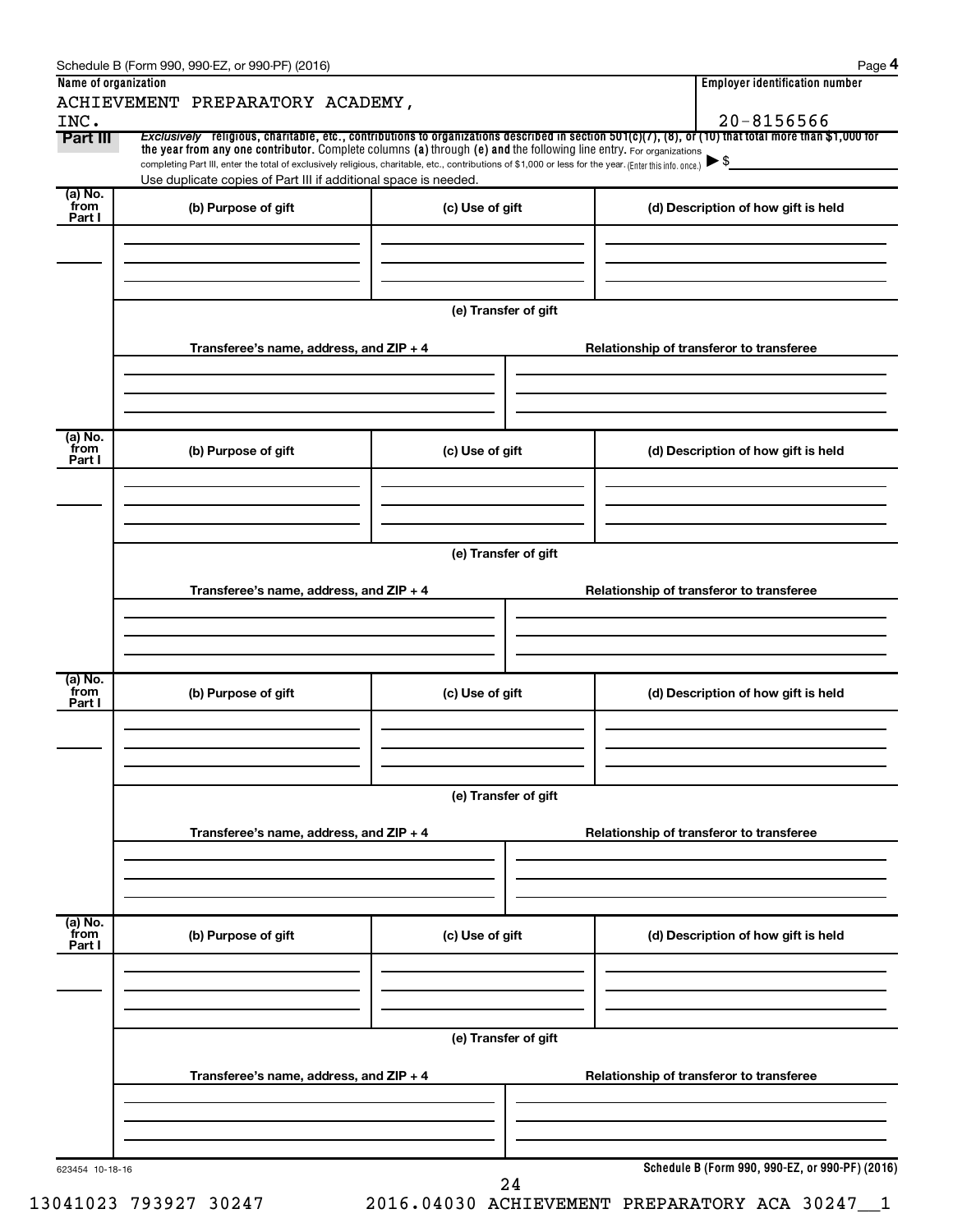|                                                                                                                               | <b>SCHEDULE D</b>                                                                                                                                       |                                                                                                                                                                                                                                                                                         | <b>Supplemental Financial Statements</b>                 |                          | OMB No. 1545-0047                                       |  |  |  |
|-------------------------------------------------------------------------------------------------------------------------------|---------------------------------------------------------------------------------------------------------------------------------------------------------|-----------------------------------------------------------------------------------------------------------------------------------------------------------------------------------------------------------------------------------------------------------------------------------------|----------------------------------------------------------|--------------------------|---------------------------------------------------------|--|--|--|
|                                                                                                                               | (Form 990)                                                                                                                                              |                                                                                                                                                                                                                                                                                         | Complete if the organization answered "Yes" on Form 990, |                          |                                                         |  |  |  |
| Part IV, line 6, 7, 8, 9, 10, 11a, 11b, 11c, 11d, 11e, 11f, 12a, or 12b.<br>Attach to Form 990.<br>Department of the Treasury |                                                                                                                                                         |                                                                                                                                                                                                                                                                                         |                                                          |                          |                                                         |  |  |  |
|                                                                                                                               | Information about Schedule D (Form 990) and its instructions is at www.irs.gov/form990.<br>Internal Revenue Service<br>ACHIEVEMENT PREPARATORY ACADEMY, |                                                                                                                                                                                                                                                                                         |                                                          |                          |                                                         |  |  |  |
|                                                                                                                               | Name of the organization                                                                                                                                | INC.                                                                                                                                                                                                                                                                                    |                                                          |                          | <b>Employer identification number</b><br>$20 - 8156566$ |  |  |  |
| Part I                                                                                                                        |                                                                                                                                                         | Organizations Maintaining Donor Advised Funds or Other Similar Funds or Accounts. Complete if the                                                                                                                                                                                       |                                                          |                          |                                                         |  |  |  |
|                                                                                                                               |                                                                                                                                                         | organization answered "Yes" on Form 990, Part IV, line 6.                                                                                                                                                                                                                               |                                                          |                          |                                                         |  |  |  |
|                                                                                                                               |                                                                                                                                                         |                                                                                                                                                                                                                                                                                         | (a) Donor advised funds                                  |                          | (b) Funds and other accounts                            |  |  |  |
| 1<br>2                                                                                                                        |                                                                                                                                                         | Aggregate value of contributions to (during year)                                                                                                                                                                                                                                       |                                                          |                          |                                                         |  |  |  |
| з                                                                                                                             |                                                                                                                                                         | Aggregate value of grants from (during year)                                                                                                                                                                                                                                            |                                                          |                          |                                                         |  |  |  |
| 4                                                                                                                             |                                                                                                                                                         |                                                                                                                                                                                                                                                                                         |                                                          |                          |                                                         |  |  |  |
| 5                                                                                                                             |                                                                                                                                                         | Did the organization inform all donors and donor advisors in writing that the assets held in donor advised funds                                                                                                                                                                        |                                                          |                          |                                                         |  |  |  |
|                                                                                                                               |                                                                                                                                                         |                                                                                                                                                                                                                                                                                         |                                                          |                          | Yes<br><b>No</b>                                        |  |  |  |
| 6                                                                                                                             |                                                                                                                                                         | Did the organization inform all grantees, donors, and donor advisors in writing that grant funds can be used only                                                                                                                                                                       |                                                          |                          |                                                         |  |  |  |
|                                                                                                                               |                                                                                                                                                         | for charitable purposes and not for the benefit of the donor or donor advisor, or for any other purpose conferring                                                                                                                                                                      |                                                          |                          |                                                         |  |  |  |
|                                                                                                                               | impermissible private benefit?                                                                                                                          |                                                                                                                                                                                                                                                                                         |                                                          |                          | Yes<br>No                                               |  |  |  |
|                                                                                                                               | Part II                                                                                                                                                 | Conservation Easements. Complete if the organization answered "Yes" on Form 990, Part IV, line 7.                                                                                                                                                                                       |                                                          |                          |                                                         |  |  |  |
| 1.                                                                                                                            |                                                                                                                                                         | Purpose(s) of conservation easements held by the organization (check all that apply).<br>Preservation of land for public use (e.g., recreation or education)                                                                                                                            | Preservation of a historically important land area       |                          |                                                         |  |  |  |
|                                                                                                                               |                                                                                                                                                         | Protection of natural habitat                                                                                                                                                                                                                                                           | Preservation of a certified historic structure           |                          |                                                         |  |  |  |
|                                                                                                                               |                                                                                                                                                         | Preservation of open space                                                                                                                                                                                                                                                              |                                                          |                          |                                                         |  |  |  |
| 2                                                                                                                             |                                                                                                                                                         | Complete lines 2a through 2d if the organization held a qualified conservation contribution in the form of a conservation easement on the last                                                                                                                                          |                                                          |                          |                                                         |  |  |  |
|                                                                                                                               | day of the tax year.                                                                                                                                    |                                                                                                                                                                                                                                                                                         |                                                          |                          | Held at the End of the Tax Year                         |  |  |  |
| а                                                                                                                             |                                                                                                                                                         |                                                                                                                                                                                                                                                                                         |                                                          | 2a                       |                                                         |  |  |  |
| b                                                                                                                             |                                                                                                                                                         |                                                                                                                                                                                                                                                                                         |                                                          | 2 <sub>b</sub>           |                                                         |  |  |  |
|                                                                                                                               |                                                                                                                                                         | c Number of conservation easements on a certified historic structure included in (a) manufacture included in (a)                                                                                                                                                                        |                                                          | 2c                       |                                                         |  |  |  |
|                                                                                                                               |                                                                                                                                                         | d Number of conservation easements included in (c) acquired after 8/17/06, and not on a historic structure                                                                                                                                                                              |                                                          |                          |                                                         |  |  |  |
|                                                                                                                               |                                                                                                                                                         | listed in the National Register [111] Marshall Register [11] Marshall Register [11] Marshall Register [11] Marshall Register [11] Marshall Register [11] Marshall Register [11] Marshall Register [11] Marshall Register [11]                                                           |                                                          | 2d                       |                                                         |  |  |  |
| 3                                                                                                                             |                                                                                                                                                         | Number of conservation easements modified, transferred, released, extinguished, or terminated by the organization during the tax                                                                                                                                                        |                                                          |                          |                                                         |  |  |  |
| 4                                                                                                                             | $year \blacktriangleright$                                                                                                                              | Number of states where property subject to conservation easement is located $\blacktriangleright$                                                                                                                                                                                       |                                                          |                          |                                                         |  |  |  |
| 5                                                                                                                             |                                                                                                                                                         | Does the organization have a written policy regarding the periodic monitoring, inspection, handling of                                                                                                                                                                                  |                                                          |                          |                                                         |  |  |  |
|                                                                                                                               |                                                                                                                                                         | violations, and enforcement of the conservation easements it holds?                                                                                                                                                                                                                     |                                                          |                          | Yes<br><b>No</b>                                        |  |  |  |
| 6                                                                                                                             |                                                                                                                                                         | Staff and volunteer hours devoted to monitoring, inspecting, handling of violations, and enforcing conservation easements during the year                                                                                                                                               |                                                          |                          |                                                         |  |  |  |
|                                                                                                                               |                                                                                                                                                         |                                                                                                                                                                                                                                                                                         |                                                          |                          |                                                         |  |  |  |
| 7                                                                                                                             |                                                                                                                                                         | Amount of expenses incurred in monitoring, inspecting, handling of violations, and enforcing conservation easements during the year                                                                                                                                                     |                                                          |                          |                                                         |  |  |  |
|                                                                                                                               | $\blacktriangleright$ \$                                                                                                                                |                                                                                                                                                                                                                                                                                         |                                                          |                          |                                                         |  |  |  |
| 8                                                                                                                             |                                                                                                                                                         | Does each conservation easement reported on line $2(d)$ above satisfy the requirements of section 170(h)(4)(B)(i)                                                                                                                                                                       |                                                          |                          |                                                         |  |  |  |
|                                                                                                                               |                                                                                                                                                         |                                                                                                                                                                                                                                                                                         |                                                          |                          | Yes<br><b>No</b>                                        |  |  |  |
| 9                                                                                                                             |                                                                                                                                                         | In Part XIII, describe how the organization reports conservation easements in its revenue and expense statement, and balance sheet, and<br>include, if applicable, the text of the footnote to the organization's financial statements that describes the organization's accounting for |                                                          |                          |                                                         |  |  |  |
|                                                                                                                               | conservation easements.                                                                                                                                 |                                                                                                                                                                                                                                                                                         |                                                          |                          |                                                         |  |  |  |
|                                                                                                                               |                                                                                                                                                         | Part III   Organizations Maintaining Collections of Art, Historical Treasures, or Other Similar Assets.                                                                                                                                                                                 |                                                          |                          |                                                         |  |  |  |
|                                                                                                                               |                                                                                                                                                         | Complete if the organization answered "Yes" on Form 990, Part IV, line 8.                                                                                                                                                                                                               |                                                          |                          |                                                         |  |  |  |
|                                                                                                                               |                                                                                                                                                         | 1a If the organization elected, as permitted under SFAS 116 (ASC 958), not to report in its revenue statement and balance sheet works of art,                                                                                                                                           |                                                          |                          |                                                         |  |  |  |
|                                                                                                                               |                                                                                                                                                         | historical treasures, or other similar assets held for public exhibition, education, or research in furtherance of public service, provide, in Part XIII,                                                                                                                               |                                                          |                          |                                                         |  |  |  |
|                                                                                                                               |                                                                                                                                                         | the text of the footnote to its financial statements that describes these items.                                                                                                                                                                                                        |                                                          |                          |                                                         |  |  |  |
|                                                                                                                               |                                                                                                                                                         | <b>b</b> If the organization elected, as permitted under SFAS 116 (ASC 958), to report in its revenue statement and balance sheet works of art, historical                                                                                                                              |                                                          |                          |                                                         |  |  |  |
|                                                                                                                               |                                                                                                                                                         | treasures, or other similar assets held for public exhibition, education, or research in furtherance of public service, provide the following amounts                                                                                                                                   |                                                          |                          |                                                         |  |  |  |
|                                                                                                                               | relating to these items:                                                                                                                                |                                                                                                                                                                                                                                                                                         |                                                          |                          |                                                         |  |  |  |
|                                                                                                                               |                                                                                                                                                         |                                                                                                                                                                                                                                                                                         |                                                          | $\blacktriangleright$ \$ | $\triangleright$ \$                                     |  |  |  |
| 2                                                                                                                             |                                                                                                                                                         | If the organization received or held works of art, historical treasures, or other similar assets for financial gain, provide                                                                                                                                                            |                                                          |                          |                                                         |  |  |  |
|                                                                                                                               |                                                                                                                                                         | the following amounts required to be reported under SFAS 116 (ASC 958) relating to these items:                                                                                                                                                                                         |                                                          |                          |                                                         |  |  |  |
|                                                                                                                               |                                                                                                                                                         |                                                                                                                                                                                                                                                                                         |                                                          | $\blacktriangleright$ \$ |                                                         |  |  |  |
|                                                                                                                               |                                                                                                                                                         |                                                                                                                                                                                                                                                                                         |                                                          | $\blacktriangleright$ s  |                                                         |  |  |  |
|                                                                                                                               |                                                                                                                                                         | LHA For Paperwork Reduction Act Notice, see the Instructions for Form 990.                                                                                                                                                                                                              |                                                          |                          | Schedule D (Form 990) 2016                              |  |  |  |
|                                                                                                                               | 632051 08-29-16                                                                                                                                         |                                                                                                                                                                                                                                                                                         |                                                          |                          |                                                         |  |  |  |
|                                                                                                                               |                                                                                                                                                         |                                                                                                                                                                                                                                                                                         | 25                                                       |                          |                                                         |  |  |  |

13041023 793927 30247 2016.04030 ACHIEVEMENT PREPARATORY ACA 30247\_\_1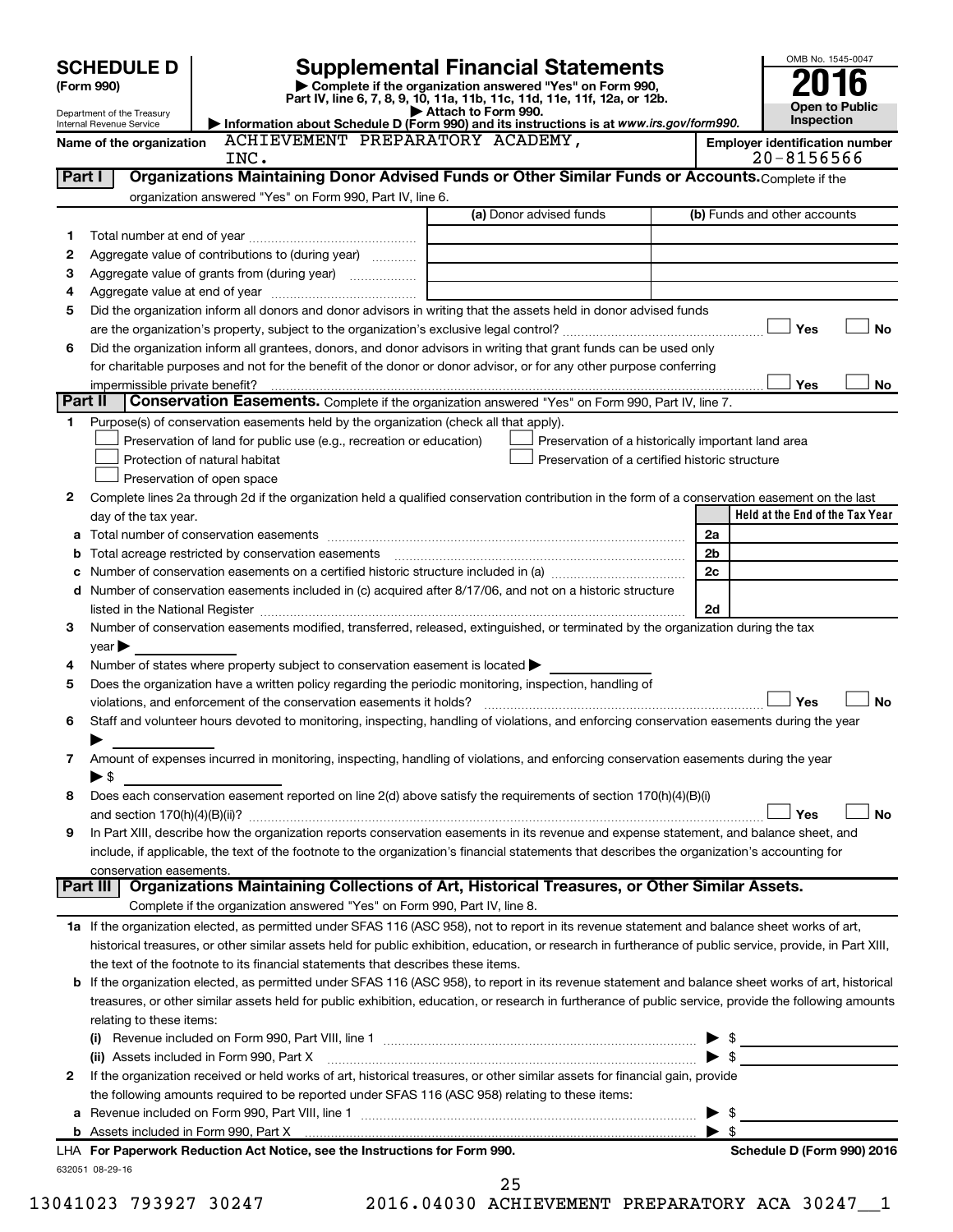|               | INC.                                                                                                                                                                                                                                 | ACHIEVEMENI PREPARAIORI ACADEMI, |   |                |                           |                                      |        | $20 - 8156566$ Page 2 |
|---------------|--------------------------------------------------------------------------------------------------------------------------------------------------------------------------------------------------------------------------------------|----------------------------------|---|----------------|---------------------------|--------------------------------------|--------|-----------------------|
|               | Schedule D (Form 990) 2016<br>Part III                                                                                                                                                                                               |                                  |   |                |                           |                                      |        |                       |
|               | Organizations Maintaining Collections of Art, Historical Treasures, or Other Similar Assets (continued)                                                                                                                              |                                  |   |                |                           |                                      |        |                       |
| 3             | Using the organization's acquisition, accession, and other records, check any of the following that are a significant use of its collection items                                                                                    |                                  |   |                |                           |                                      |        |                       |
|               | (check all that apply):                                                                                                                                                                                                              |                                  |   |                |                           |                                      |        |                       |
| a             | Public exhibition                                                                                                                                                                                                                    | d                                |   |                | Loan or exchange programs |                                      |        |                       |
| b             | Scholarly research                                                                                                                                                                                                                   | е                                |   | Other          |                           |                                      |        |                       |
| c             | Preservation for future generations                                                                                                                                                                                                  |                                  |   |                |                           |                                      |        |                       |
| 4             | Provide a description of the organization's collections and explain how they further the organization's exempt purpose in Part XIII.                                                                                                 |                                  |   |                |                           |                                      |        |                       |
| 5             | During the year, did the organization solicit or receive donations of art, historical treasures, or other similar assets                                                                                                             |                                  |   |                |                           |                                      |        |                       |
|               |                                                                                                                                                                                                                                      |                                  |   |                |                           |                                      | Yes    | No                    |
|               | <b>Part IV</b><br>Escrow and Custodial Arrangements. Complete if the organization answered "Yes" on Form 990, Part IV, line 9, or                                                                                                    |                                  |   |                |                           |                                      |        |                       |
|               | reported an amount on Form 990, Part X, line 21.                                                                                                                                                                                     |                                  |   |                |                           |                                      |        |                       |
|               | 1a Is the organization an agent, trustee, custodian or other intermediary for contributions or other assets not included                                                                                                             |                                  |   |                |                           |                                      |        |                       |
|               |                                                                                                                                                                                                                                      |                                  |   |                |                           |                                      | Yes    | <b>No</b>             |
|               | b If "Yes," explain the arrangement in Part XIII and complete the following table:                                                                                                                                                   |                                  |   |                |                           |                                      |        |                       |
|               |                                                                                                                                                                                                                                      |                                  |   |                |                           |                                      | Amount |                       |
|               | Beginning balance <b>contract to the contract of the contract of the contract of the contract of the contract of the contract of the contract of the contract of the contract of the contract of the contract of the contract of</b> |                                  |   |                |                           | 1c                                   |        |                       |
|               |                                                                                                                                                                                                                                      |                                  |   |                |                           | 1d                                   |        |                       |
|               | Distributions during the year measurement contains and all the year measurement of the state of the state of the state of the state of the state of the state of the state of the state of the state of the state of the state       |                                  |   |                |                           | 1e                                   |        |                       |
|               |                                                                                                                                                                                                                                      |                                  |   |                |                           | 1f                                   |        |                       |
|               | 2a Did the organization include an amount on Form 990, Part X, line 21, for escrow or custodial account liability?                                                                                                                   |                                  |   |                |                           |                                      | Yes    | No                    |
|               |                                                                                                                                                                                                                                      |                                  |   |                |                           |                                      |        |                       |
| <b>Part V</b> | Endowment Funds. Complete if the organization answered "Yes" on Form 990, Part IV, line 10.                                                                                                                                          |                                  |   |                |                           |                                      |        |                       |
|               |                                                                                                                                                                                                                                      | (a) Current year                 |   | (b) Prior year | (c) Two years back        | $\vert$ (d) Three years back $\vert$ |        | (e) Four years back   |
| 1a            | Beginning of year balance                                                                                                                                                                                                            |                                  |   |                |                           |                                      |        |                       |
| b             |                                                                                                                                                                                                                                      |                                  |   |                |                           |                                      |        |                       |
|               | Net investment earnings, gains, and losses                                                                                                                                                                                           |                                  |   |                |                           |                                      |        |                       |
| d             |                                                                                                                                                                                                                                      |                                  |   |                |                           |                                      |        |                       |
|               | <b>e</b> Other expenditures for facilities                                                                                                                                                                                           |                                  |   |                |                           |                                      |        |                       |
|               | and programs                                                                                                                                                                                                                         |                                  |   |                |                           |                                      |        |                       |
| Ť.            |                                                                                                                                                                                                                                      |                                  |   |                |                           |                                      |        |                       |
| g             |                                                                                                                                                                                                                                      |                                  |   |                |                           |                                      |        |                       |
| 2             | Provide the estimated percentage of the current year end balance (line 1g, column (a)) held as:                                                                                                                                      |                                  |   |                |                           |                                      |        |                       |
|               | Board designated or quasi-endowment                                                                                                                                                                                                  |                                  | % |                |                           |                                      |        |                       |
| b             | Permanent endowment                                                                                                                                                                                                                  | %                                |   |                |                           |                                      |        |                       |
|               | c Temporarily restricted endowment                                                                                                                                                                                                   | %                                |   |                |                           |                                      |        |                       |
|               | The percentages on lines 2a, 2b, and 2c should equal 100%.                                                                                                                                                                           |                                  |   |                |                           |                                      |        |                       |
|               |                                                                                                                                                                                                                                      |                                  |   |                |                           |                                      |        |                       |
|               | 3a Are there endowment funds not in the possession of the organization that are held and administered for the organization                                                                                                           |                                  |   |                |                           |                                      |        | Yes                   |
|               | by:                                                                                                                                                                                                                                  |                                  |   |                |                           |                                      |        | No                    |
|               | (i)                                                                                                                                                                                                                                  |                                  |   |                |                           |                                      | 3a(i)  |                       |
|               | (ii) related organizations                                                                                                                                                                                                           |                                  |   |                |                           |                                      | 3a(ii) |                       |
| b             |                                                                                                                                                                                                                                      |                                  |   |                |                           |                                      | 3b     |                       |
|               | Describe in Part XIII the intended uses of the organization's endowment funds.                                                                                                                                                       |                                  |   |                |                           |                                      |        |                       |
|               | Land, Buildings, and Equipment.<br>Part VI                                                                                                                                                                                           |                                  |   |                |                           |                                      |        |                       |
|               | Complete if the organization answered "Yes" on Form 990, Part IV, line 11a. See Form 990, Part X, line 10.                                                                                                                           |                                  |   |                |                           |                                      |        |                       |
|               | Description of property                                                                                                                                                                                                              | (a) Cost or other                |   |                | (b) Cost or other         | (c) Accumulated                      |        | (d) Book value        |
|               |                                                                                                                                                                                                                                      | basis (investment)               |   |                | basis (other)             | depreciation                         |        |                       |
|               |                                                                                                                                                                                                                                      |                                  |   |                |                           |                                      |        |                       |
| b             |                                                                                                                                                                                                                                      |                                  |   |                |                           |                                      |        |                       |
|               | Leasehold improvements                                                                                                                                                                                                               |                                  |   |                | 32, 371, 362.             | 1, 266, 372.                         |        | 31, 104, 990.         |
|               |                                                                                                                                                                                                                                      |                                  |   |                | 1,671,526.                | 795, 254.                            |        | 876, 272.             |
|               |                                                                                                                                                                                                                                      |                                  |   |                | 17,357.                   |                                      |        | 17,357.               |
|               | Total. Add lines 1a through 1e. (Column (d) must equal Form 990, Part X, column (B), line 10c.)                                                                                                                                      |                                  |   |                |                           |                                      |        | 31,998,619.           |

**Schedule D (Form 990) 2016**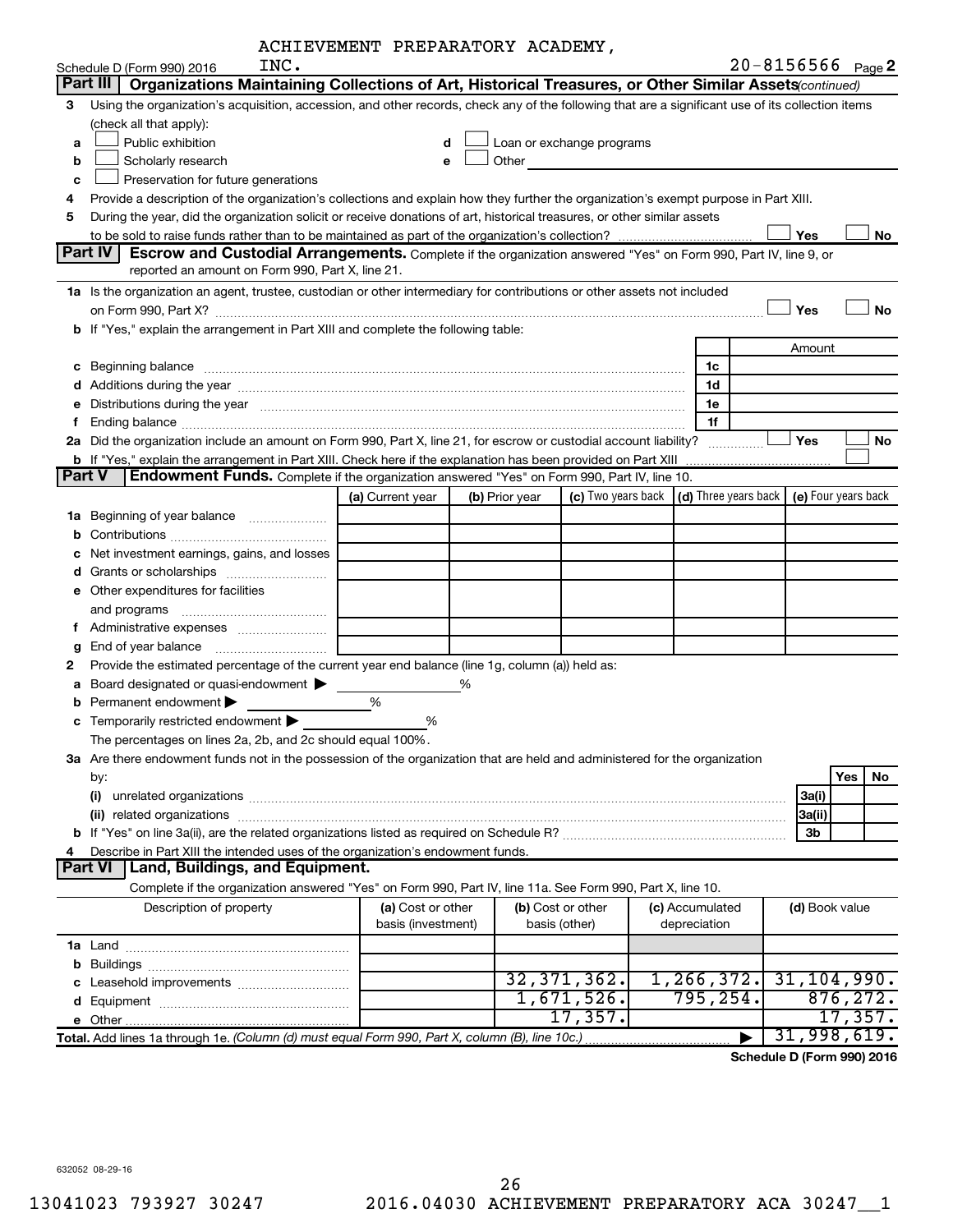|                  | INC.<br>Schedule D (Form 990) 2016                                                                                                                                    |                 |                |                                                           | $20 - 8156566$ Page 3      |
|------------------|-----------------------------------------------------------------------------------------------------------------------------------------------------------------------|-----------------|----------------|-----------------------------------------------------------|----------------------------|
| <b>Part VIII</b> | <b>Investments - Other Securities.</b>                                                                                                                                |                 |                |                                                           |                            |
|                  | Complete if the organization answered "Yes" on Form 990, Part IV, line 11b. See Form 990, Part X, line 12.                                                            |                 |                |                                                           |                            |
|                  | (a) Description of security or category (including name of security)                                                                                                  | (b) Book value  |                | (c) Method of valuation: Cost or end-of-year market value |                            |
|                  |                                                                                                                                                                       |                 |                |                                                           |                            |
|                  |                                                                                                                                                                       |                 |                |                                                           |                            |
| (3) Other        |                                                                                                                                                                       |                 |                |                                                           |                            |
| (A)              |                                                                                                                                                                       |                 |                |                                                           |                            |
| (B)              |                                                                                                                                                                       |                 |                |                                                           |                            |
| (C)              |                                                                                                                                                                       |                 |                |                                                           |                            |
| (D)              |                                                                                                                                                                       |                 |                |                                                           |                            |
| (E)              |                                                                                                                                                                       |                 |                |                                                           |                            |
| (F)<br>(G)       |                                                                                                                                                                       |                 |                |                                                           |                            |
| (H)              |                                                                                                                                                                       |                 |                |                                                           |                            |
|                  | Total. (Col. (b) must equal Form 990, Part X, col. (B) line 12.) $\blacktriangleright$                                                                                |                 |                |                                                           |                            |
|                  | Part VIII Investments - Program Related.                                                                                                                              |                 |                |                                                           |                            |
|                  | Complete if the organization answered "Yes" on Form 990, Part IV, line 11c. See Form 990, Part X, line 13.                                                            |                 |                |                                                           |                            |
|                  | (a) Description of investment                                                                                                                                         | (b) Book value  |                | (c) Method of valuation: Cost or end-of-year market value |                            |
| (1)              |                                                                                                                                                                       |                 |                |                                                           |                            |
| (2)              |                                                                                                                                                                       |                 |                |                                                           |                            |
| (3)              |                                                                                                                                                                       |                 |                |                                                           |                            |
| (4)              |                                                                                                                                                                       |                 |                |                                                           |                            |
| (5)              |                                                                                                                                                                       |                 |                |                                                           |                            |
| (6)              |                                                                                                                                                                       |                 |                |                                                           |                            |
| (7)              |                                                                                                                                                                       |                 |                |                                                           |                            |
| (8)              |                                                                                                                                                                       |                 |                |                                                           |                            |
| (9)              |                                                                                                                                                                       |                 |                |                                                           |                            |
|                  | Total. (Col. (b) must equal Form 990, Part X, col. (B) line 13.) $\blacktriangleright$                                                                                |                 |                |                                                           |                            |
| Part IX          | <b>Other Assets.</b>                                                                                                                                                  |                 |                |                                                           |                            |
|                  | Complete if the organization answered "Yes" on Form 990, Part IV, line 11d. See Form 990, Part X, line 15.                                                            |                 |                |                                                           |                            |
|                  |                                                                                                                                                                       | (a) Description |                |                                                           | (b) Book value             |
| (1)              |                                                                                                                                                                       |                 |                |                                                           |                            |
| (2)              |                                                                                                                                                                       |                 |                |                                                           |                            |
| (3)              |                                                                                                                                                                       |                 |                |                                                           |                            |
| (4)              |                                                                                                                                                                       |                 |                |                                                           |                            |
| (5)              |                                                                                                                                                                       |                 |                |                                                           |                            |
| (6)              |                                                                                                                                                                       |                 |                |                                                           |                            |
| (7)              |                                                                                                                                                                       |                 |                |                                                           |                            |
| (8)              |                                                                                                                                                                       |                 |                |                                                           |                            |
| (9)              |                                                                                                                                                                       |                 |                |                                                           |                            |
|                  | Total. (Column (b) must equal Form 990, Part X, col. (B) line 15.)                                                                                                    |                 |                |                                                           |                            |
| Part X           | <b>Other Liabilities.</b>                                                                                                                                             |                 |                |                                                           |                            |
|                  | Complete if the organization answered "Yes" on Form 990, Part IV, line 11e or 11f. See Form 990, Part X, line 25.                                                     |                 | (b) Book value |                                                           |                            |
| 1.               | (a) Description of liability                                                                                                                                          |                 |                |                                                           |                            |
| (1)              | Federal income taxes                                                                                                                                                  |                 |                |                                                           |                            |
| (2)              |                                                                                                                                                                       |                 |                |                                                           |                            |
| (3)              |                                                                                                                                                                       |                 |                |                                                           |                            |
| (4)              |                                                                                                                                                                       |                 |                |                                                           |                            |
| (5)              |                                                                                                                                                                       |                 |                |                                                           |                            |
| (6)              |                                                                                                                                                                       |                 |                |                                                           |                            |
| (7)              |                                                                                                                                                                       |                 |                |                                                           |                            |
| (8)              |                                                                                                                                                                       |                 |                |                                                           |                            |
| (9)              |                                                                                                                                                                       |                 |                |                                                           |                            |
|                  | Total. (Column (b) must equal Form 990, Part X, col. (B) line 25.)                                                                                                    |                 |                |                                                           |                            |
| 2.               | Liability for uncertain tax positions. In Part XIII, provide the text of the footnote to the organization's financial statements that reports the                     |                 |                |                                                           |                            |
|                  | organization's liability for uncertain tax positions under FIN 48 (ASC 740). Check here if the text of the footnote has been provided in Part XIII $\boxed{\text{X}}$ |                 |                |                                                           |                            |
|                  |                                                                                                                                                                       |                 |                |                                                           | Schedule D (Form 990) 2016 |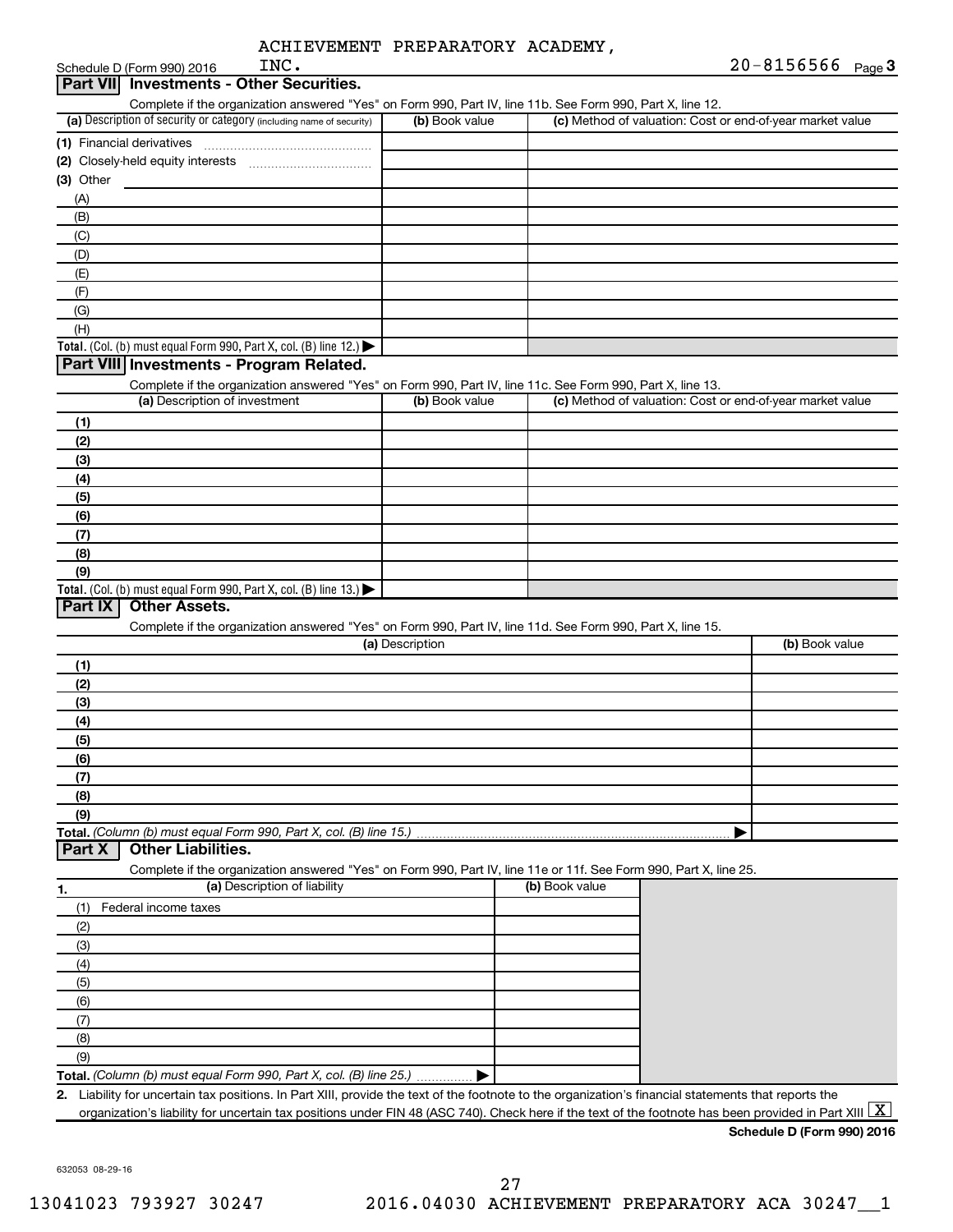|   | INC.<br>Schedule D (Form 990) 2016                                                                                                                                                                                                 |                |                | $20 - 8156566$ Page 4 |
|---|------------------------------------------------------------------------------------------------------------------------------------------------------------------------------------------------------------------------------------|----------------|----------------|-----------------------|
|   | Reconciliation of Revenue per Audited Financial Statements With Revenue per Return.<br>Part XI                                                                                                                                     |                |                |                       |
|   | Complete if the organization answered "Yes" on Form 990, Part IV, line 12a.                                                                                                                                                        |                |                |                       |
| 1 | Total revenue, gains, and other support per audited financial statements                                                                                                                                                           |                | $\overline{1}$ | 17, 395, 316.         |
| 2 | Amounts included on line 1 but not on Form 990, Part VIII, line 12:                                                                                                                                                                |                |                |                       |
| a | Net unrealized gains (losses) on investments [111] Net unrealized mains (losses) on investments [11] Metaman mains and the unrealized mains and the unrealized mains (losses) on investments [11] Metaman mains and the unreal     | 2a             |                |                       |
|   |                                                                                                                                                                                                                                    | 2 <sub>b</sub> |                |                       |
| с | Recoveries of prior year grants [111] Recoveries of prior year grants [11] Recoveries of prior year grants                                                                                                                         | 2c             |                |                       |
| d |                                                                                                                                                                                                                                    | 2d             |                |                       |
| е | Add lines 2a through 2d                                                                                                                                                                                                            |                | 2е             | 0.                    |
| 3 |                                                                                                                                                                                                                                    |                | 3              | 17, 395, 316.         |
| 4 | Amounts included on Form 990, Part VIII, line 12, but not on line 1:                                                                                                                                                               |                |                |                       |
| a | Investment expenses not included on Form 990, Part VIII, line 7b [11, 11, 11, 11, 11, 11]                                                                                                                                          | ∣ 4a l         |                |                       |
| b |                                                                                                                                                                                                                                    | 4 <sub>h</sub> |                |                       |
|   | Add lines 4a and 4b                                                                                                                                                                                                                | 4с             | υ.             |                       |
| 5 |                                                                                                                                                                                                                                    | 5              | 17, 395, 316.  |                       |
|   | Part XII   Reconciliation of Expenses per Audited Financial Statements With Expenses per Return.                                                                                                                                   |                |                |                       |
|   | Complete if the organization answered "Yes" on Form 990, Part IV, line 12a.                                                                                                                                                        |                |                |                       |
| 1 |                                                                                                                                                                                                                                    |                | $\blacksquare$ | 16, 164, 385.         |
| 2 | Amounts included on line 1 but not on Form 990, Part IX, line 25:                                                                                                                                                                  |                |                |                       |
| a |                                                                                                                                                                                                                                    | 2a             |                |                       |
|   | Prior year adjustments [ www.communications of the contract of the contract of the contract of the contract of                                                                                                                     | 2 <sub>b</sub> |                |                       |
| с |                                                                                                                                                                                                                                    | 2 <sub>c</sub> |                |                       |
| d |                                                                                                                                                                                                                                    | 2d             |                |                       |
| е | Add lines 2a through 2d <b>manufactures</b> in the contract of the contract of the contract of the contract of the contract of the contract of the contract of the contract of the contract of the contract of the contract of the |                | 2е             | 0.                    |
| З |                                                                                                                                                                                                                                    |                | 3              | 16, 164, 385.         |
| 4 | Amounts included on Form 990, Part IX, line 25, but not on line 1:                                                                                                                                                                 |                |                |                       |
| a | Investment expenses not included on Form 990, Part VIII, line 7b [11, 11, 12, 13, 13]                                                                                                                                              | 4a             |                |                       |
| b |                                                                                                                                                                                                                                    | 4 <sub>h</sub> |                |                       |
|   | Add lines 4a and 4b                                                                                                                                                                                                                |                | 4c             | ο.                    |
|   |                                                                                                                                                                                                                                    |                | 5              | 16, 164, 385.         |
|   | Part XIII Supplemental Information.                                                                                                                                                                                                |                |                |                       |

Provide the descriptions required for Part II, lines 3, 5, and 9; Part III, lines 1a and 4; Part IV, lines 1b and 2b; Part V, line 4; Part X, line 2; Part XI, lines 2d and 4b; and Part XII, lines 2d and 4b. Also complete this part to provide any additional information.

### PART X, LINE 2:

| THE SCHOOL HAS ADOPTED THE ACCOUNTING OF<br>UNCERTAINTY<br>IN INCOME<br>TAXES AS |
|----------------------------------------------------------------------------------|
| REQUIRED BY THE INCOME TAXES TOPIC OF THE FASB ASC. THE TOPIC REQUIRES THE       |
| DETERMINE WHETHER A TAX POSITION IS MORE LIKELY THAN NOT<br>SCHOOL TO<br>TO BE   |
| UPON EXAMINATION BY THE APPLICABLE TAXING AUTHORITY, INCLUDING<br>SUSTAINED      |
| RESOLUTION OF ANY RELATED APPEALS OR LITIGATION PROCESSES, BASED ON THE          |
| TECHNICAL MERITS OF THE POSITION. THE TAX BENEFIT TO BE RECOGNIZED IS            |
| MEASURED AS THE LARGEST AMOUNT OF BENEFIT THAT IS MORE THAN FIFTY PERCENT        |
| BEING REALIZED UPON ULTIMATE SETTLEMENT WHICH COULD RESULT IN<br>LIKELY OF       |
| THE SCHOOL RECORDING A TAX LIABILITY THAT WOULD REDUCE ITS NET ASSETS.<br>THE    |
| SCHOOL HAS ANALYZED ITS TAX POSITIONS, AND HAS CONCLUDED THAT NO LIABILITY       |
| FOR UNRECOGNIZED TAX BENEFITS SHOULD BE RECORDED RELATED TO<br>ANY UNCERTAIN     |
| Schedule D (Form 990) 2016<br>632054 08-29-16<br>28                              |
| 2016.04030 ACHIEVEMENT PREPARATORY ACA 30247 1<br>13041023 793927 30247          |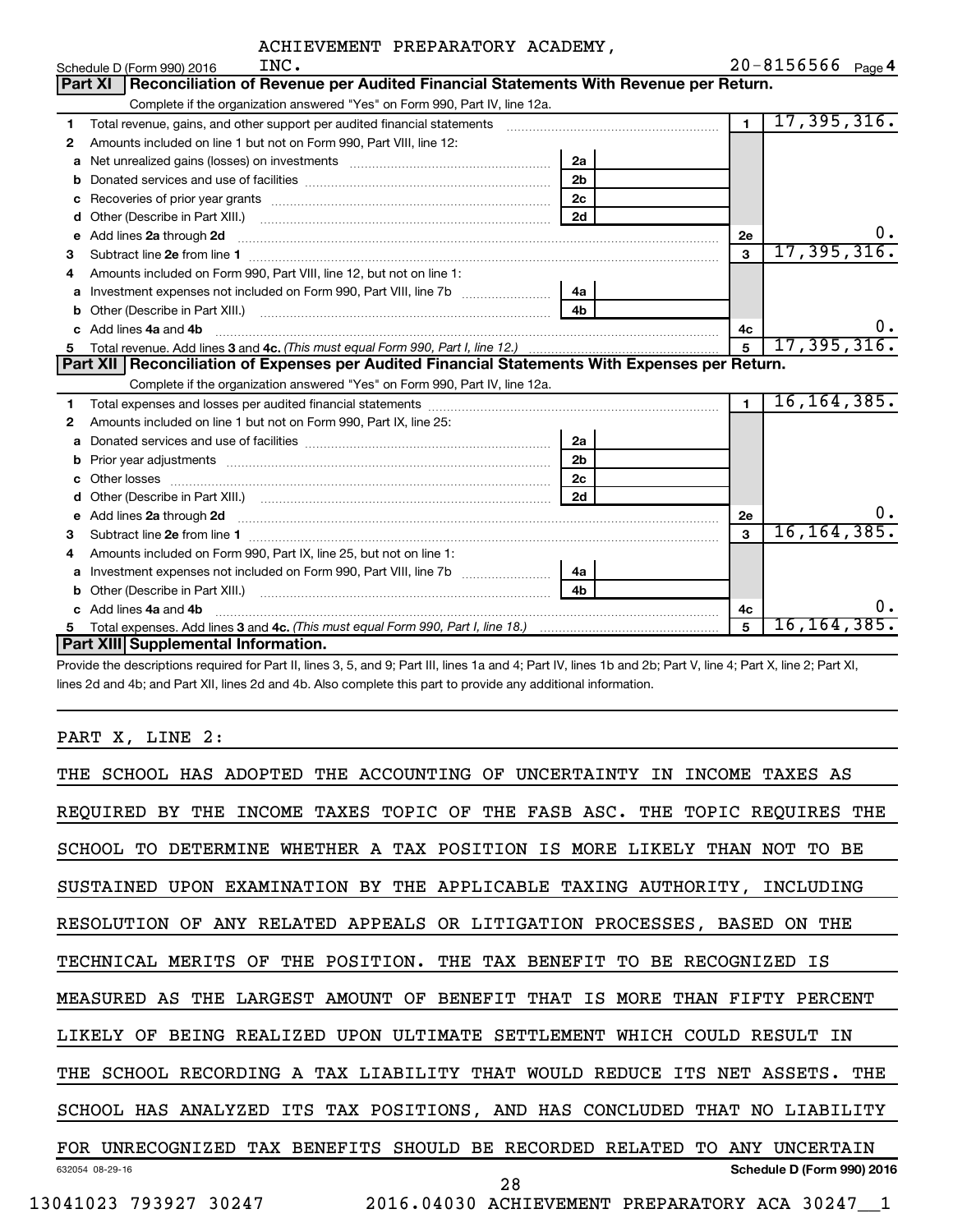|                                                                                     | ACHIEVEMENT PREPARATORY ACADEMY, |    |                            |
|-------------------------------------------------------------------------------------|----------------------------------|----|----------------------------|
| Schedule D (Form 990) 2016<br><b>Part XIII Supplemental Information (continued)</b> | INC.                             |    | $20 - 8156566$ Page 5      |
|                                                                                     |                                  |    |                            |
| TAX POSITIONS TAKEN ON RETURNS FILED FOR OPEN TAX YEARS (2013-2015), OR             |                                  |    |                            |
| EXPECTED TO BE TAKEN IN ITS 2016 TAX RETURN. THE SCHOOL IS NOT AWARE OF             |                                  |    |                            |
| ANY TAX POSITIONS FOR WHICH IT BELIEVES THAT THERE IS A REASONABLE                  |                                  |    |                            |
| POSSIBILITY THAT THE TOTAL AMOUNTS OF UNRECOGNIZED TAX BENEFITS WILL                |                                  |    |                            |
| CHANGE MATERIALLY IN THE NEXT TWELVE MONTHS.                                        |                                  |    |                            |
|                                                                                     |                                  |    |                            |
|                                                                                     |                                  |    |                            |
|                                                                                     |                                  |    |                            |
|                                                                                     |                                  |    |                            |
|                                                                                     |                                  |    |                            |
|                                                                                     |                                  |    |                            |
|                                                                                     |                                  |    |                            |
|                                                                                     |                                  |    |                            |
|                                                                                     |                                  |    |                            |
|                                                                                     |                                  |    |                            |
|                                                                                     |                                  |    |                            |
|                                                                                     |                                  |    |                            |
|                                                                                     |                                  |    |                            |
|                                                                                     |                                  |    |                            |
|                                                                                     |                                  |    |                            |
|                                                                                     |                                  |    |                            |
|                                                                                     |                                  |    |                            |
|                                                                                     |                                  |    |                            |
|                                                                                     |                                  |    |                            |
|                                                                                     |                                  |    |                            |
|                                                                                     |                                  |    |                            |
|                                                                                     |                                  |    |                            |
|                                                                                     |                                  |    |                            |
|                                                                                     |                                  |    | Schedule D (Form 990) 2016 |
| 632055 08-29-16                                                                     |                                  | ററ |                            |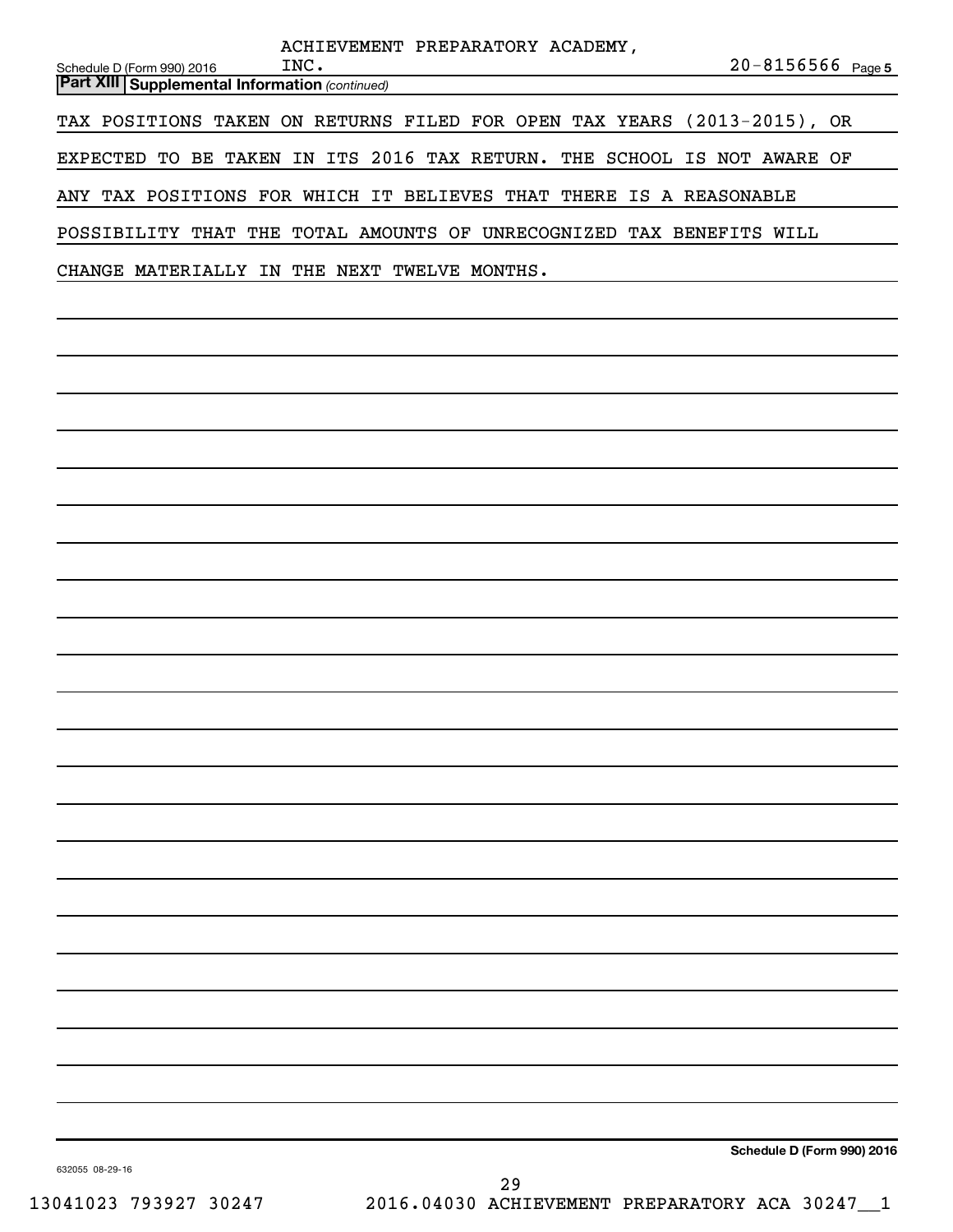|        | <b>SCHEDULE E</b><br><b>Schools</b><br>Complete if the organization answered "Yes" on Form 990,<br>(Form 990 or 990-EZ)<br>Part IV, line 13, or Form 990-EZ, Part VI, line 48.<br>Attach to Form 990 or Form 990-EZ.<br>Department of the Treasury<br>Internal Revenue Service |                | OMB No. 1545-0047<br><b>Open to Public</b><br>Inspection |                         |  |
|--------|--------------------------------------------------------------------------------------------------------------------------------------------------------------------------------------------------------------------------------------------------------------------------------|----------------|----------------------------------------------------------|-------------------------|--|
|        | Information about Schedule E (Form 990 or 990-EZ) and its instructions is at WWW.irs.gov/form990.<br>ACHIEVEMENT PREPARATORY ACADEMY,<br><b>Employer identification number</b><br>Name of the organization                                                                     |                |                                                          |                         |  |
|        | INC.                                                                                                                                                                                                                                                                           | $20 - 8156566$ |                                                          |                         |  |
| Part I |                                                                                                                                                                                                                                                                                |                |                                                          |                         |  |
|        |                                                                                                                                                                                                                                                                                |                | <b>YES</b>                                               | NO.                     |  |
| 1      | Does the organization have a racially nondiscriminatory policy toward students by statement in its charter, bylaws,                                                                                                                                                            | 1              | х                                                        |                         |  |
| 2      | Does the organization include a statement of its racially nondiscriminatory policy toward students in all its brochures,                                                                                                                                                       |                | x                                                        |                         |  |
| 3      | catalogues, and other written communications with the public dealing with student admissions, programs, and scholarships?                                                                                                                                                      | $\mathbf{2}$   |                                                          |                         |  |
|        | Has the organization publicized its racially nondiscriminatory policy through newspaper or broadcast media during the<br>period of solicitation for students, or during the registration period if it has no solicitation program, in a way that makes                         |                |                                                          |                         |  |
|        | the policy known to all parts of the general community it serves? If "Yes," please describe. If "No," please explain.                                                                                                                                                          |                |                                                          |                         |  |
|        | If you need more space, use Part II manufactured and continuum contract to the Part II manufactured and the contract of the space, use Part II and an announced and the space of the contract of the space of the space of the                                                 | 3              | x                                                        |                         |  |
|        | SEE PART II                                                                                                                                                                                                                                                                    |                |                                                          |                         |  |
|        |                                                                                                                                                                                                                                                                                |                |                                                          |                         |  |
|        |                                                                                                                                                                                                                                                                                |                |                                                          |                         |  |
|        |                                                                                                                                                                                                                                                                                |                |                                                          |                         |  |
|        |                                                                                                                                                                                                                                                                                |                |                                                          |                         |  |
| 4      | Does the organization maintain the following?                                                                                                                                                                                                                                  |                |                                                          |                         |  |
| a      |                                                                                                                                                                                                                                                                                | 4a             | х                                                        |                         |  |
|        | <b>b</b> Records documenting that scholarships and other financial assistance are awarded on a racially nondiscriminatory basis?                                                                                                                                               | 4b             | $\overline{\textbf{x}}$                                  |                         |  |
|        | c Copies of all catalogues, brochures, announcements, and other written communications to the public dealing with student                                                                                                                                                      |                | х                                                        |                         |  |
|        |                                                                                                                                                                                                                                                                                | 4с<br>4d       | $\overline{\textbf{x}}$                                  |                         |  |
|        | If you answered "No" to any of the above, please explain. If you need more space, use Part II.                                                                                                                                                                                 |                |                                                          |                         |  |
|        |                                                                                                                                                                                                                                                                                |                |                                                          |                         |  |
|        |                                                                                                                                                                                                                                                                                |                |                                                          |                         |  |
|        |                                                                                                                                                                                                                                                                                |                |                                                          |                         |  |
|        |                                                                                                                                                                                                                                                                                |                |                                                          |                         |  |
| 5      | Does the organization discriminate by race in any way with respect to:                                                                                                                                                                                                         |                |                                                          |                         |  |
|        |                                                                                                                                                                                                                                                                                | 5a             |                                                          | х                       |  |
|        |                                                                                                                                                                                                                                                                                | 5b             |                                                          | $\overline{\mathbf{X}}$ |  |
|        | <b>c</b> Employment of faculty or administrative staff?                                                                                                                                                                                                                        | 5c             |                                                          | $\overline{\text{x}}$   |  |
|        |                                                                                                                                                                                                                                                                                | 5d             |                                                          | Х                       |  |
|        |                                                                                                                                                                                                                                                                                | 5е             |                                                          | $\overline{\mathbf{X}}$ |  |
|        | f Use of facilities?                                                                                                                                                                                                                                                           | 5f             |                                                          | $\overline{\mathbf{X}}$ |  |
|        |                                                                                                                                                                                                                                                                                | 5g             |                                                          | X                       |  |
|        |                                                                                                                                                                                                                                                                                | 5h             |                                                          | X                       |  |
|        | If you answered "Yes" to any of the above, please explain. If you need more space, use Part II.                                                                                                                                                                                |                |                                                          |                         |  |
|        |                                                                                                                                                                                                                                                                                |                |                                                          |                         |  |
|        |                                                                                                                                                                                                                                                                                |                |                                                          |                         |  |
|        |                                                                                                                                                                                                                                                                                |                |                                                          |                         |  |
|        |                                                                                                                                                                                                                                                                                |                | х                                                        |                         |  |
|        |                                                                                                                                                                                                                                                                                | 6а             |                                                          | $\overline{\mathbf{X}}$ |  |
|        |                                                                                                                                                                                                                                                                                | 6b             |                                                          |                         |  |
|        | If you answered "Yes" on either line 6a or line 6b, explain on Part II.                                                                                                                                                                                                        |                |                                                          |                         |  |
| 7      | Does the organization certify that it has complied with the applicable requirements of sections 4.01 through 4.05 of                                                                                                                                                           | $\overline{7}$ |                                                          | x                       |  |
|        | Schedule E (Form 990 or 990-EZ) 2016<br>LHA For Paperwork Reduction Act Notice, see the Instructions for Form 990 or Form 990-EZ.                                                                                                                                              |                |                                                          |                         |  |

632061 10-10-16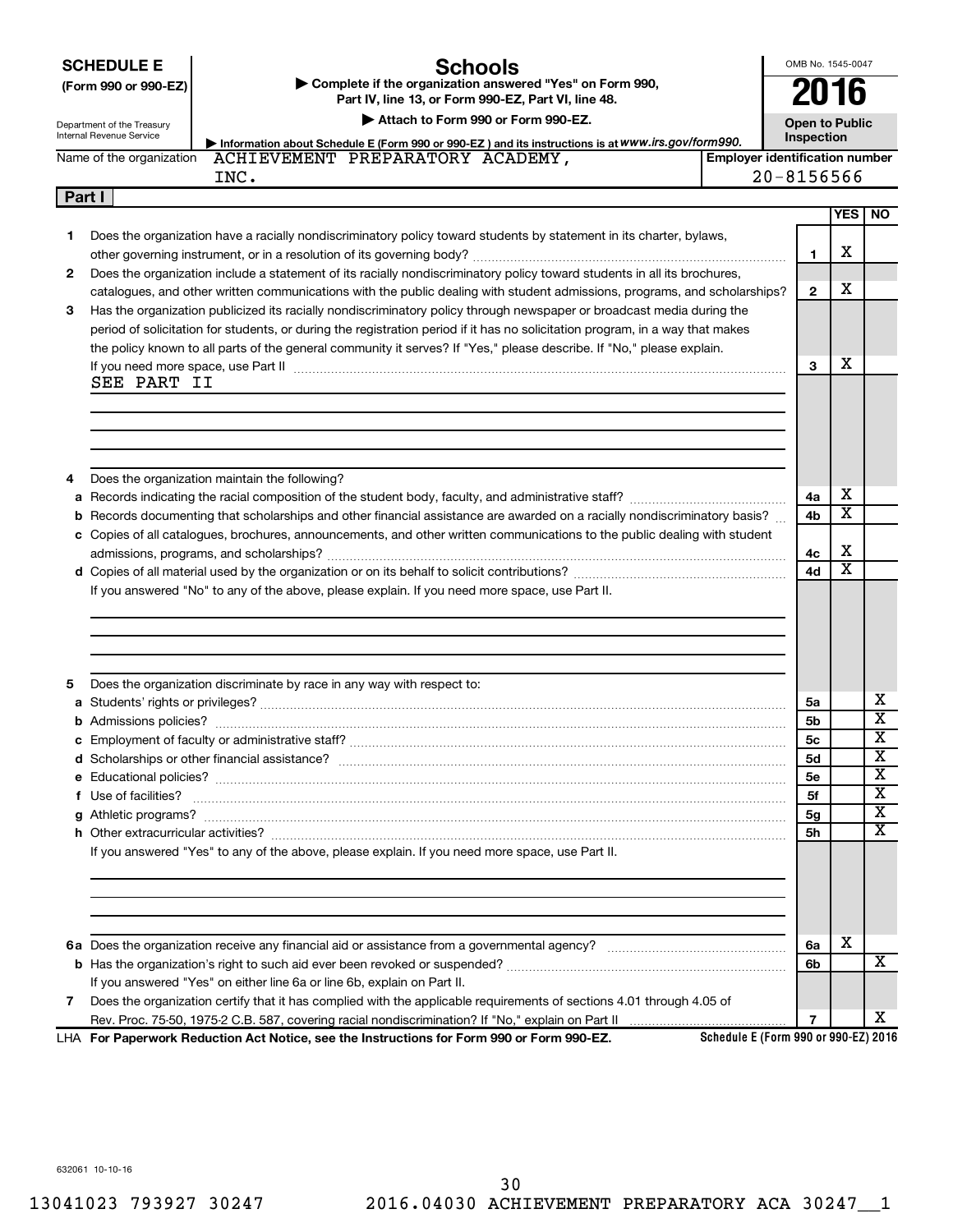**2** INC. 20-8156566 Schedule E (Form 990 or 990-EZ) 2016  $\text{INC.}$ 

Part II | Supplemental Information. Provide the explanations required by Part I, lines 3, 4d, 5h, 6b, and 7, as applicable. Also provide any other additional information.

LINE 3 - EXPLANATION OF NONDISCRIMINATION POLICY:

ACHIEVEMENT PREPARATORY ACADEMY INCLUDES A NONDISCRIMINATION

STATEMENT IN ALL COMMUNICATIONS AND SOLICITATIONS INDICATING

THAT THE SCHOOL DOES NOT DISCRIMINATE ON THE BASIS OF RACE,

CREED, NATIONAL ORIGIN, ETHNICITY, RELIGION, GENDER, SEXUAL

ORIENTATION, MENTAL OR PHYSICAL DISABILITY, SPECIAL NEEDS

ENGLISH LANGUAGE PROFICIENCY, ATHLETIC ABILITY, OR ACADEMIC

ACHIEVEMENT.

LINE 6 - EXPLANATION OF GOVERNMENT FINANCIAL AID:

SCHOOL RECEIPTS FROM GOVERNMENTAL AGENCIES

-DISTRICT OF COLUMBIA LOCAL APPROPRIATIONS \$15,797,972

-FEDERAL FORMULA GRANTS - ENTITLEMENTS  $\qquad \qquad$ \$ 1,243,802

-OTHER GOVERNMENT GRANTS \$ 57,040

LINE 7 - EXPLANATION OF RACIAL NONDISCRIMINATION COMPLIANCE:

AS A PUBLIC CHARTER SCHOOL, ACHIEVEMENT PREPARATORY ACADEMY, INC. IS

EXEMPT FROM THE REQUIREMENTS OF REV. PROC. 75-50.

632062 10-10-16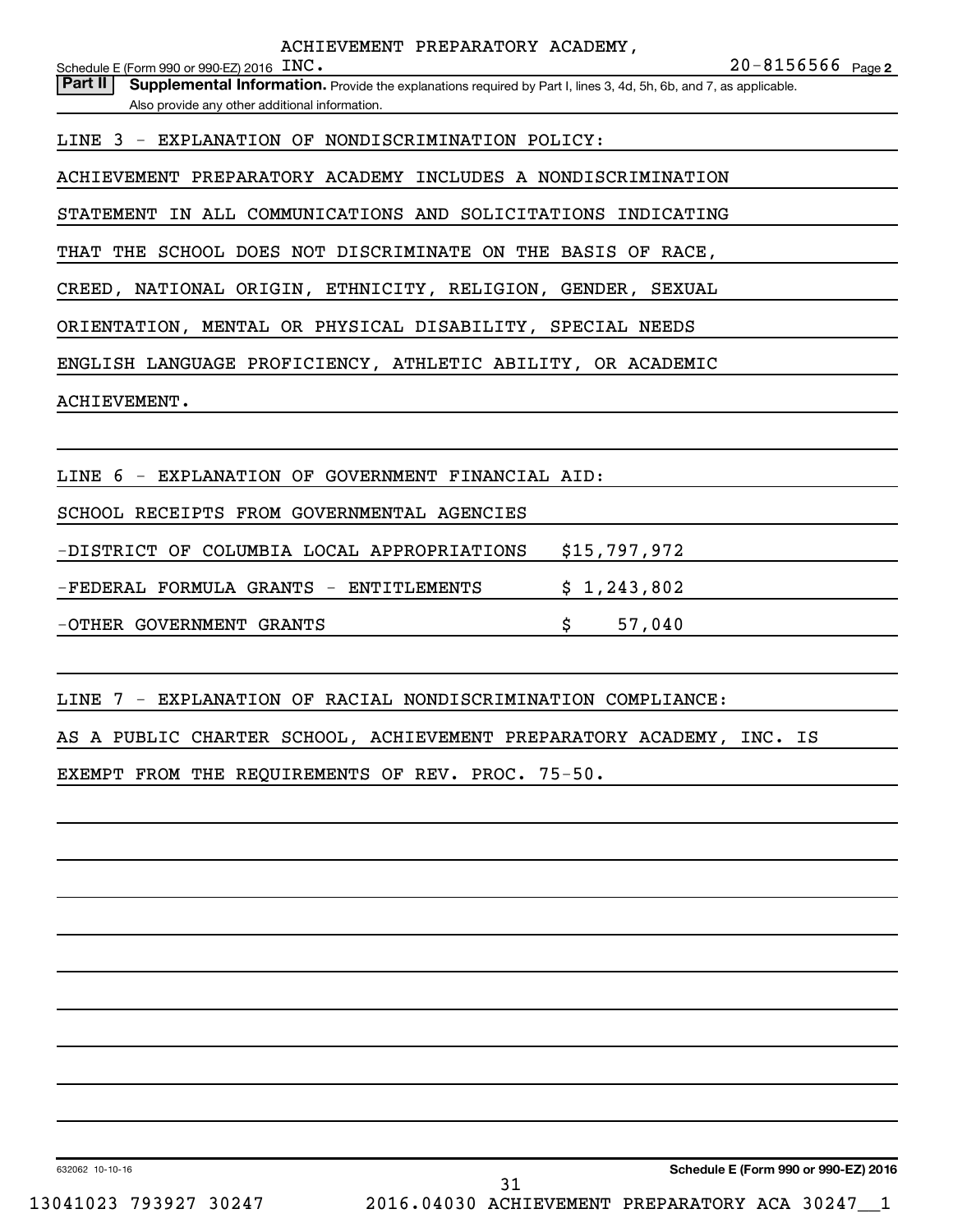| <b>SCHEDULE J</b>                  | <b>Compensation Information</b>                                                                                                                                                                |  |                                     |                                       | OMB No. 1545-0047            |  |  |
|------------------------------------|------------------------------------------------------------------------------------------------------------------------------------------------------------------------------------------------|--|-------------------------------------|---------------------------------------|------------------------------|--|--|
| (Form 990)                         | For certain Officers, Directors, Trustees, Key Employees, and Highest                                                                                                                          |  | 2016                                |                                       |                              |  |  |
|                                    | <b>Compensated Employees</b><br>Complete if the organization answered "Yes" on Form 990, Part IV, line 23.                                                                                     |  |                                     |                                       |                              |  |  |
| Department of the Treasury         | Attach to Form 990.                                                                                                                                                                            |  | <b>Open to Public</b><br>Inspection |                                       |                              |  |  |
| Internal Revenue Service           | ▶ Information about Schedule J (Form 990) and its instructions is at www.irs.gov/form990.                                                                                                      |  |                                     |                                       |                              |  |  |
| Name of the organization           | ACHIEVEMENT PREPARATORY ACADEMY,                                                                                                                                                               |  |                                     | <b>Employer identification number</b> |                              |  |  |
| Part I                             | INC.                                                                                                                                                                                           |  | $20 - 8156566$                      |                                       |                              |  |  |
|                                    | <b>Questions Regarding Compensation</b>                                                                                                                                                        |  |                                     |                                       |                              |  |  |
|                                    |                                                                                                                                                                                                |  |                                     | Yes                                   | No.                          |  |  |
|                                    | <b>1a</b> Check the appropriate box(es) if the organization provided any of the following to or for a person listed on Form 990,                                                               |  |                                     |                                       |                              |  |  |
|                                    | Part VII, Section A, line 1a. Complete Part III to provide any relevant information regarding these items.<br>First-class or charter travel<br>Housing allowance or residence for personal use |  |                                     |                                       |                              |  |  |
| Travel for companions              | Payments for business use of personal residence                                                                                                                                                |  |                                     |                                       |                              |  |  |
|                                    | Health or social club dues or initiation fees<br>Tax indemnification and gross-up payments                                                                                                     |  |                                     |                                       |                              |  |  |
|                                    | Discretionary spending account<br>Personal services (such as, maid, chauffeur, chef)                                                                                                           |  |                                     |                                       |                              |  |  |
|                                    |                                                                                                                                                                                                |  |                                     |                                       |                              |  |  |
|                                    | <b>b</b> If any of the boxes on line 1a are checked, did the organization follow a written policy regarding payment or                                                                         |  |                                     |                                       |                              |  |  |
|                                    |                                                                                                                                                                                                |  | 1b                                  |                                       |                              |  |  |
| 2                                  | Did the organization require substantiation prior to reimbursing or allowing expenses incurred by all directors,                                                                               |  |                                     |                                       |                              |  |  |
|                                    |                                                                                                                                                                                                |  | $\mathbf{2}$                        |                                       |                              |  |  |
|                                    |                                                                                                                                                                                                |  |                                     |                                       |                              |  |  |
| з                                  | Indicate which, if any, of the following the filing organization used to establish the compensation of the organization's                                                                      |  |                                     |                                       |                              |  |  |
|                                    | CEO/Executive Director. Check all that apply. Do not check any boxes for methods used by a related organization to                                                                             |  |                                     |                                       |                              |  |  |
|                                    | establish compensation of the CEO/Executive Director, but explain in Part III.                                                                                                                 |  |                                     |                                       |                              |  |  |
|                                    | Compensation committee<br>Written employment contract                                                                                                                                          |  |                                     |                                       |                              |  |  |
|                                    | $\underline{\mathbf{X}}$ Compensation survey or study<br>Independent compensation consultant                                                                                                   |  |                                     |                                       |                              |  |  |
|                                    | $ \mathbf{X} $ Form 990 of other organizations<br>$\mathbf{X}$ Approval by the board or compensation committee                                                                                 |  |                                     |                                       |                              |  |  |
|                                    |                                                                                                                                                                                                |  |                                     |                                       |                              |  |  |
| 4                                  | During the year, did any person listed on Form 990, Part VII, Section A, line 1a, with respect to the filing                                                                                   |  |                                     |                                       |                              |  |  |
|                                    | organization or a related organization:                                                                                                                                                        |  |                                     |                                       |                              |  |  |
| а                                  | Receive a severance payment or change-of-control payment?                                                                                                                                      |  | 4a                                  |                                       | х                            |  |  |
|                                    |                                                                                                                                                                                                |  | 4b                                  |                                       | $\overline{\mathbf{X}}$      |  |  |
|                                    |                                                                                                                                                                                                |  | 4c                                  |                                       | X                            |  |  |
|                                    | If "Yes" to any of lines 4a-c, list the persons and provide the applicable amounts for each item in Part III.                                                                                  |  |                                     |                                       |                              |  |  |
|                                    |                                                                                                                                                                                                |  |                                     |                                       |                              |  |  |
|                                    | Only section 501(c)(3), 501(c)(4), and 501(c)(29) organizations must complete lines 5-9.                                                                                                       |  |                                     |                                       |                              |  |  |
| 5                                  | For persons listed on Form 990, Part VII, Section A, line 1a, did the organization pay or accrue any compensation                                                                              |  |                                     |                                       |                              |  |  |
| contingent on the revenues of:     |                                                                                                                                                                                                |  |                                     |                                       |                              |  |  |
| a                                  |                                                                                                                                                                                                |  | 5a                                  |                                       | x<br>$\overline{\texttt{x}}$ |  |  |
|                                    |                                                                                                                                                                                                |  | 5b                                  |                                       |                              |  |  |
|                                    | If "Yes" on line 5a or 5b, describe in Part III.                                                                                                                                               |  |                                     |                                       |                              |  |  |
| 6.                                 | For persons listed on Form 990, Part VII, Section A, line 1a, did the organization pay or accrue any compensation                                                                              |  |                                     |                                       |                              |  |  |
| contingent on the net earnings of: |                                                                                                                                                                                                |  |                                     |                                       |                              |  |  |
| a                                  |                                                                                                                                                                                                |  | 6a                                  |                                       | x<br>$\overline{\textbf{X}}$ |  |  |
|                                    |                                                                                                                                                                                                |  | 6b                                  |                                       |                              |  |  |
|                                    | If "Yes" on line 6a or 6b, describe in Part III.                                                                                                                                               |  |                                     |                                       |                              |  |  |
|                                    | 7 For persons listed on Form 990, Part VII, Section A, line 1a, did the organization provide any nonfixed payments                                                                             |  |                                     |                                       | х                            |  |  |
|                                    |                                                                                                                                                                                                |  | 7                                   |                                       |                              |  |  |
| 8                                  | Were any amounts reported on Form 990, Part VII, paid or accrued pursuant to a contract that was subject to the                                                                                |  | 8                                   |                                       | х                            |  |  |
|                                    |                                                                                                                                                                                                |  |                                     |                                       |                              |  |  |
| 9                                  | If "Yes" on line 8, did the organization also follow the rebuttable presumption procedure described in                                                                                         |  | 9                                   |                                       |                              |  |  |
|                                    | LHA For Paperwork Reduction Act Notice, see the Instructions for Form 990.                                                                                                                     |  | Schedule J (Form 990) 2016          |                                       |                              |  |  |
|                                    |                                                                                                                                                                                                |  |                                     |                                       |                              |  |  |

632111 09-09-16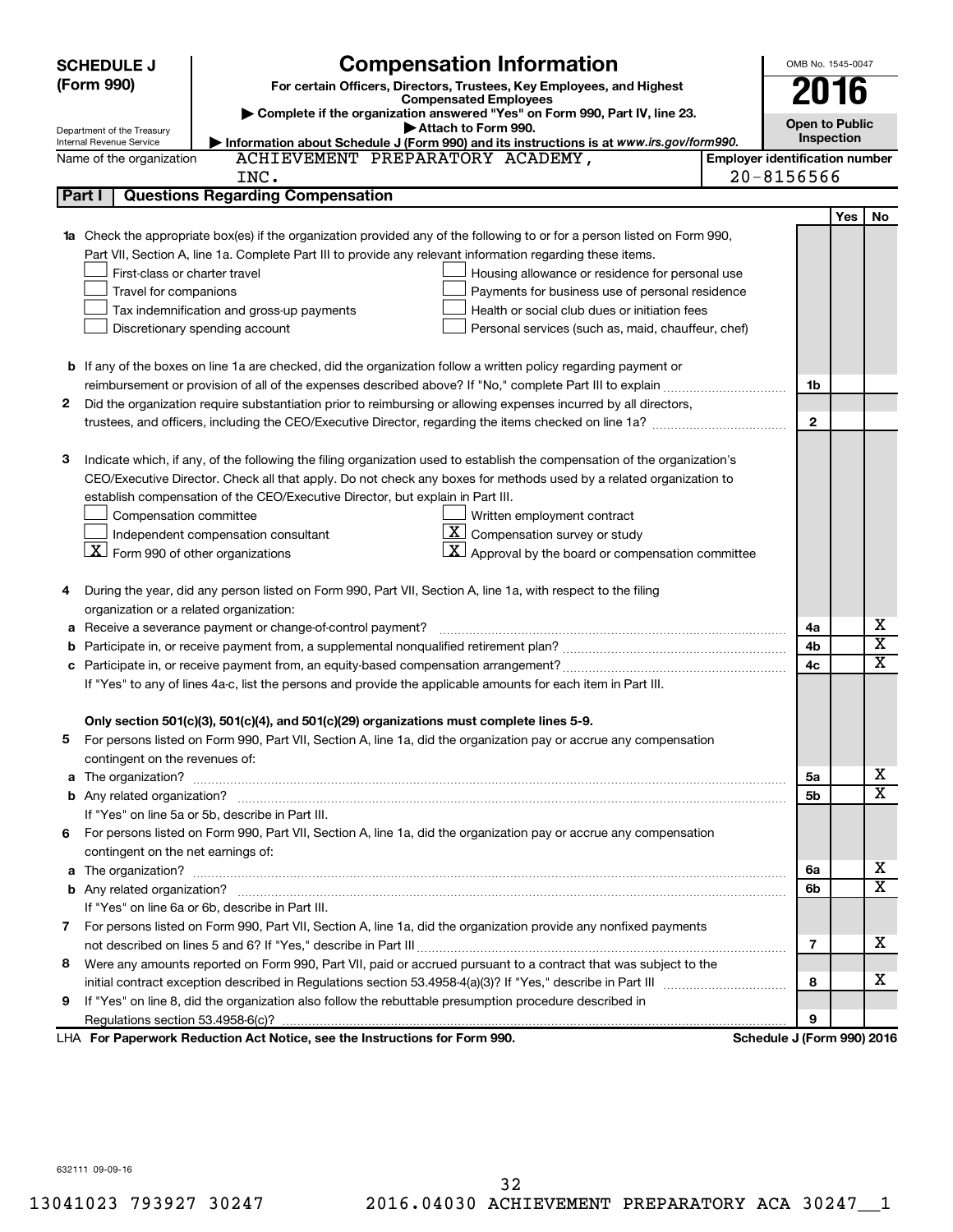Schedule J (Form 990) 2016  $\qquad \qquad \text{INC.}$ 

Part II | Officers, Directors, Trustees, Key Employees, and Highest Compensated Employees. Use duplicate copies if additional space is needed.

For each individual whose compensation must be reported on Schedule J, report compensation from the organization on row (i) and from related organizations, described in the instructions, on row (ii). Do not list any individuals that aren't listed on Form 990, Part VII.

Note: The sum of columns (B)(i)-(iii) for each listed individual must equal the total amount of Form 990, Part VII, Section A, line 1a, applicable column (D) and (E) amounts for that individual.

|                                | (B) Breakdown of W-2 and/or 1099-MISC compensation |                                           |                                           | (C) Retirement and             | (D) Nontaxable   | (E) Total of columns        | (F) Compensation                                           |
|--------------------------------|----------------------------------------------------|-------------------------------------------|-------------------------------------------|--------------------------------|------------------|-----------------------------|------------------------------------------------------------|
| (A) Name and Title             | (i) Base<br>compensation                           | (ii) Bonus &<br>incentive<br>compensation | (iii) Other<br>reportable<br>compensation | other deferred<br>compensation | benefits         | $(B)(i)-(D)$                | in column (B)<br>reported as deferred<br>on prior Form 990 |
| SHANTELLE WRIGHT<br>(1)<br>(i) | 189,873.                                           | $\overline{0}$ .                          | $\overline{\mathfrak{o}}$ .               | 5,755.                         | 3,534.           | 199, 162.                   | $\overline{0}$ .                                           |
| CEO<br>$\vert$ (ii)            | $\overline{0}$ .                                   | $\overline{\mathfrak{o}}$ .               | $\overline{0}$ .                          | $\overline{0}$ .               | $\overline{0}$ . | $\overline{\mathfrak{o}}$ . | $\overline{0}$ .                                           |
| (i)                            |                                                    |                                           |                                           |                                |                  |                             |                                                            |
| $\vert$ (ii)                   |                                                    |                                           |                                           |                                |                  |                             |                                                            |
| (i)                            |                                                    |                                           |                                           |                                |                  |                             |                                                            |
| $\vert$ (ii)                   |                                                    |                                           |                                           |                                |                  |                             |                                                            |
| (i)                            |                                                    |                                           |                                           |                                |                  |                             |                                                            |
| (ii)                           |                                                    |                                           |                                           |                                |                  |                             |                                                            |
| (i)                            |                                                    |                                           |                                           |                                |                  |                             |                                                            |
| $\vert$ (ii)                   |                                                    |                                           |                                           |                                |                  |                             |                                                            |
| (i)                            |                                                    |                                           |                                           |                                |                  |                             |                                                            |
| $\vert$ (ii)                   |                                                    |                                           |                                           |                                |                  |                             |                                                            |
| (i)<br>$\vert$ (ii)            |                                                    |                                           |                                           |                                |                  |                             |                                                            |
| (i)                            |                                                    |                                           |                                           |                                |                  |                             |                                                            |
| $\vert$ (ii)                   |                                                    |                                           |                                           |                                |                  |                             |                                                            |
| (i)                            |                                                    |                                           |                                           |                                |                  |                             |                                                            |
| $\vert$ (ii)                   |                                                    |                                           |                                           |                                |                  |                             |                                                            |
| (i)                            |                                                    |                                           |                                           |                                |                  |                             |                                                            |
| $\overline{(\text{ii})}$       |                                                    |                                           |                                           |                                |                  |                             |                                                            |
| (i)                            |                                                    |                                           |                                           |                                |                  |                             |                                                            |
| (ii)                           |                                                    |                                           |                                           |                                |                  |                             |                                                            |
| (i)                            |                                                    |                                           |                                           |                                |                  |                             |                                                            |
| (ii)                           |                                                    |                                           |                                           |                                |                  |                             |                                                            |
| (i)                            |                                                    |                                           |                                           |                                |                  |                             |                                                            |
| $\vert$ (ii)                   |                                                    |                                           |                                           |                                |                  |                             |                                                            |
| (i)                            |                                                    |                                           |                                           |                                |                  |                             |                                                            |
| $\vert$ (ii)                   |                                                    |                                           |                                           |                                |                  |                             |                                                            |
| (i)                            |                                                    |                                           |                                           |                                |                  |                             |                                                            |
| $\vert$ (ii)                   |                                                    |                                           |                                           |                                |                  |                             |                                                            |
| $\vert$ (i)<br>(iii)           |                                                    |                                           |                                           |                                |                  |                             |                                                            |
|                                |                                                    |                                           |                                           |                                |                  |                             |                                                            |

**2**

 $20 - 8156566$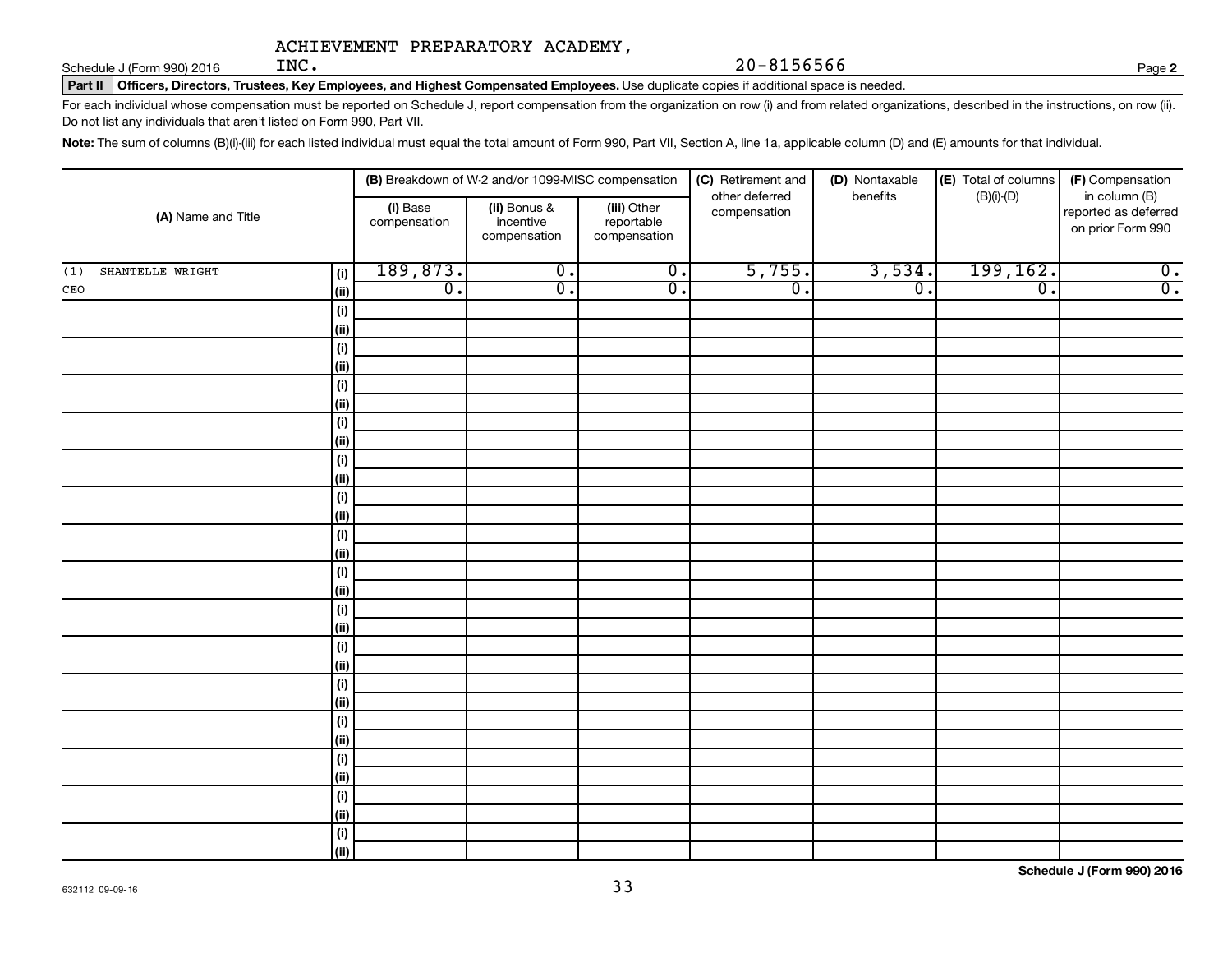$20 - 8156566$ 

**3**

Schedule J (Form 990) 2016  $INC$ .

**Part III Supplemental Information**

Provide the information, explanation, or descriptions required for Part I, lines 1a, 1b, 3, 4a, 4b, 4c, 5a, 5b, 6a, 6b, 7, and 8, and for Part II. Also complete this part for any additional information.

**Schedule J (Form 990) 2016**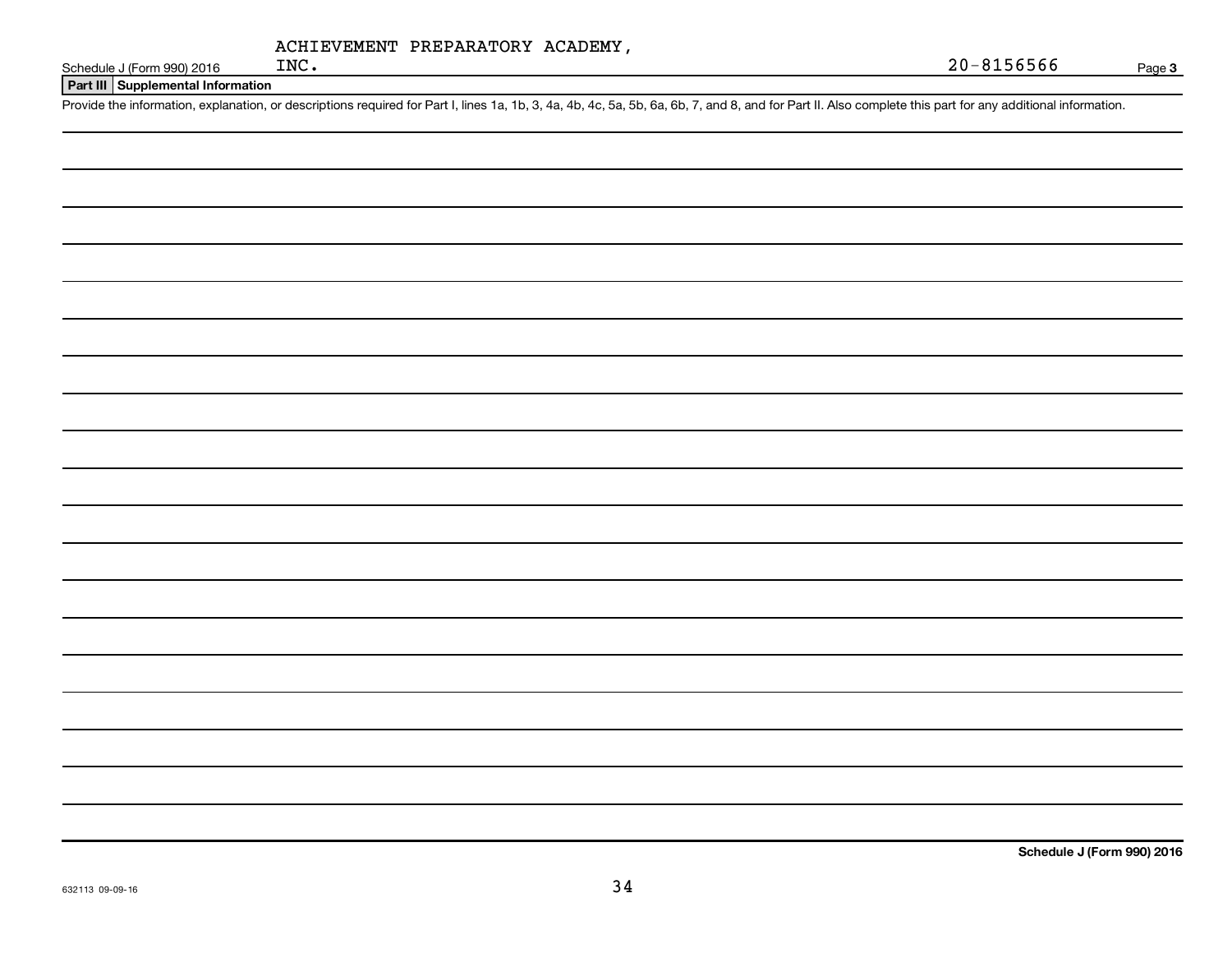**(Form 990 or 990-EZ)**

Department of the Treasury Internal Revenue Service Name of the organization

**Complete to provide information for responses to specific questions on SCHEDULE O Supplemental Information to Form 990 or 990-EZ 2016**

**Form 990 or 990-EZ or to provide any additional information. | Attach to Form 990 or 990-EZ.**

**Information about Schedule O (Form 990 or 990-EZ) and its instructions is at WWW.irs.gov/form990.** ACHIEVEMENT PREPARATORY ACADEMY,



**Employer identification number** INC. 20-8156566

### FORM 990, PART I, LINE 1, DESCRIPTION OF ORGANIZATION MISSION:

BEYOND.

FORM 990, PART VI, SECTION A, LINE 1:

THE BOARD MAY DESIGNATE ONE OR MORE TRUSTEES AS ALTERNATE MEMBERS OF ANY COMMITTEE, WHO MAY REPLACE ANY ABSENT OR DISQUALIFIED MEMBER AT ANY MEETING OF THE COMMITTEE. THE CHAIR SHALL APPOINT THE CHAIRPERSON OF EACH COMMITTEE, EXCEPT OF THE GOVERNANCE COMMITTEE WHICH SHALL SELECT ITS OWN CHAIRPERSON. SUCH COMMITTEES SHALL HAVE ALL THE POWERS DELEGATED BY THE BOARD EXCEPT THAT NO COMMITTEE SHALL HAVE THE POWER TO (A)AUTHORIZE DISTRIBUTIONS, (B)APPROVE OR RECOMMEND TO THE BOARD THE DISSOLUTION, MERGER, OR THE SALE, PLEDGE OR TRANFER OF ALL OR SUBSTANTIALLY ALL OF ACHIEVEMENT PREPARATORY ACADEMY'S ASSETS, (C)ELECT, APPOINT, OR REMOVE TRUSTEES OR FILL VACANCIES ON THE BOARD OR ON ANY OF ITS COMMITTEES; OR (D)ADOPT, AMEND OR REPEAL ACHIEVEMENT PREPARATORY ACADEMY'S ARTICLES OF INCORPORATION OR BYLAWS. EACH COMMITTEE AND EACH MEMBER OF EACH COMMITTEE SHALL SERVE AT THE PLEASURE OF THE BOARD OF TRUSTEES.

FORM 990, PART VI, SECTION A, LINE 8B: THE ORGANIZATION ONLY KEEPS MINUTES ON ITS FULL BOARD MEETINGS, NOT COMMITTEE LEVEL MEETINGS. THE COMMITTEES REPORT TO THE FULL BOARD, WHERE DECISIONS ARE THEN MADE.

FORM 990, PART VI, SECTION B, LINE 11B:

AFTER THE FISCAL YEAR AUDIT AND THE DRAFT FORM 990 ARE COMPLETE AND

632211 08-25-16 LHA For Paperwork Reduction Act Notice, see the Instructions for Form 990 or 990-EZ. Schedule O (Form 990 or 990-EZ) (2016) DELIVERED TO MANAGEMENT, THE FINANCE COMMITTEE OF THE BOARD OF TRUSTEES

35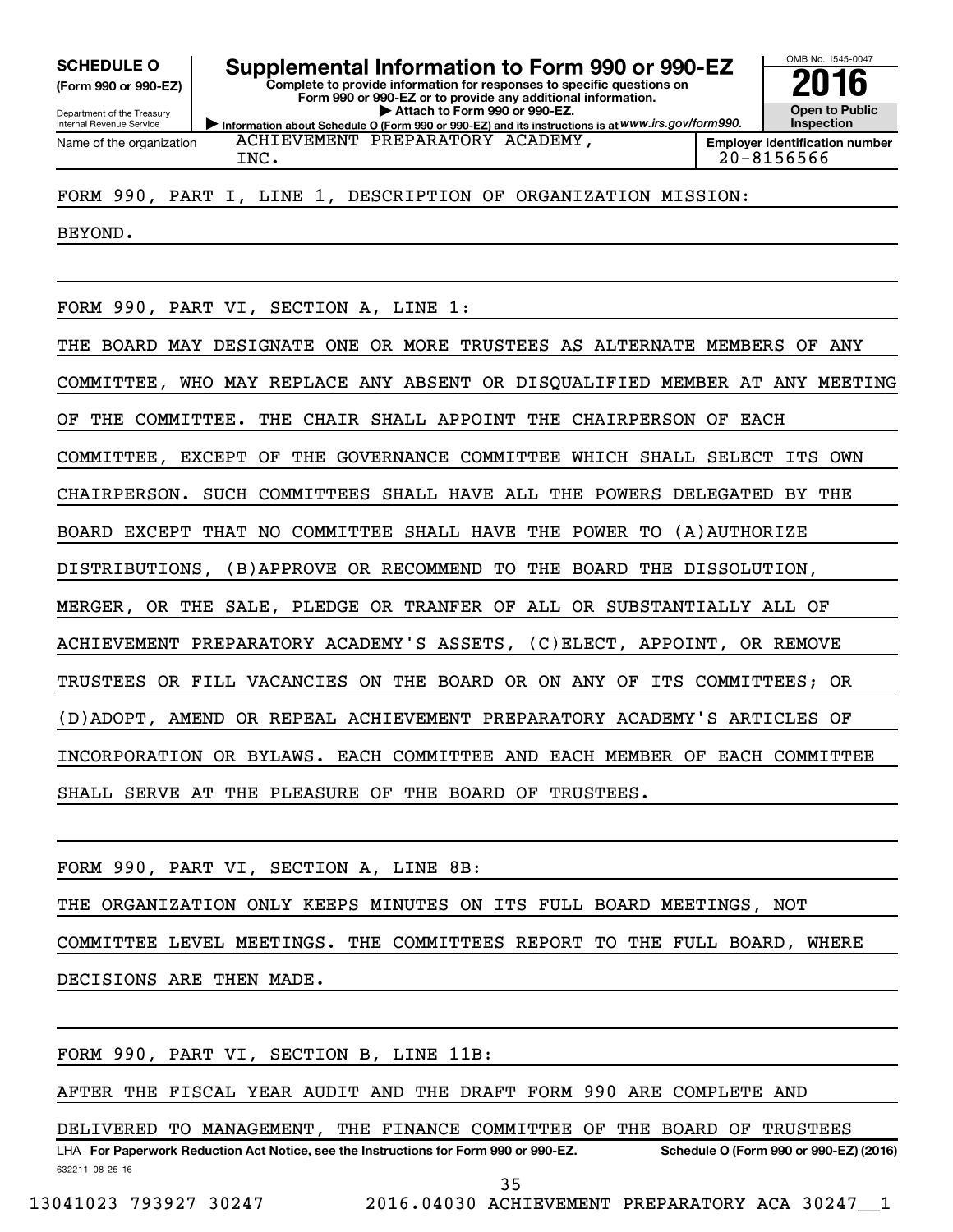| Schedule O (Form 990 or 990-EZ) (2016)                                      | Page 2                                                  |
|-----------------------------------------------------------------------------|---------------------------------------------------------|
| Name of the organization ACHIEVEMENT PREPARATORY ACADEMY,<br>INC.           | <b>Employer identification number</b><br>$20 - 8156566$ |
| REVIEWS THE 990 WITH MANAGEMENT AND DISCUSSES ANY CHANGES AND               |                                                         |
| RECOMMENDATIONS WITH MANAGEMENT AND THE AUDITORS BEFORE A FINAL FORM 990 IS |                                                         |
| FILED. A COPY OF THE FORM 990 IS ALSO PROVIDED AT THE BOARD MEETING.        |                                                         |

FORM 990, PART VI, SECTION B, LINE 12C:

EACH TRUSTEE, OFFICER AND MEMBER OF A COMMITTEE WITH BOARD-DELEGATED POWERS SHALL ANNUALLY SIGN A STATEMENT WHICH CONFIRMS THAT SUCH PERSON: A)HAS RECEIVED A COPY OF THE CONFLICT OF INTEREST POLICY; B)HAS READ AND UNDERSTANDS THE POLICY; C)HAS AGREED TO COMPLY WITH THE POLICY; AND D)UNDERSTANDS THAT ACHIEVEMENT PREPARATORY ACADEMY IS A CHARITABLE ORGANIZATION AND THAT, IN ORDER TO MAINTAIN ITS FEDERAL TAX EXEMPTION, IT MUST ENGAGE PRIMARILY IN ACTIVITIES WHICH ACCOMPLISH ONE OR MORE OF ITS TAX-EXEMPT PURPOSES.

632212 08-25-16 **Schedule O (Form 990 or 990-EZ) (2016)** DETERMINING WHETHER A CONFLICT OF INTEREST EXISTS: AFTER DISCLOSURE OF FINANCIAL INTEREST AND ALL MATERIAL FACTS RELATING THERETO, AND AFTER ANY DISCUSSION THEREOF, THE TRUSTEE, OFFICER OR COMMITTEE MEMBER SHALL LEAVE THE BOARD OF TRUSTEES' MEETING WHILE THE FINANCIAL INTEREST IS DISCUSSED AND VOTED UPON. THE REMAINING BOARD OF TRUSTEES SHALL DECIDE IF A CONFLICT OF INTEREST EXISTS. AFTER EXERCISING DUE DILIGENCE, THE BOARD OF TRUSTEES SHALL DETERMINE WHETHER ACHIEVEMENT PREPARATORY ACADEMY CAN OBTAIN A MORE ADVANTAGEOUS TRANSACTION OR ARRANGEMENT WITH REASONABLE EFFORTS FROM A PERSON OR ENTITY WHOSE INVOLVEMENT WOULD NOT GIVE RISE TO A CONFLICT OF INTEREST. IF A MORE ADVANTAGEOUS TRANSACTION OR ARRANGEMENT IS NOT REASONABLY ATTAINABLE, THE BOARD OF TRUSTEES SHALL DETERMINE BY A MAJORITY VOTE OF THE DISINTERESTED TRUSTEES WHETHER THE TRANSACTION OR ARRANGEMENT IS IN ACHIEVEMENT PREPARATORY ACADEMY'S BEST INTEREST AND FOR ITS OWN BENEFIT, AND WHETHER THE TRANSACTION IS FAIR AND REASONABLE TO ACHIEVEMENT PREPARATORY ACADEMY AND SHALL MAKE ITS DECISION AS TO WHETHER TO ENTER INTO 13041023 793927 30247 2016.04030 ACHIEVEMENT PREPARATORY ACA 30247\_\_1 36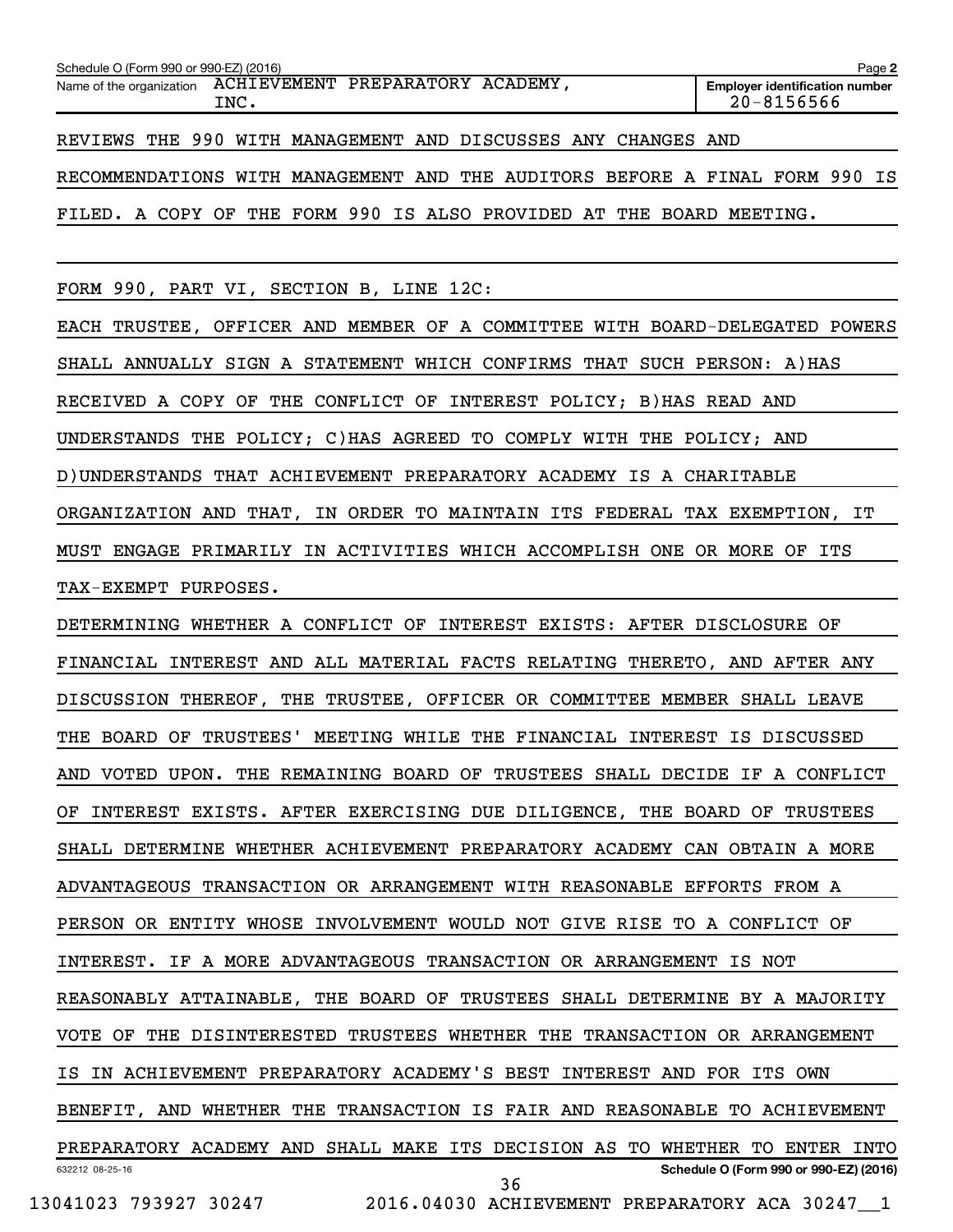| Schedule O (Form 990 or 990-EZ) (2016)                                      | Page 2                                              |
|-----------------------------------------------------------------------------|-----------------------------------------------------|
| Name of the organization ACHIEVEMENT PREPARATORY ACADEMY,<br>INC.           | <b>Employer identification number</b><br>20-8156566 |
| THE TRANSACTION OR ARRANGEMENT IN CONFORMITY WITH SUCH DETERMINATION.       | ΙF                                                  |
| THE BOARD OF TRUSTEES HAS REASONABLE CAUSE TO BELIEVE THAT A TRUSTEE,       |                                                     |
| OFFICER OR COMMITTEE MEMBER HAS FAILED TO DISCLOSE ACTUAL OR POSSIBLE       |                                                     |
| CONFLICTS OF INTEREST, IT SHALL INFORM SAID INDIVIDUAL OF THE BASIS FOR     |                                                     |
| AND AFFORD HIM OR HER AN OPPORTUNITY TO EXPLAIN<br>SUCH BELIEF              | THE ALLEGED                                         |
| FAILURE TO DISCLOSE. IF, AFTER HEARING THE RESPONSE OF THE TRUSTEE, OFFICER |                                                     |
| OR COMMITTEE MEMBER AND MAKING SUCH FURTHER INVESTIGATION AS MAY BE         |                                                     |
| WARRANTED IN THE CIRCUMSTANCES, THE BOARD OF TRUSTEES DETERMINES THAT THE   |                                                     |
| IN FACT FAILED TO DISCLOSE AN ACTUAL OR POSSIBLE CONFLICT OF<br>MEMBER HAS  |                                                     |
| SHALL TAKE APPROPRIATE DISCIPLINARY AND CORRECTIVE<br>INTEREST,<br>IT.      | ACTION.                                             |

FORM 990, PART VI, SECTION B, LINE 15:

AT LEAST ANNUALLY, THE BOARD OF TRUSTEES CONTACTS OTHER PUBLIC CHARTER SCHOOLS LOCATED WITHIN THE DISTRICT OF COLUMBIA AND INQUIRES ABOUT THE SALARY OF THEIR EXECUTIVE DIRECTOR (OR EQUIVALENT), AS WELL AS THE AVERAGE COMPENSATION OF STAFF EDUCATORS. THE RESPONSES OBTAINED ARE USED TO DEVELOP A MARKET SURVEY WHICH THE BOARD OF TRUSTEES USES IN SETTING PERFORMANCE GOALS AND COMPENSATION FOR THE EXECUTIVE DIRECTOR. THE BOARD OF TRUSTEES HAS DELEGATED COMPENSATION AND EVALUATION RESPONSIBILITIES TO THE EXECUTIVE DIRECTOR FOR ALL OTHER EMPLOYEES. THE MOST RECENT YEAR IN WHICH THE PROCESS FOR DETERMINING COMPENSATION FOR THE TOP OFFICIALS WAS JULY 2017.

| FORM 990, PART VI, SECTION C, LINE 19: |  |  |                                                                        |  |  |  |
|----------------------------------------|--|--|------------------------------------------------------------------------|--|--|--|
|                                        |  |  | THE ORGANIZATION MAKES ITS GOVERNING DOCUMENTS, CONFLICT OF INTEREST   |  |  |  |
|                                        |  |  | POLICY, AND FINANCIAL STATEMENTS AVAILABLE TO THE PUBLIC UPON REQUEST. |  |  |  |
|                                        |  |  |                                                                        |  |  |  |

| FORM 990, PART XI, LINE 9, CHANGES IN NET ASSETS: |  |
|---------------------------------------------------|--|
|---------------------------------------------------|--|

| $-195,319$ .                           | ON EXTINGUISHMENT OF<br>DEBT | LOSS            |
|----------------------------------------|------------------------------|-----------------|
| Schedule O (Form 990 or 990-EZ) (2016) |                              | 632212 08-25-16 |
|                                        |                              |                 |